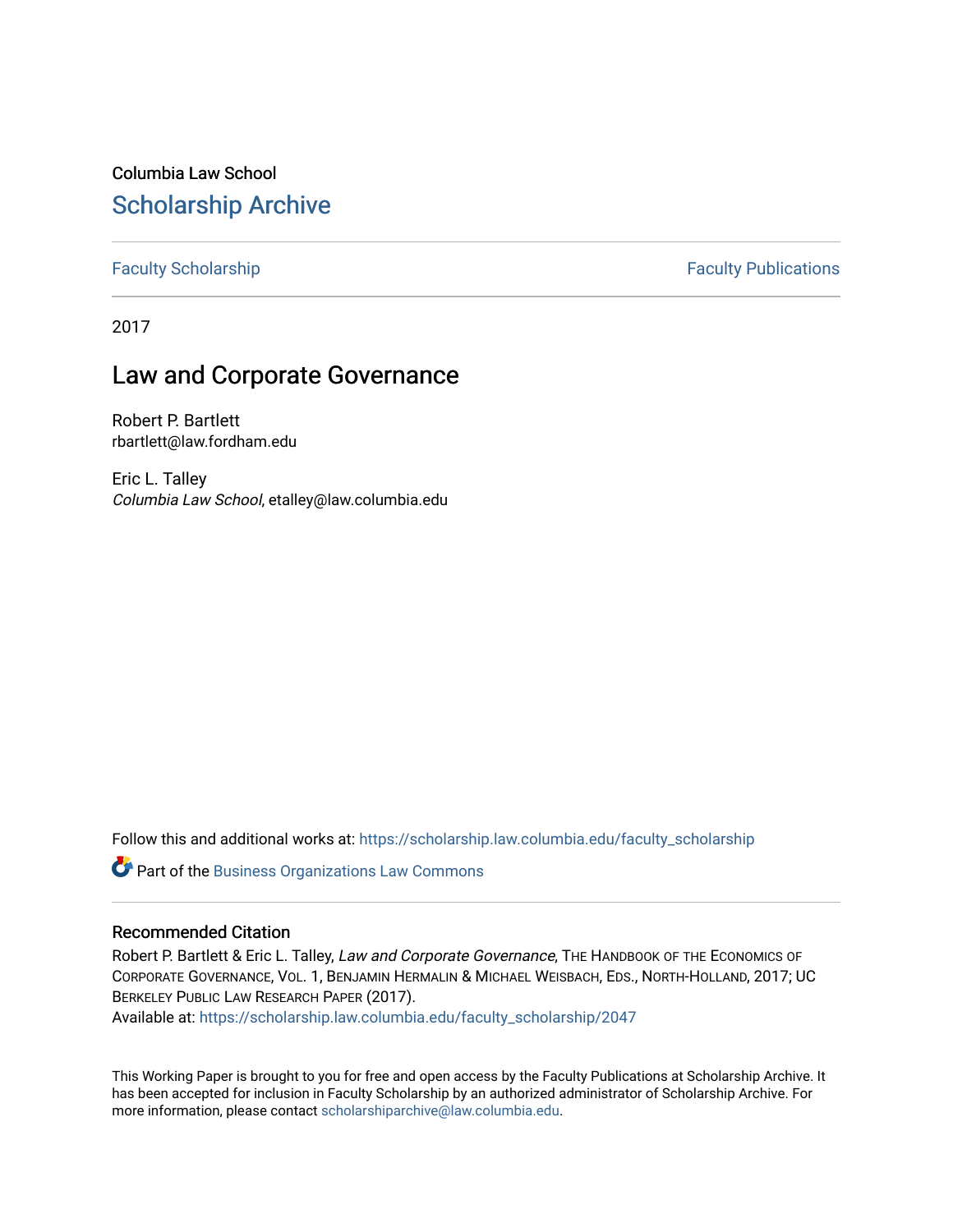## **Law and Corporate Governance**

Robert Bartlett<sup>1</sup> & Eric Talley<sup>2</sup>

July 2017

**Abstract:** Pragmatic and effective research on corporate governance often turns critically on appreciating the legal institutions surrounding corporate entities – yet such nuances are often unfamiliar or poorly specified to economists and other social scientists without legal training. This chapter organizes and discusses key legal concepts of corporate governance, including statutes, regulations, and jurisprudential doctrines that "govern governance" in private and public companies, with concentration on the for-profit corporation. We review the literature concerning the nature and purpose of the corporation, the objects of fiduciary obligations, the means for decision making within the firm, as well as the overlay of state and federal law pertaining to how that decision-making authority is exercised within publicly traded companies. A core feature of this analysis is that while the basic structures pertinent to corporate law and governance are familiar and in some ways predictable, they are also in a constant state of flux, shaping and being shaped by institutional adaptations of firms, regulators and courts. This chapter is most appropriate for social science researchers and/or students who are new to the legal dimensions of firm governance.

*JEL Classification Numbers: G3, G34, K12, K22, K41.*

<u> 1989 - Jan Samuel Barbara, margaret e</u>

<sup>&</sup>lt;sup>1</sup> University of California at Berkeley School of Law. Email: *rbartlett@law.berkeley.edu*.<br><sup>2</sup> Columbia Law School. Email: *etalley@law.columbia.edu*. This paper was created for inclusion as a chapter in Handbook of Corporate Governance (Hermalin & Weisbach, eds, forthcoming 2018). Hannah K. Song provided valuable research assistance.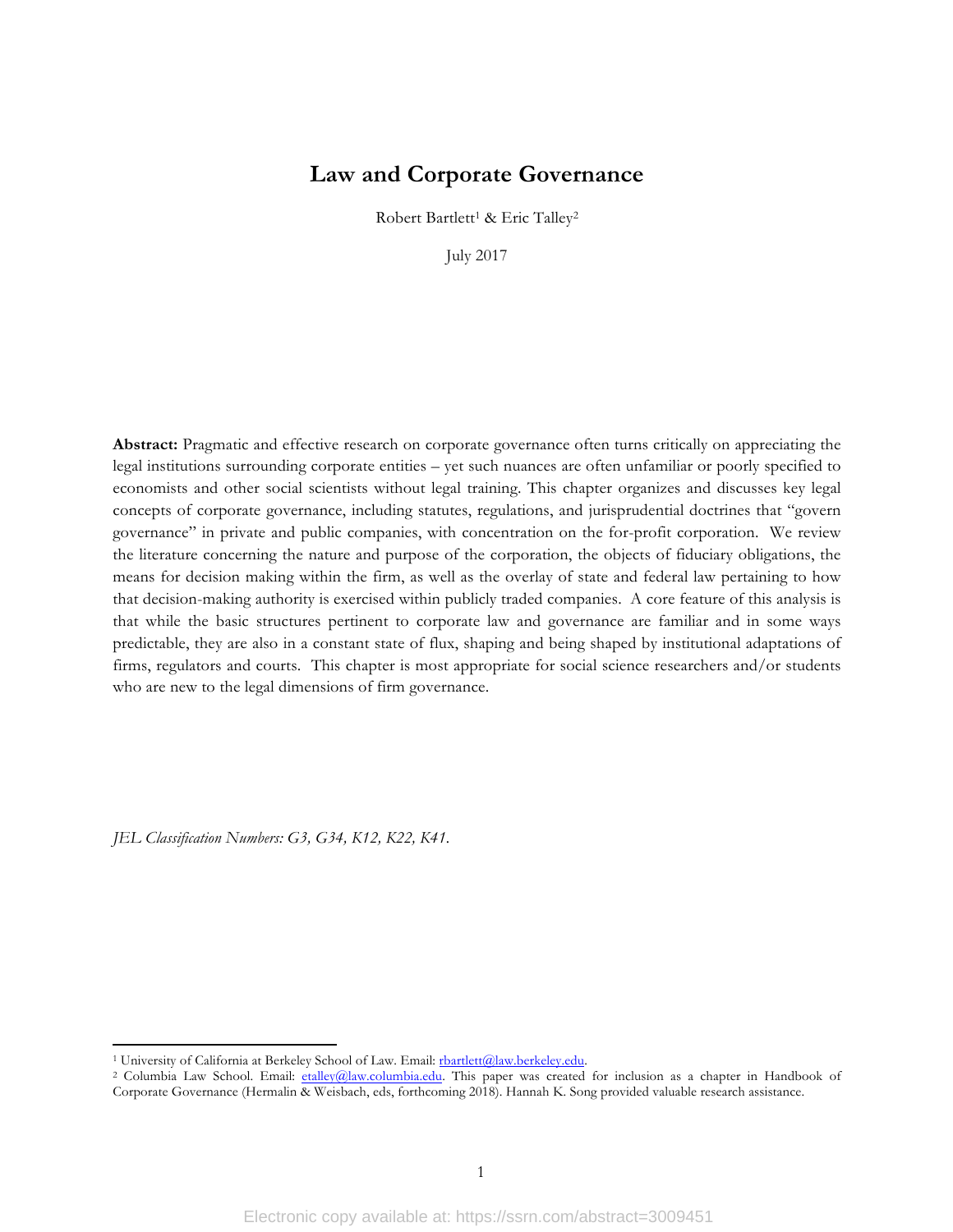### I. Introduction

Few topics in financial economics over the last two decades have proven as alluring and as elusive as corporate governance. Its allure is self-evident: since the turn of the twenty-first century, a growing chorus of pundits, commentators and scholars have argued that high quality corporate governance "matters" in creating value (e.g., La Porta et al. 1999; Gompers et al 2003; Bebchuk et al. 2009). Accordingly, a burgeoning host of regulatory reforms at multiple levels have followed suit, focusing on a variety of governance considerations in corporate settings. Yet the topic has simultaneously proven elusive—a condition no doubt driven (at least in part) by the multifaceted means through which corporate governance functions, amalgamating disparate aspects of financial structure, incentives, monitoring, formal authority, real authority, and legal rights/obligations under a single banner—resulting in a conceptual patchwork that defies simple ontology.

The chief enterprise of this chapter is to explore and elucidate the core *legal* dimensions of corporate governance, providing a resource for economists and other social scientists who are interested in the topic generally, but do not have extensive training in law. Specifically, this chapter endeavors to organize and discuss key legal institutions that help shape corporate governance practices in the United States, including statutes, regulations, and legal precedents that effectively "govern governance" in private and public companies. We demonstrate how the core legal institutions that affect corporate governance introduce important incentives, constraints, and even objectives that interact significantly with extra-legal factors, thereby affecting how corporate governance "works" (or doesn't) in practice. Consequently, economists and other social scientists interested in understanding and/or reforming corporate governance cannot afford to ignore or assume away the legal and regulatory structures that provide its foundation.

Because of the slippery nature of corporate governance, any serious attempt to take on the topic must also endeavor to be clear about defining what institutions and practices are—and are not—included within it. For the purposes of this chapter, we cross our emphasis on legal institutions with a standard (and still dominant) agency cost model within financial economics due originally to Jensen & Meckling (1976), which defines agency costs as comprising the sum of:

a. Direct monitoring costs of principals over agents;

<u> 1989 - Jan Samuel Barbara, margaret e</u>

- b. Costs of incentives to better align agents' interests with principals'; and
- c. Residual costs left over after monitoring and incentives play out.

Against this backdrop, it is natural to view the *legal* aspects of corporate governance as relating to part (a) in the above list: the formal institutions through which corporate "principals" (broadly construed) engage in direct monitoring of "agents" (also broadly construed). <sup>3</sup> And indeed, this is a large part of our working definition too. However, any legal definition of corporate governance must also accord attention to an aspect of part (b) from the above list: the liability risks that provide incentives through the legal rights and obligations of various corporate constituencies. Our inquiry thus combines both of these descriptive items. On the other hand, our working definition *excludes* a variety of institutions that are mediated not by the laws and regulations of governance, but rather by markets, such as the discipline provided through the pricing of products and securities, and the express monetary compensation structures of corporate decision makers (such as CEOs). Relatedly, our legal-centric approach also will tend to exclude sources of "real" as opposed

<sup>&</sup>lt;sup>3</sup> We use the terms "principal" and "agent" in this chapter in a manner similar to how economists deploy them (for an overview, see Arrow 1985). These terms—while originally inspired from formal concepts in the law of agency (itself a common-law precursor to corporate law)—have evolved along somewhat different paths from one another.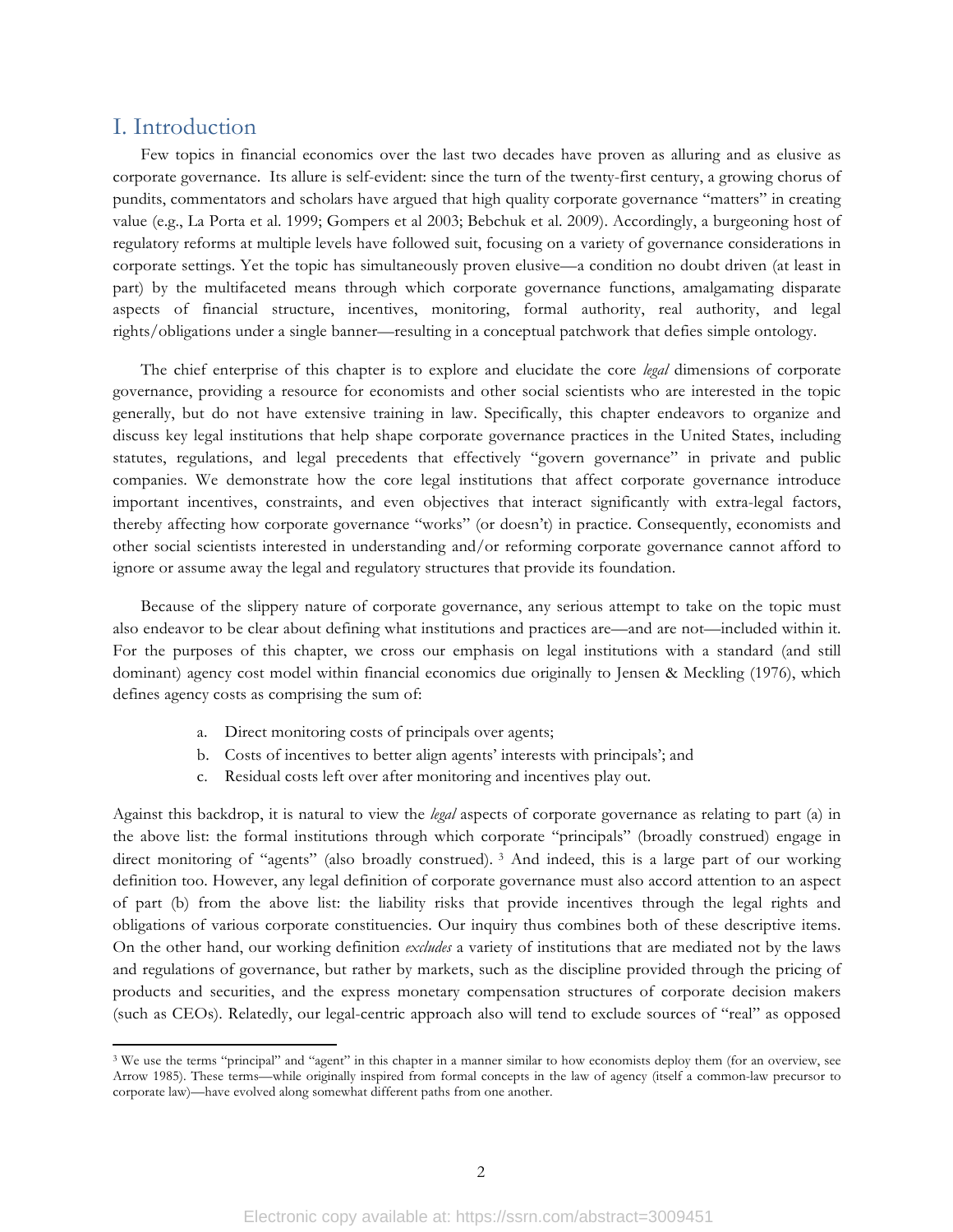to formal authority, though it is clear that the two have important interactions (e.g., Aghion & Tirole 1997). In keeping with Jensen & Meckling (1976), we also confine ourselves to viewing firm governance as pertaining to the internal decision-making apparatus among corporate constituencies; therefore, we exclude from consideration much of the mandatory disclosure regime (and the liabilities arising from it) that fall under the U.S. securities laws.4 And finally, our definition excludes the role of reputational markets in shaping corporate decision-making behavior.

Several caveats pertain to our legal-institutional portrait of corporate governance. The first concerns who and what represents the "principal" and "agent" in the Jensen & Meckling (1976) framework. Typical governance disputes tend to fall into two major categories, which we call *vertical* and *horizontal.* In vertical disputes, the key organizational challenges come from a manager-agent (such as a CEO or board) who exercises significant control over a corporate entity, but does not fully internalize the full economic stakes, which are principally borne by non-managerial stakeholder-principals (usually shareholders). Vertical agency costs are perhaps most consistent with canonical economic frameworks of corporate structure (particularly of public companies). However, governance disputes can also be horizontal in nature, pertaining to attempts by competing stakeholders to wield influence over corporate decisions (Bartlett 2006). Here, managerial incentive problems are pushed off stage, and greater focus is trained on how a corporation's governance structure operates to distribute control rights among competing stakeholders who are simultaneously agents and principals (e.g., different classes of shareholders, creditors versus equity investors, short-term versus longterm investors). As we demonstrate below, the relative importance of vertical versus horizontal concerns is traditionally related to the size and maturity of the firm. Young, privately-held corporations have tended to confront horizontal governance challenges, while mature, widely-traded firms have tended to confront vertical governance challenges. While this traditional characterization largely still holds sway, an interesting recent trend in governance of U.S. firms of all sizes and status is the growth in horizontal governance challenges—a transition that scholars of corporate governance would do well to notice.5

Second, our emphasis in this chapter will be on for-profit corporations, lavishing far less attention on other business entities (such as partnerships, LLCs, benefit corporations, REITs, non-profits, and so forth). Although these alternative legal forms are interesting in their own right, the overall institutional "template" for governance is far more developed in corporate contexts, and in any event this template is routinely "imported" to inform other contexts by analogy.

Third, the nature of governance within any corporation will tend to be an assortment of background legal rules, contracts, and formal governance documents (such as charters, bylaws, term sheets, etc.) For relatively young and small firms involving a more modest set of competing constituencies and interests, contracts play a particularly important role; and indeed, most of the important governance attributes in such firms tend to be shaped through contractual private ordering arrangements. Within larger firms, however, where contracting

<u> 1989 - Jan Samuel Barbara, margaret e</u>

<sup>4</sup> More specifically, we refrain from discussing most of the periodic reporting requirements of firms that are subject to the Securities Exchange Act of 1934 (the "Exchange Act"), as well as the registration and disclosure obligations of firms selling securities under the Securities Act of 1933 (the "Securities Act"). While these disclosure mandates affect the ability of shareholders to monitor managers, shareholders' ability to utilize them to influence firm management (as opposed to pricing the firm's securities) requires a more invasive set of proactive "tools" which we view as more central to the legal regulation of corporate governance. We do not, however, exclude the entirety of federal securities law from our analysis, since certain important components of U.S. securities law have, over the last quarter century, evolved to implicate corporate governance directly, at least within publicly traded firms. See Section 3 for more details.

<sup>5</sup> Outside the U.S., horizontal conflicts among shareholders in public companies are well known due to the significant fraction of firms with controlling shareholders and the concomitant incentives to extract private benefits of control (La Porta et al. 1999).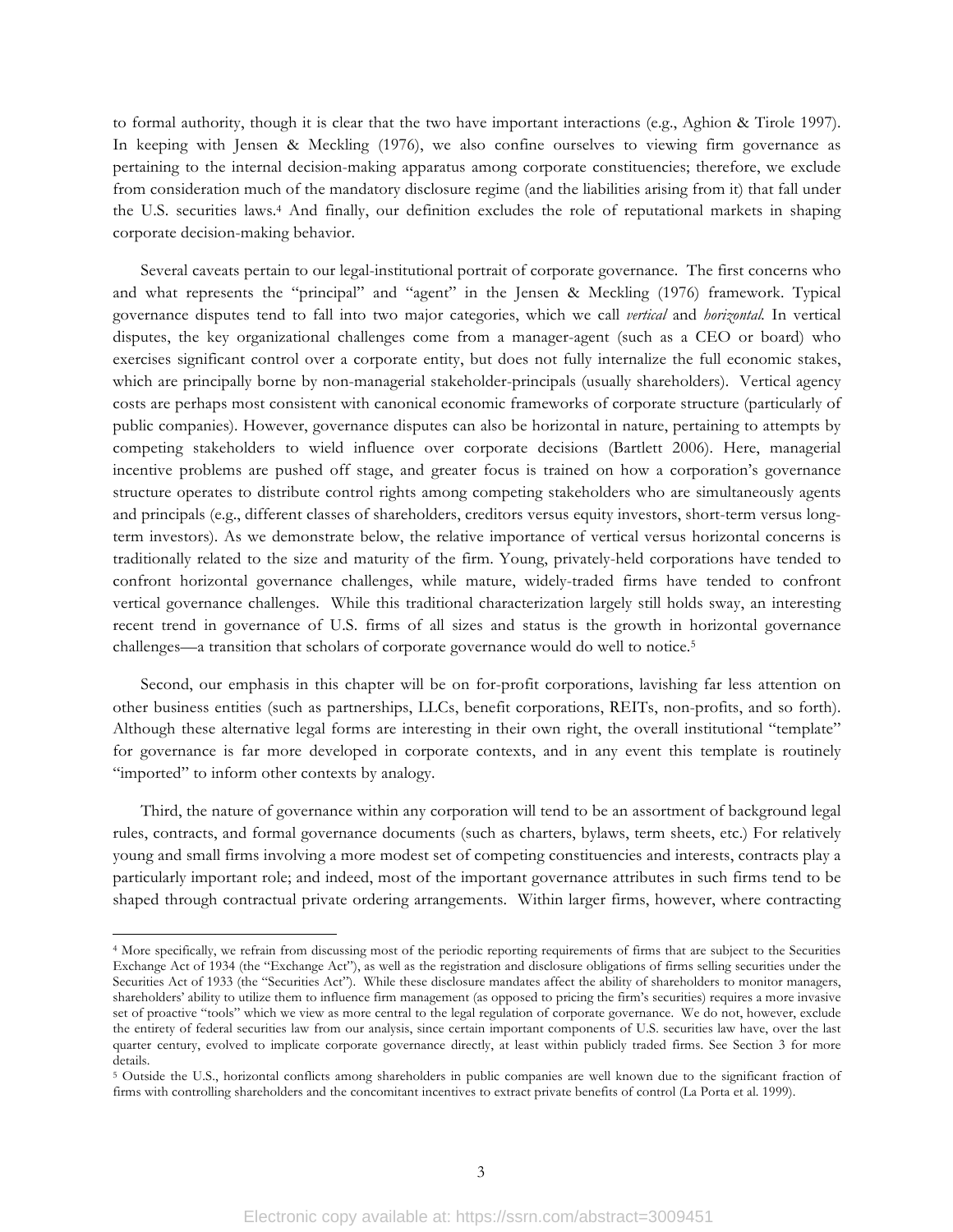and coordination costs are relatively higher, background legal rules and formal governance documents carry substantially more of the weight of shaping governance, for intuitive reasons, often out of practical necessity.

Finally, we offer a necessary (if irritating) lawyerly disclaimer: The material below is meant to serve as a handy, high-level reference point and summary of legal dimensions of corporate governance for social scientists interested in the legal dimensions of the topic. Corporate governance law can (and has) spawned book-length exegeses on the granular details of many of the topics touched on below, and we cannot do justice to that fractal complexity in a single chapter. Accordingly, this contribution is best viewed as a jumping-off point for those interested in this topic.

Our analysis proceeds as follows. Section 2 provides a high-level overview of the institutional structure of corporate organization, enumerating basic governance documents and default rules pertaining to intra-firm monitoring and fiduciary duties. Section 3 explores, in the light of this institutional structure, the thorny issue of defining the organizational objective (or "maximand") that corporate governance institutions should be viewed as serving. We note that while "shareholder value maximization" is widely asserted to be the goal of corporate governance, this objective routinely faces challenges and manifests ambiguity, both as a matter of theory and of practical implementation. Section 4 takes a deeper and more detailed dive into specific governance rules pertaining to the relationship between the board of directors and the shareholders who oversee it. In this section, we demonstrate the surprising point that shareholders' default governance rights are actually quite limited by design, at least under the default legal structure for corporations—a limitation that privately held corporations can have an easier time contracting around than can public companies. Section 5 considers some of the deeper issues pertaining to corporate governance challenges within privately held and publicly traded companies. We document there that the predominant challenges faced by each type of company have historically been quite different, and consequently the sorts of governance attributes and regulations that have emerged for each type of firm differ accordingly. Section 6 discusses recent challenges in corporate governance disputes, including an interesting ongoing convergence of "private company" and "public company" governance challenges, and the difficulty legal actors have had in dealing with these challenges. Section 7 concludes.

# II. The Formal Legal Nature of the Firm and the Mechanics of Corporate Governance

For social scientists interested in the institutional structures of corporate governance, it is important to understand that from a legal perspective, firms that incorporate are created and operated pursuant to a formal process—a process dictated (at least in the first instance) by an enabling public statute. This statutory framework, in turn, significantly determines the basic structure that a firm's corporate governance regime takes on. And, while it is frequently possible to "contract out" of such default structures, the process of doing so—which amounts to a private modification of the statutory framework—can sometimes prove cumbersome. This section outlines several of the prominent features of corporate governance that are provided under corporate statutory codes, as well as the means for contracting out of them.

#### The Legal Characteristics of Corporate Structure

As an initial matter, it makes sense to define why the legal formality of incorporation plays such an important role in determining the structure of corporate governance. By tradition (or at "common law," as legal actors put it), operating businesses were treated as either sole proprietorships or general partnerships – entities quite distinct from modern corporations. In fact, even today the default legal status of any business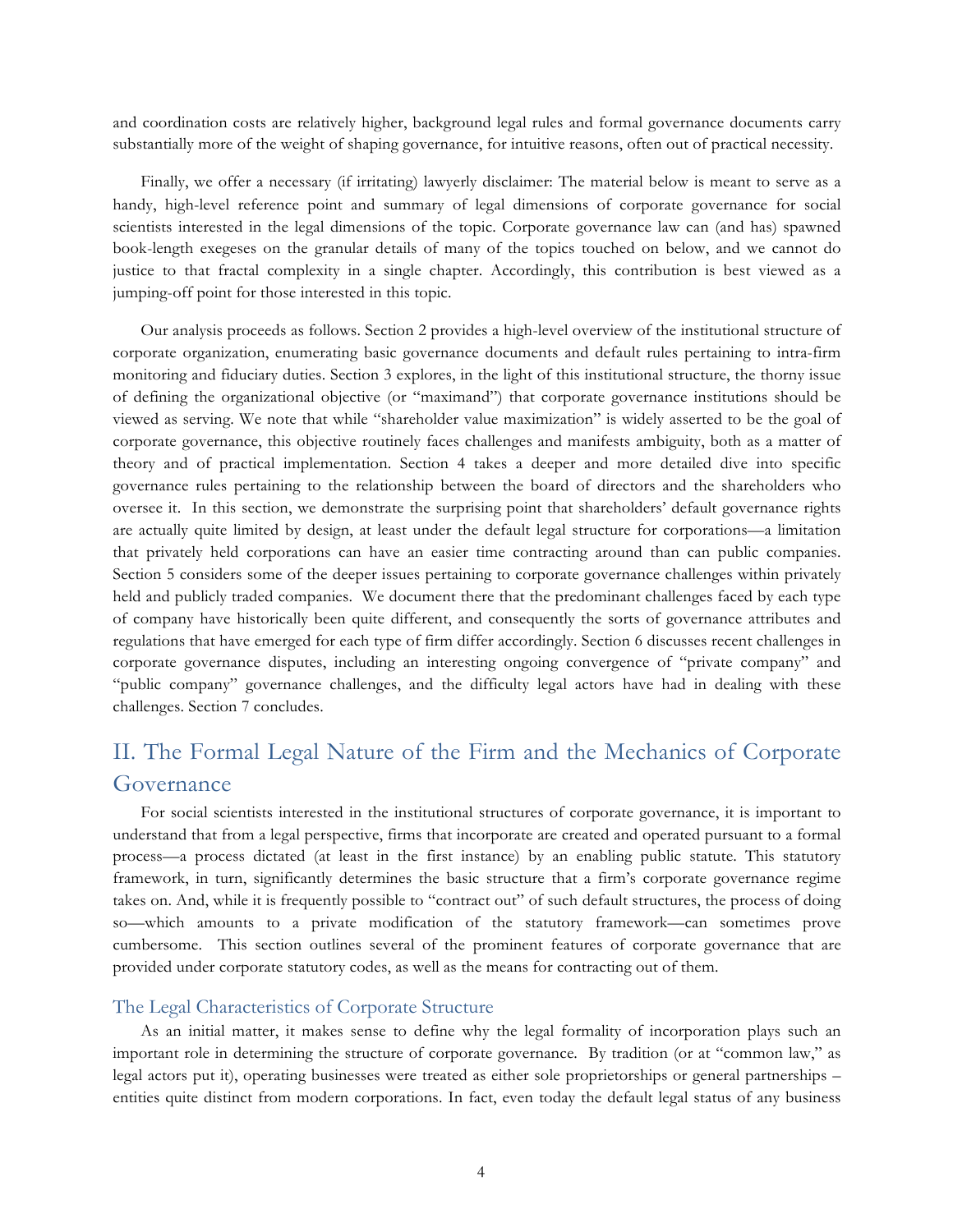that fails to go through the formal steps of incorporation is still that of a sole proprietorship or general partnership. And to be sure, many such entities can be found today, particularly among small businesses and certain professional firms where incorporation is disallowed or highly restricted (e.g., law, medicine, accounting). In many respects, these common-law business forms are extremely flexible, but they also tend to place extreme limitations on efficient operation (both in scale and scope). Indeed, the common-law governance rules pertaining to partnerships entail (inter alia):

- Unlimited personal exposure of partners to corporate liabilities, and thus partners are jointly liable for the contractual liabilities of the partnership and jointly and severally liable for its torts.
- Similarly, partnerships may themselves inherit the personal liability of individual partners.
- Ownership transfers are often difficult to accomplish, in many jurisdictions requiring unanimous consent of the existing partners (a default requirement that is not too surprising given the shared liability nature of partnership status).
- Tax and securities laws often exacerbate the transferability issue with partnerships, either heavily constraining access to public securities markets or negating the pass-through tax benefits of partnership status.
- Most partnerships have a generally limited life span (either because the termination date is baked into the governing agreement, prescribed by background rule (e.g., the death of a partner), or implied through judicial interpretation (e.g., time to recoup investments).
- Firm governance can be awkward: The default rule on partnerships dictates significant decentralization of decision making, with the default governance regime resembling something akin to Jeffersonian Democracy, in which partners make all decisions by majority vote, giving rise to collective action problems.

While many of these provisions can be changed through explicit provisions in a partnership agreement, it is important to remember that unlimited liability, one of the most important provisions, is immutable, and for other provisions, every contractual override entails the costs of foreseeing, negotiating and drafting countervailing provisions.

Incorporating a firm provides a host of alternative liability and governance attributes that are provided pursuant to the applicable jurisdiction's statutory authority. These attributes often include the following:

- Unlike partnerships, liability of corporate shareholders is generally limited to their equity investment in the firm; thus, should the firm become insolvent, shareholders are not residual obligors for the shortfall.
- Likewise, the corporate entity is largely shielded from the personal debts of shareholders. <sup>6</sup>
- Ownership claims are, as a default rule, freely transferrable in a corporate entity, and are not generally subject to the approval of other shareholders—a feature no doubt facilitated by the aforementioned liability limitations.
- Corporate entities are presumed to have unlimited life (even ownership of shares changes over time).
- Corporate management is largely centralized in a "board of directors" whose members are elected periodically by shareholders entitled to vote.

 <sup>6</sup> See Hansmann & Kraakman (2000).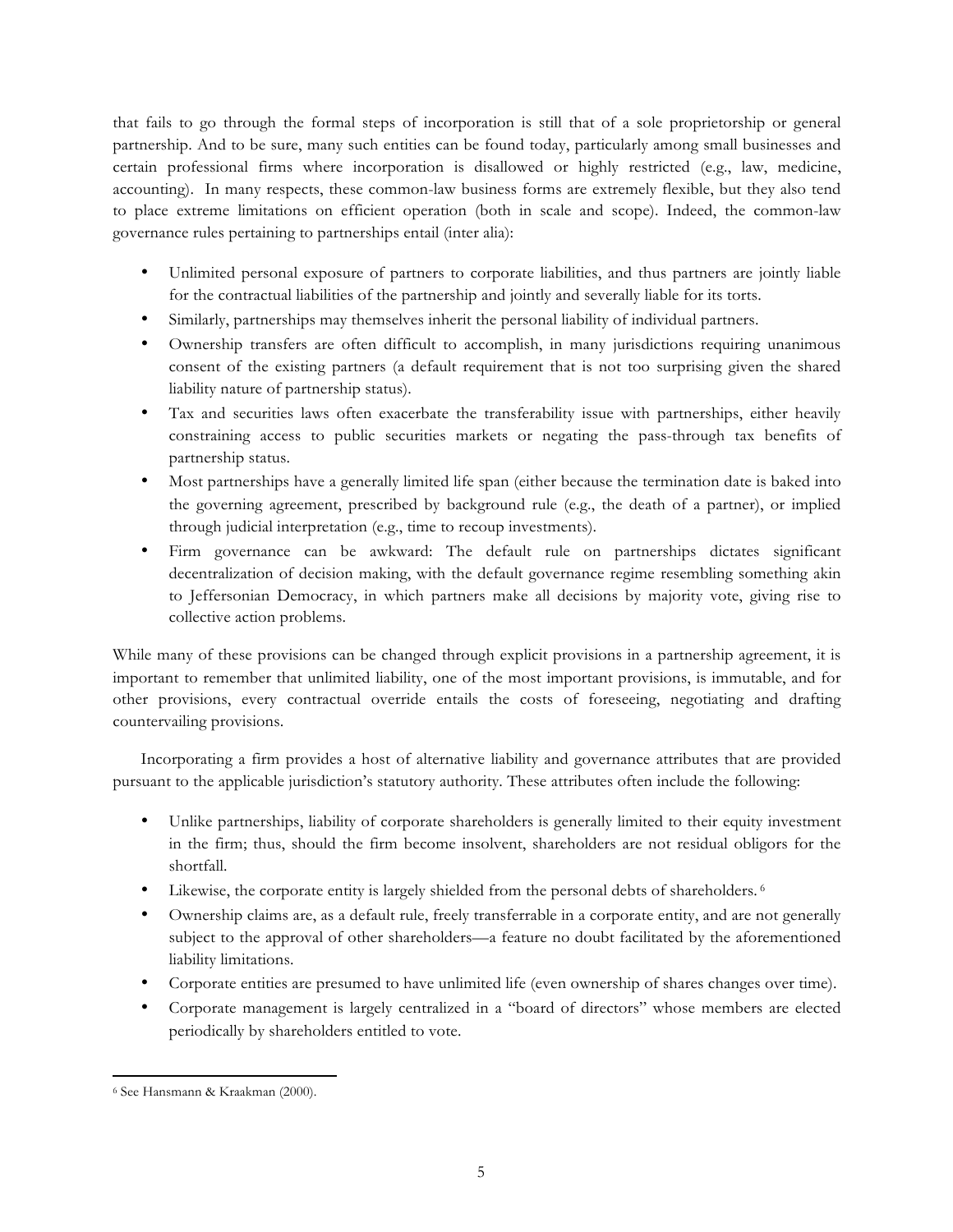- By default, the governance structure of corporations reserves significant decision making power to an elected board of directors instead of equity owners.
- Corporations are required to have formal corporate governance documents, including (i) a certificate of incorporation (or "charter"), which functions—much like a state's constitution—as the supreme authority for governing the company; and (ii) corporate by-laws, which are a more detailed set of implementing provisions that are trumped by contrary terms in the charter.

Beyond these formal differences, several other attributes of corporate structure play important roles in determining and shaping the corporate governance playing field. We highlight several of them below.

#### Regulatory Competition and Tailoring Corporate Governance

The role of federalism under United States law – where power not explicitly claimed by the U.S. federal government is reserved to the states – turns out to have unique implications for corporate governance. Unlike many foreign jurisdictions, where incorporation is determined pursuant to national-level laws, the vast majority of corporations in the U.S. are formed pursuant to *state* statutes, and thus subject primarily to state rather than federal law. Moreover, with some limitations (discussed below), firms are free to incorporate in whichever state they wish – even if they do little or no business in that state. Effectively, then, through its statutory language and judicial system, each state offers what amounts to a "menu entry" of default corporate governance attributes. Once an incorporated entity has opted into a given jurisdiction, its governance will largely be determined by that state's prescribed law (even for courts outside that state), under a legal tradition that has become known as the "Internal Affairs Doctrine" (IAD).7 Consequently, the landscape of differing corporate law and governance choices represented by each state's laws represent a type of competition over which corporations can self-select, and jurisdictions implicitly compete to attract them. Regulatory competition over corporate chartering has long been an interest of legal scholars; the social welfare implications of this regulatory competition, moreover, are still far from settled.8 What is clear, however is that by the mid-20th century, the state of Delaware long ago emerged as the alpha dog in this contest, a perch it occupies up to today, claiming a significant market share of incorporations of U.S. public companies—around 55% (See Rauterberg & Talley 2017).

In addition, regardless of state of incorporation, much of the work done by corporate statutes is to establish a background framework of standardized, off-the-rack rules of corporate governance, differing *not only* in their substantive content but *also* in the measures required to alter them. Many such rules—indeed likely most of them—permit a corporation the latitude to opt out, specifying its own tailored alternative (*i.e.,* they are "default" rules in contractarian language). This observation raises three important caveats for social scientists who study corporate governance to keep in mind. First, the absence of an explicit corporate governance provision in a company's governing documents *does not* imply the absolute absence of the governance device in question. Rather, it more usually implies that the corporation has simply opted to accept the governance regime already provided by default in the jurisdiction's statutory scheme. Second, and conversely, when the state's corporate law imposes an unchangeable (*i.e.,* "immutable") rule, the existence of

<sup>7</sup> There are a few notable exceptions to the IAD that are worth keeping in mind. For example, certain states (such as California) have far-reaching "long arm" statutes, which dictate that even those corporations organized outside of that state may be subject (if doing sufficient in-state business and not publicly traded) to certain of the domicile state's corporate laws as well. (E.g., Cal. Corp. Code. § 2115.) The permissible breadth and reach of these statutes has been in a longstanding state of limbo. See Vantage Point Venture Partners v. Examen, Inc. 871 A.2d. 1108 (Del. 2005) (declaring California's statute unconstitutional under federal law, though without the authority to make such a holding binding on other states).

<sup>8</sup> See Hadfield & Talley (2006) and Talley (2015) for a review of this literature.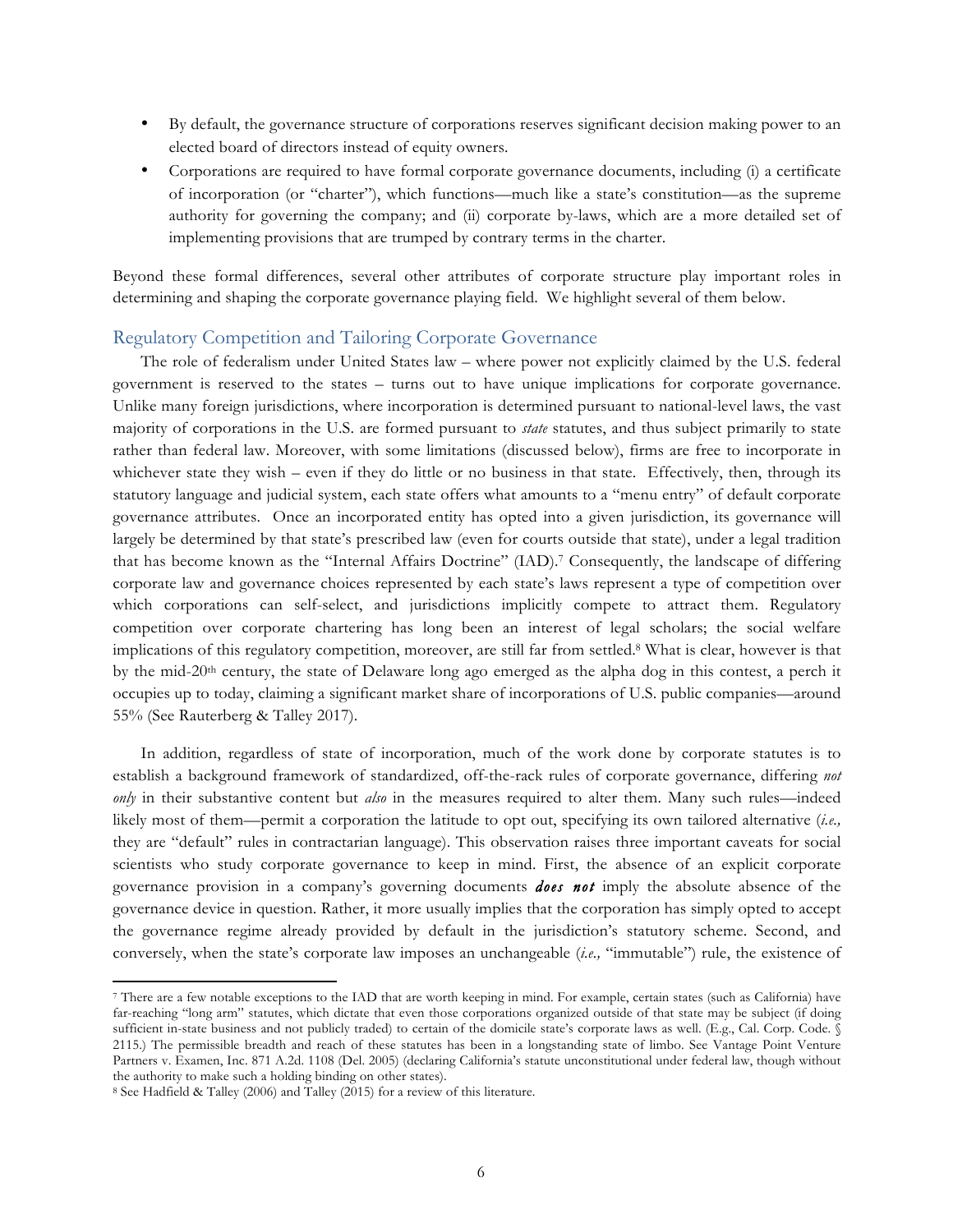an explicit corporate governance provision announcing a contrary rule is simply unenforceable, and thus of questionable relevance.<sup>9</sup>

And finally, even when the corporate governance regime provided by state law provides for opting out, the various rules can differ considerably in what it takes to do so. In Delaware, for example, some default governance rules are easily changed, through measures as simple as a board resolution.10 Others can only be changed through amending the corporation's charter,<sup>11</sup> an involved process that generally requires both board action and a shareholder vote. Yet other rules sit in the Goldiloxian middle, requiring the modification of a mid-level governance document (such as the corporate by-laws). Viewed in the light of the heterogeneity of opt-out rules, the real difference between default and immutable rules may be more one of degree than kind: that is, immutable rules (of which there are some) may represent merely the limiting case of default rules that are *infinitely* costly to modify.

#### Federal Law's Overlay

<u> 1989 - Jan Samuel Barbara, margaret e</u>

In addition to the state law contours of corporate governance, there can be additional governance rules applied to companies through an assortment of regulatory authorities. Perhaps the most significant is federal securities law, the bulk of which only applies to companies whose shares are traded on a national U.S. exchange or to companies who have a sufficiently large number of shareholders (generally, more than 2,000) to trigger mandatory registration with the Securities and Exchange Commission (SEC) even in the absence of an exchange listing. <sup>12</sup> These regulations are designed to facilitate the stable operation of robust capital markets for ownership shares, and they contain a host of requirements related to registration and disclosures for publicly traded shares, as well as an assortment of anti-fraud and insider-trading prohibitions. While admittedly only a sliver of all incorporated entities are public, public companies comprise a considerable fraction of value among U.S. corporations, and federal disclosure requirements have, over time, contributed to a wealth of granular data about public companies. Their economic importance and observational transparency, therefore, have caused publicly traded corporations to garner significant attention among those interested in corporate governance.

Although the more-than-proportionate attention accorded to public companies is generally justified on the grounds of their outsized economic significance, it is important to note that during the last several years

<sup>9</sup> For example, Delaware largely forbids Delaware corporations from (i) disempowering shareholders from amending corporate bylaws (DGCL § 109) or voting to approve charter amendments (DGCL § 242); (ii) stripping the board of its power to propose charter amendments (DGCL § 242); (iii) adopting a "loser pays" provision in either the charter or bylaws to govern shareholder litigation (DGCL §§ 102(f); 109(b)); and (iv) excluding Delaware as a forum for litigation over corporate governance disputes (DGCL § 115).

<sup>10</sup> Examples include declaration of dividends, implementing a poison pill, selling a secondary share offering (if below the limit set by the charter), and disclaiming various classes or categories of business opportunities as belonging to the corporation.

<sup>11</sup> Examples include adopting or abandoning cumulative voting, authorizing or deauthorizing the board from amending bylaws, and waiving liability for monetary damages for directorial negligence.

<sup>&</sup>lt;sup>12</sup> Our dichotomy of "public" and "private" firms follows this regulatory definition which is set forth in Section 12 of the Exchange Act. Note that certain firms may be publicly traded in the over-the-counter market and yet not be subject to Exchange Act reporting requirements. This phenomenon is due to the fact that, for purposes of counting shareholders, one counts only "holders of record," which can exclude hundreds (even thousands) of individuals and institutions who hold stock in the company if their shares are held indirectly through the Depository Trust Corporation (described in Section 4). These firms will largely follow the governance structure that we describe for "public" firms; however, they will not be subject to the proxy regulations that we discuss in Section 4. Finally, we note that it is also possible for firms to be privately held but nevertheless subject to Exchange Act reporting requirements. This can occur, for instance, if a company has issued debt securities that subject the company to Exchange Act reporting, as occasionally occurs with firms that have undergone a leveraged buyout (LBO). Because equity ownership of these companies will typically be spread across a relatively few shareholders, the governance arrangements of these companies will generally follow the governance structure that we describe for "private" firms.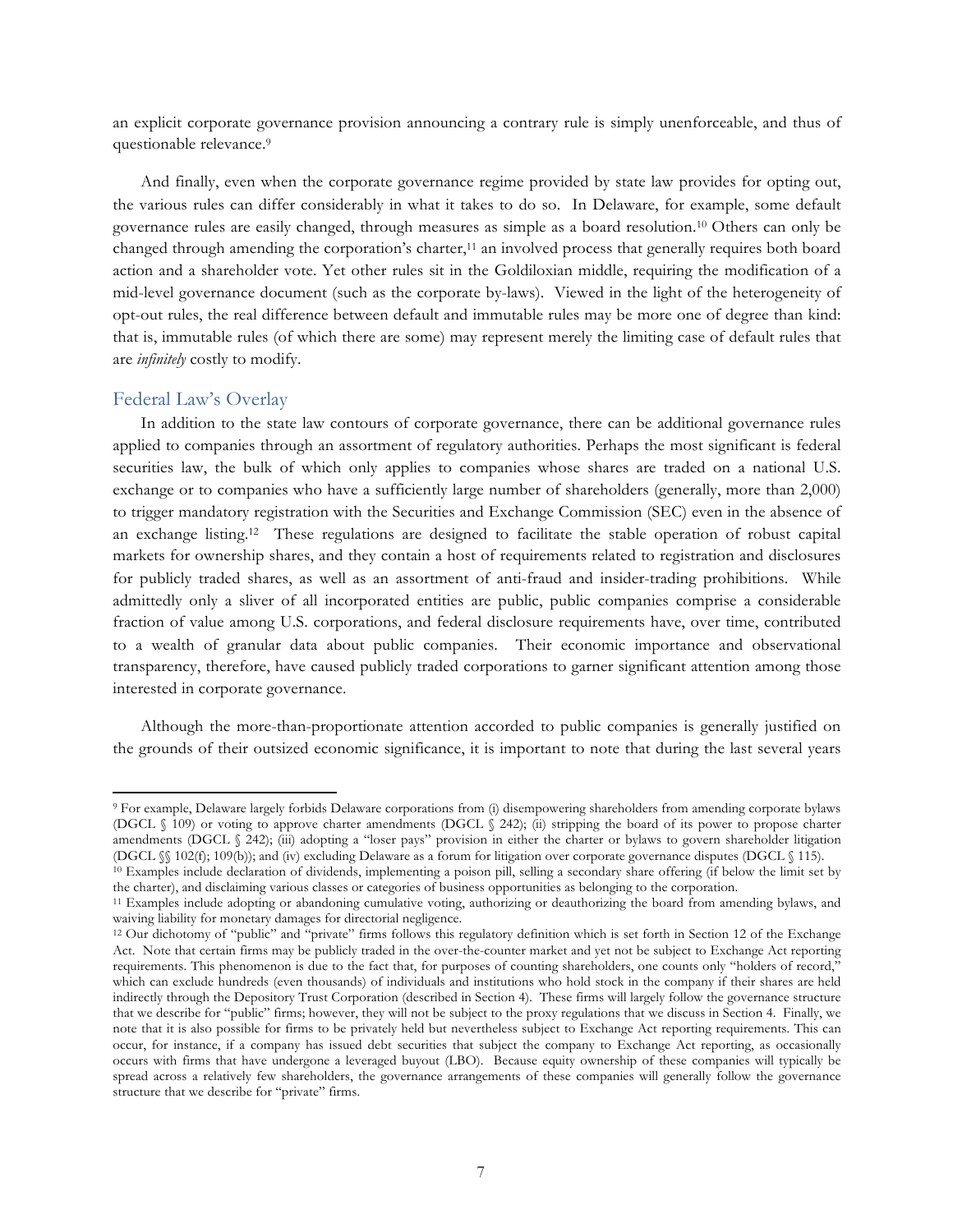the population of public companies in the U.S. has declined precipitously relative to their private counterparts, as substantial consolidation and exit of public companies has far outpaced the rate of initial public offerings of new issuers (Kahle and Stulz, 2017). In fact, a discernible trend in recent years is for privately-held (often venture-capital-backed) corporations to remain in the private realm longer, and going public at a much later stage than was heretofore the norm, if at all. <sup>13</sup> This increasing concentration of economic value in private companies poses somewhat of a challenge for corporate governance scholars, both empirically and theoretically. Empirically, we simply know less about privately held companies, and many of the existing data sources are proprietary. Theoretically, the types of governance disputes that have typically affected private and public companies are slightly different. While public companies' governance structure has tended to focus on "vertical" incentive problems and agency costs pertaining to managers who do not bear the economic risk of their decisions, privately held firms tend historically to grapple with "horizontal" governance dilemmas, involving disputes among competing shareholders (or classes of shareholders) who seek to enhance their influence and control relative to other shareholders.

To the extent this trend continues, the study of governance in privately held firms is likely to become more critical to important policy debates. Corporate governance scholars face a challenge in this regard, given the relative paucity of empirical data on the patterns, practices and authority structures in private companies. That said, as we demonstrate below, the nature of governance disputes within public companies has itself begun to migrate in recent years to "horizontal" disputes between shareholders (e.g., activists versus long-term investors), which bear many of the same markers of private company disputes. Thus, while access to reliable private-company data remains a priority for the field, public companies are increasingly becoming representative petri dishes for the types of governance disputes that affect all types of incorporated entities. We return to some of the important governance distinctions between private and public companies blow.

#### Fiduciary Duties as Corporate Governance Rules

<u> 1989 - Jan Samuel Barbara, margaret e</u>

It is natural to think of corporate governance institutions as setting forth explicit mechanical rights of control such as monitoring rights and voting rights that are either (i) enumerated in the central governance documents of the corporation, or (ii) provided by either immutable or un-waived default rules within the relevant jurisdiction's corporate statute. This view is helpful, but ultimately incomplete from a corporate lawyer's perspective, as it omits a critical enforcement angle on governance that overlays the operation and execution of nearly every corporate governance rule: fiduciary duties. Board members, officers, and even significant block shareholders, in addition to wielding considerable influence in a corporation's decisionmaking apparatus, also are the obligors of fiduciary duties to the corporation. Such fiduciary duties can matter a significant amount: even an act that appears to be completely consistent with the formal mechanics of a governance rule may still trigger liability and/or negation if it is consummated in violation of a corporate insider's fiduciary duties. <sup>14</sup>

<sup>13</sup> The ability for private firms to avoid registering as public companies is largely a product of the Jumpstart Our Business Startups Act of 2012 (the JOBS Act), Pub. L. No. 112-106, 126 Stat. 306, 310-12 (codified in scattered sections of 15 U.S.C.). Prior to the JOBS Act, companies having greater than \$10 million in assets and more than 500 shareholders of record were required to register with the SEC under Section 12 of the Exchange Act. The JOBS Act modified the requirement for SEC registration by increasing to 2,000 the number of shareholders a company must have before it is required to commence filing periodic reports with the SEC. Moreover, the JOBS Act excludes for this purpose any shares held by individuals who received their shares pursuant to a conventional employee stock option plan (or other employee stock plan). This latter provision ensures that even where a company compensates its employees with equity, it will be able decide if and when it will cross the public/private divide.

<sup>&</sup>lt;sup>14</sup> The fact that significant block shareholders owe fiduciary duties is an important (and somewhat unique) attribute of American corporate law. In many jurisdictions outside the United States, significant shareholders (even controllers) owe scant duties to the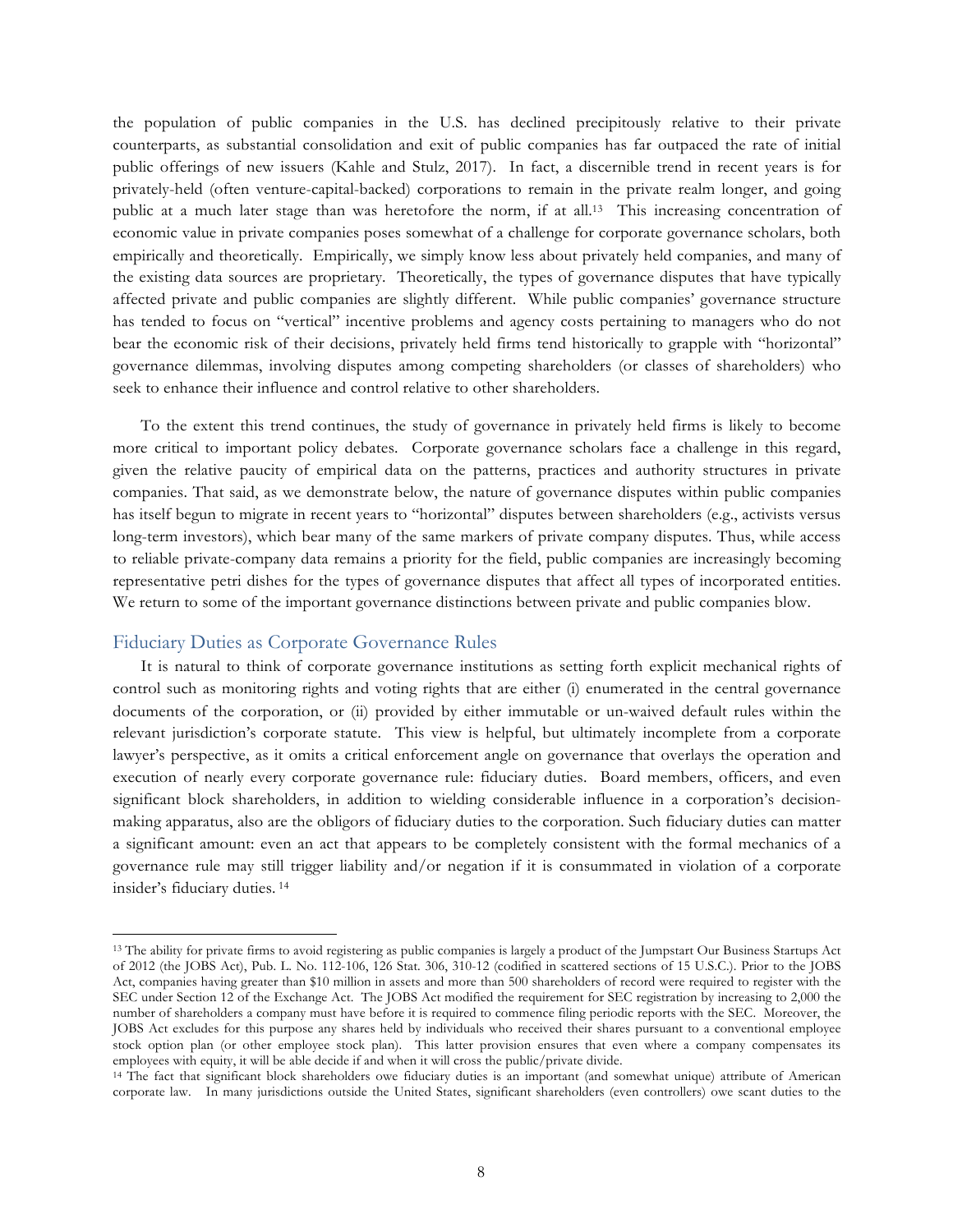There are three important features of fiduciary duties that warrant brief discussion here. First, what types of fiduciary duties exist? Second, how do they interact with corporate governance rules? And third, how does one determine whether a fiduciary duty has been breached? We address each in turn.

Consider first a typology of fiduciary duties. Most corporate law scholars concur that there are two principal flavors of fiduciary duties that most corporate fiduciaries must bear in mind: the Duty of Care (DoC) and the Duty of Loyalty (DoL). The Duty of Care pertains predominantly to managerial negligence committed by corporate fiduciaries. Although liability for officers, directors, and dominant shareholders has been found infrequently in this area, concern over duty of care liability has, episodically, affected corporate law in a variety of ways. Put simply, the DoC is not a general-purpose doctrine for managerial negligence, but instead pertains to *process* oriented aspects of decision making – that is, was the relevant actor negligent in becoming informed and/or using reasonable protocols to evaluate a decision (regardless of which decision she ultimately took)? This distinction between substance and process is important: courts have been exceedingly reluctant over the years to second-guess the substantive merits of a fiduciary's business decisions, fearing (often correctly) that business acumen is far beyond the ordinary wheelhouse of judicial actors. Rather, it is only the procedural protocols that fiduciaries put in place that courts are willing to second guess. The avoidance of substantive assessments of a fiduciary's decision is sometimes captured under the guise of the so-called "business judgment rule," a legal presumption that a corporate fiduciary acted with appropriate care and skill—a presumption that is rebuttable in a DoC case only upon showing gross negligence in the decision-making process. This presumption is, in practice, difficult to penetrate.

In addition to its protective cloaking by the business judgment rule, the fiduciary duty of care is itself a (partial) default rule under Delaware's corporate governance regime. In particular, corporations are permitted to nullify or waive monetary liability for directors who breach the DoC with an enabling provision in their charters – an artifact of a statutory reform promulgated in the late 1980s after a notable victory for shareholders of a Delaware company. <sup>15</sup> That said, the ability to nullify the duty of care is limited in several ways – for example, it extends only to litigation against directors (not officers or dominant shareholders), and it does not apply to claims that seek only injunctive relief. Nevertheless, the waivability of a significant aspect of the fiduciary duty of care is a relatively recent phenomenon in Delaware law.

A second principal fiduciary duty for Delaware corporations is the Duty of Loyalty (DoL) which prohibits corporate fiduciaries from taking actions or entering into transactions in which they have material conflicts of interest of a monetary nature. Self-dealing transactions, profiting off of confidential corporate information, and appropriating new business opportunities in the firm's line of business are all potential violations of the DoL, potentially giving rise to liability risk. In each of these instances, the fiduciary financially benefits (directly or indirectly) from the decision in a manner disproportionate to any benefit she enjoys due to the pro-rata value of the shares that she happens to hold in the company. For example, a DoL issue arises when a company's CEO (who might hold a small fraction of the stock of the corporation) causes

<u> 1989 - Andrea Santa Andrea Andrea Andrea Andrea Andrea Andrea Andrea Andrea Andrea Andrea Andrea Andrea Andr</u>

remaining residual claimants. However, within the U.S., shareholders whose block of ownership is deemed sufficiently significant are charged with utilizing their power in a manner consistent with their having fiduciary duties to the entire corporation. (The line that delineates when a shareholder's ownership becomes sufficiently "dominant" to introduce fiduciary duties is not concrete and absolute, but most commentators agree that it has consistently lay somewhere in the 20-30% range (measured by voting power), on the theory that such a significant stake can provide considerable "negative" control over corporate activities, such as through an effective veto threat).

<sup>15</sup> Smith v. Van Gorkom 488 A.2d 858 (Del. 1985). In *Van Gorkom*, the board of TransUnion was successfully sued for failing to become informed of the reasonable fair value of the corporation before agreeing to its sale with non-market-tested terms. There the court established "gross negligence" to be the applicable standard for a DoC action.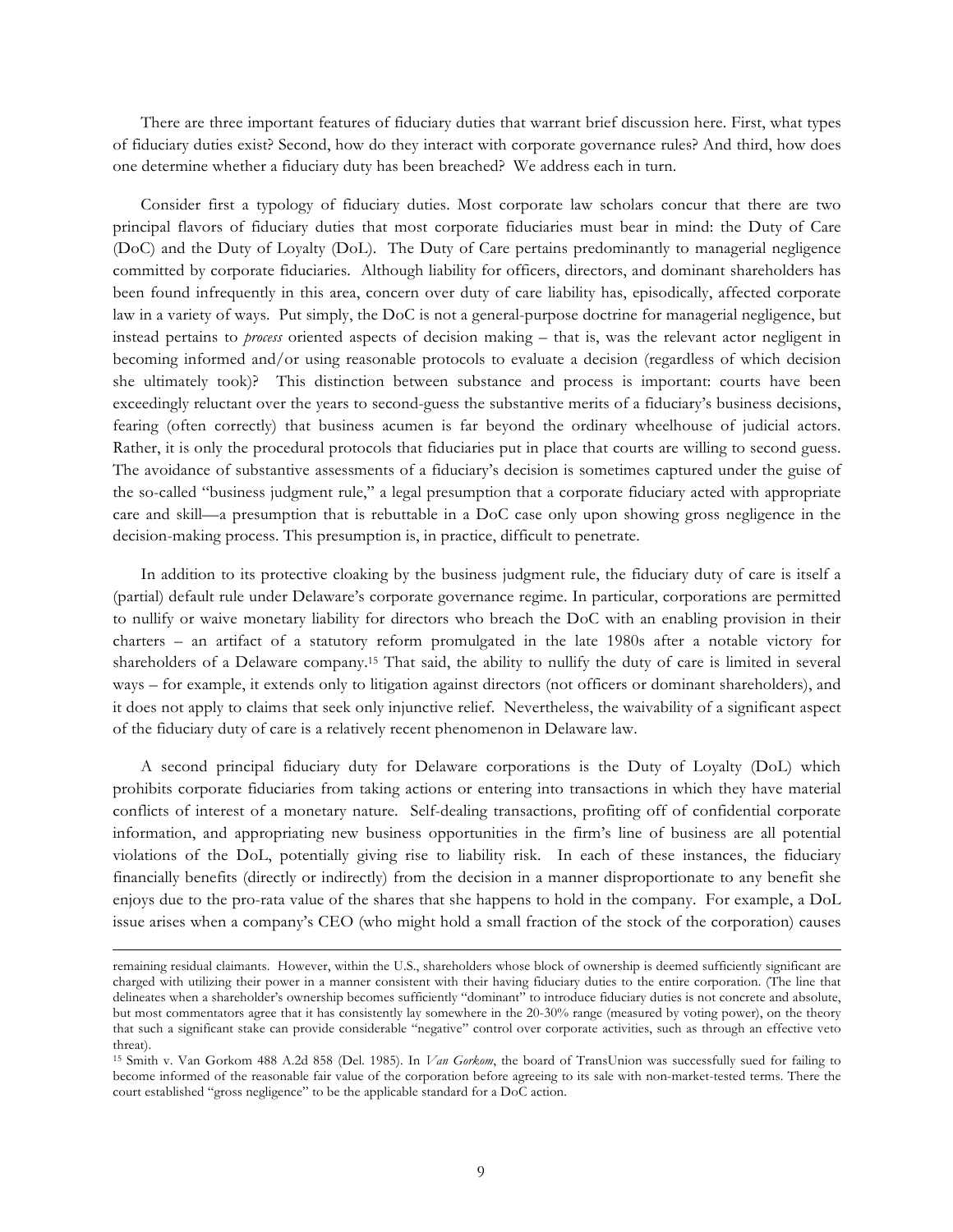the firm to enter a substantial transaction with another company that is substantially owned by the CEO.16 In an interesting (and in some ways confusing) twist, a few recent Delaware cases have found a breach of duty of loyalty even in the *absence* of a financial conflict of interest, when a fiduciary fails to act in good faith to advance the best interests of the corporation; at present, however, it remains unclear how durable the contours of "bad faith" prove. 17

Unlike cases alleging managerial negligence, the business judgement rule does not apply upon a showing of a conflicted transaction. Rather, the offending fiduciary is held to a relatively strict standard prohibiting conflicts of interest—one that affords a defense for the actor only if her behavior was "entirely fair" to the corporation. That is, if the fiduciary's actions—notwithstanding the conflict—were not materially detrimental to the corporation's welfare both in process and in substance. Although it is possible to prevail against this standard (see our discussion of the *Trados* case below), it is a particularly onerous one, and the necessity of an entire-fairness defense exposes the fiduciary to perhaps the greatest degree of legal peril; for it is she who must carry the burden of proof to convince the presiding court of the justifiability of her actions.

The onerous nature of an entire fairness defense has, over time, given rise to an alternative means by which corporate fiduciaries can attempt to defend or preempt its clutches: through cleansing the process of the decision. If the *sine qua non* of a DoL cases is conflicted decision-making, the argument goes, then the conflicted fiduciary may be able to sidestep the conflict by ceding approval authority over the conflicted decision to independent and disinterested parties. In fact, Section 144 of the Delaware General Corporation Law (the DGCL) lays out two procedural cleansing approaches for conflicted directors, each of which can function as an alternative to entire fairness: full disclosure to and approval by disinterested directors (or a duly constituted subcommittee thereof); or full disclosure to and approval by disinterested shareholders (usually through a shareholder vote of the disinterested shareholders).18 Should a conflicted director successfully navigate either of these procedural cleansing steps, courts have routinely held that the director can recapture the protection of the business judgment rule as to the decision or transaction in question.

The model of "full disclosure and disinterested approval" has proven to be an immensely powerful concept in corporate governance circles, even beyond its statutory mandate. Over the years, courts have utilized the same model not only to provide a process defense to directorial conflicts, but also to allow for cleansing of conflicts for officers and dominant shareholders. In the case of dominant shareholders, courts are understandably somewhat more uneasy about the effectiveness of procedural cleansing devices, and have thus generally required that the fiduciary seek disinterested approval from *both* directors and shareholders in order to enjoy business-judgment-rule protection. (In fact, courts have also consistently held that the disclosure-and-approval model can extend out of the DoL context too, and provides a defense to a fiduciary who has previously violated her duty of care.)

<sup>16</sup> See, e.g., See Americas Mining Corp. v Theriault, 51 A.3d 1213 (Del. 2012) (upholding a \$2 billion judgment against a controlled mining company that forced a merger with its controlled public subsidiary on terms found to be manifestly one sided).

<sup>17</sup> In Stone v. Ritter 911 A.2s 362 (Del. 2006), the Delaware Supreme Court held that acts taken in "bad faith" could breach the duty of loyalty. According to the Court, a fiduciary breaches her DoL in this regard where "the fiduciary intentionally acts with a purpose other than that of advancing the best interests of the corporation, where the fiduciary acts with the intent to violate applicable positive law, or where the fiduciary intentionally fails to act in the face of known duty to act, demonstrating a conscious disregard for his duties." *Id.* at 369. In distinguishing between a breach of the DoC and such a "bad faith" breach of the DoL, the Court in Lyondell Chemical Co. v. Ryan, 970 A.2 235, 243-44 (Del. 2009) stated: "[I]f the directors failed to do all that they should have under the circumstances, they breached their duty of care. Only if they knowingly and completely failed to undertake their responsibilities would they breach their duty of loyalty."

<sup>&</sup>lt;sup>18</sup> Although the section does not explicitly state that shareholder approval must be made by "disinterested" shareholders, courts have consistently required disinterested approval, whether through the means of other board members or shareholders.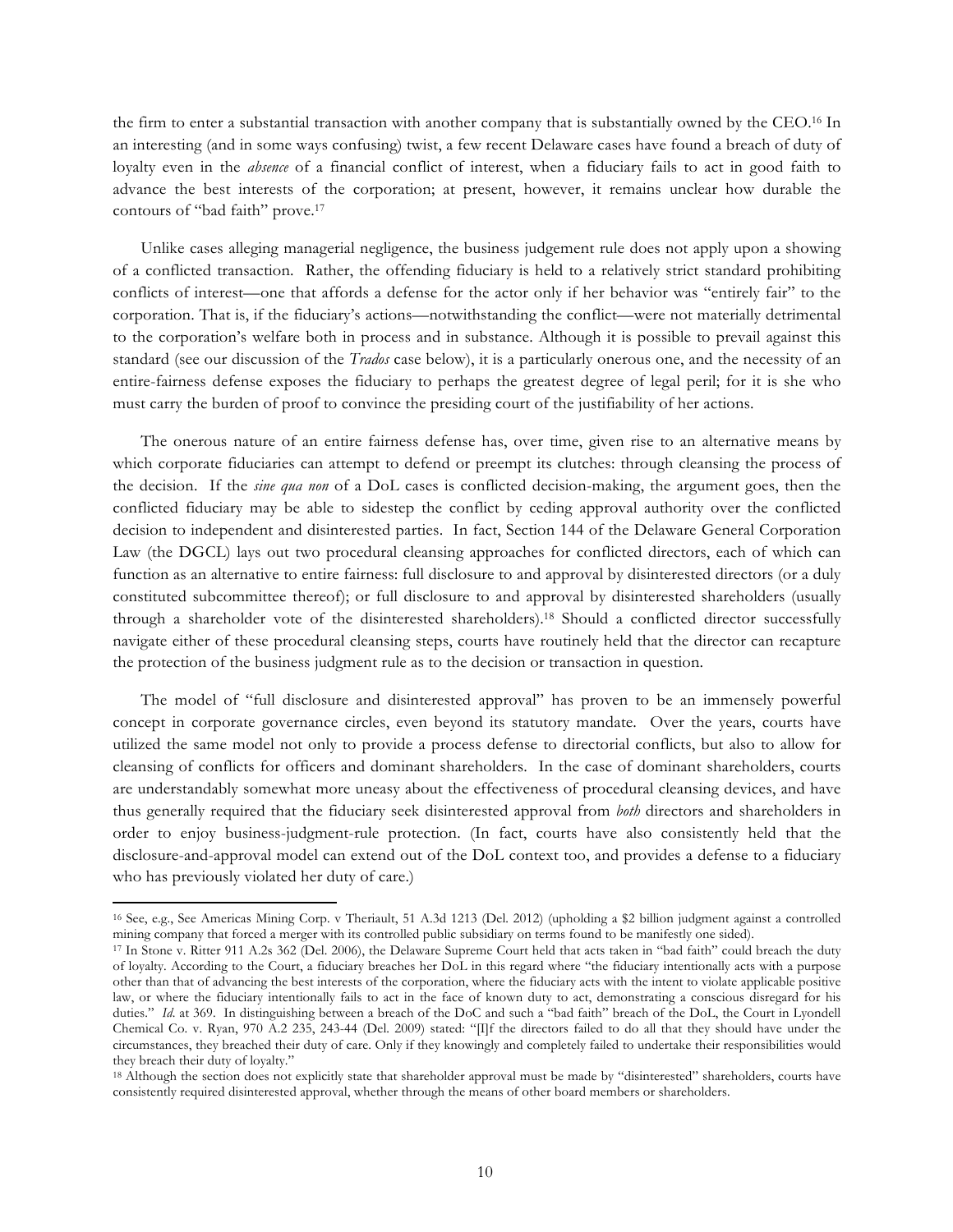Unlike managerial negligence, legal tradition has largely viewed the duty of loyalty to be strongly nonwaivable in advance; and thus, for example, a corporate charter or by-law would not be permitted to waive all liability for its officers, directors and/or dominant shareholders stemming from future financial conflicts. However, in 2000, Delaware significantly departed from tradition, amending its statutes to enable corporations to waive a critical component of loyalty—the corporate opportunity doctrine—which forbids corporate fiduciaries from appropriating new business prospects for themselves without first offering them to the company.19 Today, Delaware corporations and managers are free to contract out of a significant portion of the duty of loyalty, and thousands have already done so (Rauterberg & Talley 2017).<sup>20</sup>

#### Legal Enforcement and Shareholder Litigation

Finally, because of the legal nature of fiduciary duties, it is worth spelling out how they are enforced in practice through litigation. Formally, fiduciary duties are owed not to shareholders *per se,* but rather to "the corporation", and thus a breach of any fiduciary duty gives rise to a potential legal claim against the offending fiduciary that belongs to the corporation. This formality creates a legal conundrum of sorts, particularly when the offending party or parties sit at the very hub of authority in the firm, including authority over whether to pursue legal claims against negligent or disloyal fiduciaries. It would hardly be surprising if corporate boards proved reluctant to authorize litigation against themselves or a subset of board members, officers, or significant block shareholders.

The principal mechanism to contend with this incentive problem is the shareholder derivative lawsuit—a procedural device that allows a self-appointed shareholder to act as a champion on behalf of the corporation's interest, and effectively force the corporation to sue its own fiduciary(ies). Should the shareholder champion prevail, any remedy (non-monetary or monetary) generally goes to the corporation, and thus the shareholder profits only "derivatively" through the change of value in her shares. While perhaps necessary in some respects, derivative actions have also proven to be controversial, largely because in the context of publicly traded companies, these suits are typically driven by plaintiff attorneys who can pocket significant sums for legal fees (usually at the company's expense) from pursuing derivative litigation on behalf of the corporation. As a result, courts usually place significant procedural limits on derivative litigation, requiring heightened pleading standards, continuity of ownership for the filing shareholder, and convincing evidence that the company's board was itself untrustworthy in deciding whether the company should itself pursue litigation.

In certain types of cases, shareholders may have an option to avoid the derivative litigation process altogether and instead sue a fiduciary directly, alleging the breach of a legal duty owed directly to them (rather than derivatively through the corporation). Shareholders may benefit from specific entitlements granted to them through a shareholder agreement, stock certificate, governance document, or other legal writing that gives them a right to proceed individually (or as a class action) against the offending fiduciary without need to characterize it derivatively. While direct actions avoid many of the procedural hurdles of derivative actions, they tend to be a less reliable vehicle for plaintiff attorneys to recover legal fees at the end of the process. The dividing line between derivative and direct actions is a fuzzy one, and in practice plaintiffs frequently have the *de facto* ability to choose how to characterize their cause of action.

<u> 1989 - Jan Samuel Barbara, margaret e</u>

<sup>&</sup>lt;sup>19</sup> See Del. Code Ann. tit. 8, § 122(17) (2017) (codifying this amendment). <sup>20</sup> In the ensuing years, eight other states have followed Delaware's lead, granting their own incorporated entities the statutory authority to execute corporate opportunity waivers. (See generally Rauterberg & Talley 2017).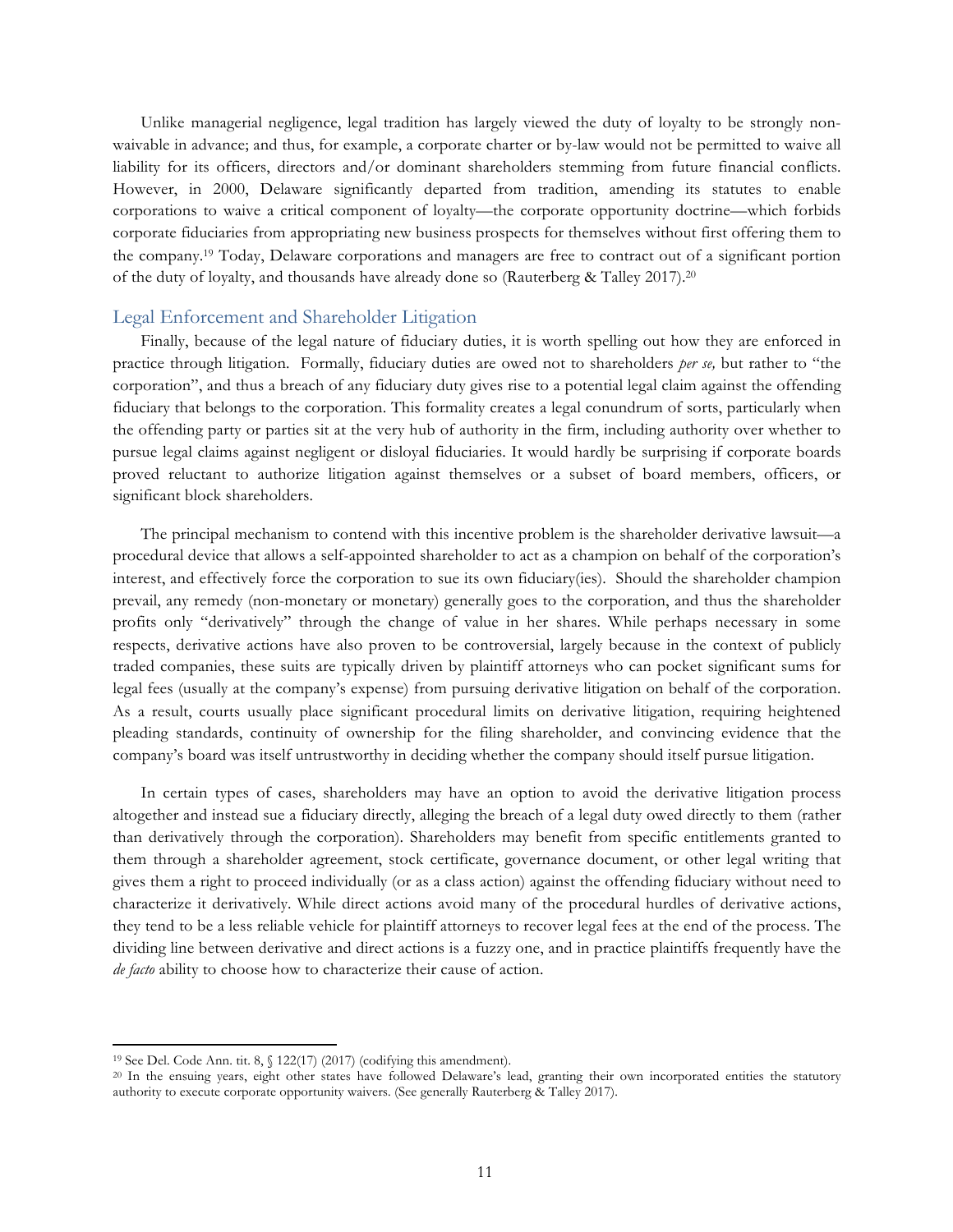The fiduciary duty element of corporate governance is an important one – for nearly every institution of governance must itself be administered, largely by the corporate fiduciaries it is meant to control. Consequently, the neglect, misuse, or distortion of more garden variety governance rules tends to be deterred ultimately through the threat of litigation. And indeed, courts have long used principles based on the duties of care and loyalty to assess the propriety of a variety of alleged "abuses" to corporate governance practices perpetrated by management, boards, activist shareholders, and others.21 Social scientists interested in corporate governance, therefore, would be wise to heed how liability exposure under fiduciary principles shapes incentives in the administration of corporate decision making.

At the same time, when one backs away from the myriad granular details of the fiduciary duties of care and loyalty, an overarching conceptual dilemma remains: Who (or what) are the intended beneficiaries of fiduciary duties? As noted above, fiduciary duties are owed to "the corporation," and thus their compliance will often require assessing whether an alleged breach actually violates "corporate interests." But how does one measure and quantify such interests, and thereby detect a breach? This question is much debated in corporate law and governance, often to a standstill.22 Moreover, while courts have proven willing (perhaps by necessity) to conjure up a provisional answer at times, their commitment to that answer has wavered and meandered over the years. We take up this topic in the following section.

## III. The Objective (or "Maximand") of the Corporation

 

Before we outline the roles played by investors, directors, and managers in corporate governance, it is necessary to air a challenge that has long vexed legal actors in this domain: What is the corporation supposed to "maximize"? To the extent one views corporate governance about advancing a company's fundamental purpose, it is a question that goes to the very heart of the governance objective. Yet it is also a question that has no obvious answer on *a priori* grounds.

In many ways, the difficulty of the question is a function of the historical development of U.S. corporate law. Following the Revolutionary War and through the mid-1800s, state legislatures controlled the authority to allow businesses to incorporate and commonly restricted what projects a company could lawfully pursue. The ability to operate a business with limited liability was viewed as a government privilege, inducing legislatures to grant incorporation requests sparingly on an individual basis. In general, successful application for a corporate charter required a demonstrated corporate purpose that would benefit the public good, such as building public infrastructure projects (Pollman 2011). Given the capital-intensive nature of these enterprises, the limited liability structure of the corporation was viewed as useful for allowing these companies to raise significant amounts of capital, since they could not (by definition) appropriate the full social value of their efforts. In exchange for this benefit, however, legislative grants of incorporation typically required that corporate charters specify a purpose for the business. Actions taken by the business that were deemed outside of this articulated purpose would be deemed beyond the corporation's power ("ultra vires") and thus invalid. For these early corporations, understanding a corporation's purpose was thus a straightforward question of looking to its charter.

<sup>21</sup> See Blasius v. Atlas, 546 A.2d 651 (Del. Ch. 1988) (holding that deliberate directorial manipulation of governance rules, if done with the purpose of frustrating the shareholder voting franchise, is subject to strict judicial scrutiny), approved by MM v. Liquid Audio, 813 A.2d 1118 (Del. 2003); subsequently criticized by Mercier v. Intertel, 929 A.2d 726 (Del. Ch. 2007). Although heightened scrutiny for governance decisions remains good law in Delaware, it is generally presumed to be analyzed today under the Unocal doctrine (discussed below).

<sup>&</sup>lt;sup>22</sup> We direct readers interested in exploring these debates to the spring 2006 symposium issue of the *Journal of Corporation Law* which provides a representative collection of the prevailing perspectives.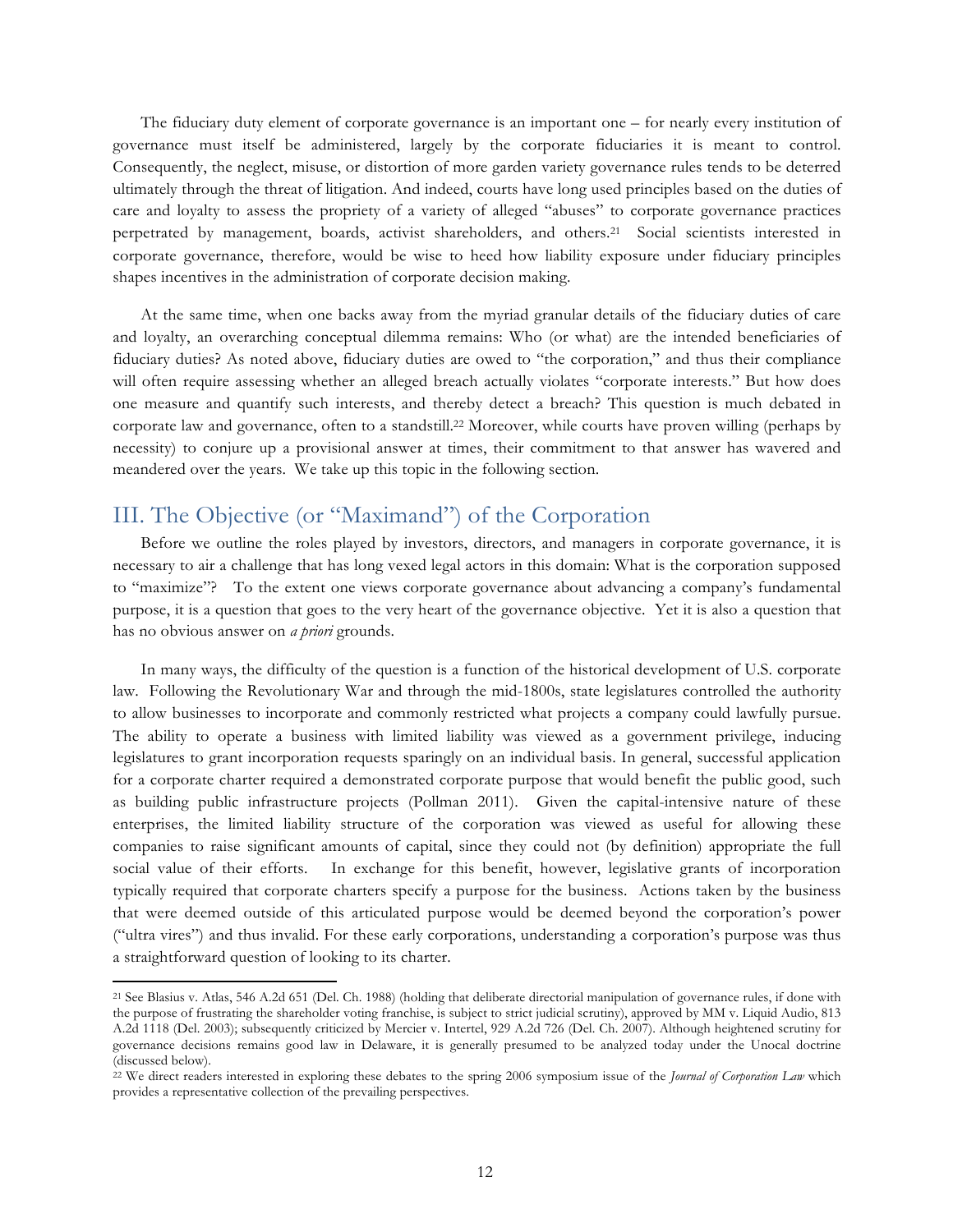By the 1850s, however, concerns that this rigid system of incorporation paved the way for corruption and political favoritism had given way to a new model of incorporation based on "enabling" state corporate statutes. These statutes eliminated the need for legislative approval to incorporate a business and provided incorporators the ability to form a company for any legal purpose. This opened up the possibility of incorporating a broader set of entrepreneurial enterprises. In this regard, these statutes also reflected the political winds of a Jacksonian America insofar that the corporate form was viewed as a tool that could promote an individual's economic and personal independence (Mark 1987). By the end of the 1800s, enabling statutes that permitted general incorporation had become the norm, ushering in the existence of perpetual corporations whose purpose is "to engage in any lawful act or activity."23

Yet, while these statutes stripped away any need for a company to declare a formal purpose, they left intact a legal structure in which the board of directors possessed general authority over the corporation's business and affairs, a feature that persists today. To be sure, boards are to exercise this authority subject to any shareholder voting rights specified in the corporate statute (such as the ability to vote on fundamental corporate changes, as discussed below). Moreover, the class of transactions over which shareholders possess veto rights can be expanded in the charter and/or bylaws. But even if the board's authority might be limited in some respects, it nevertheless holds residual control rights over the destiny of the enterprise. Freed from having to pursue any specific objective and endowed with loosely constrained discretion, the board of directors of a corporation must still confront the ultimate existential question*: What is the purpose of the corporation (and thus the implicit objective of the board)?*

#### Judicial Efforts at Providing Answers

 

Notwithstanding the centrality of this question for directors of modern corporations, a notable (and for many, frustrating) feature of American corporate law has been the repeated reluctance of courts to provide a definitive and enduring answer. While a common theme among economists and corporate finance textbooks is that the "primary objective of the firm [is] … the maximization of the value of the common stockholder's ownership rights in the firm" (Bierman & Smidt 2012; Friedman 1970),<sup>24</sup> it is only recently that Delaware courts (which, as noted above, are the most influential in U.S. corporate law) have begun to embrace this conception. And even in these cases, they have done so tentatively—and perhaps for good reason, as we show in Section 6.

As one might expect, cases requiring courts to evaluate the exercise of board discretion have a long pedigree. Some of the earliest efforts to provide guidance on these issues involved what would be viewed today as minority oppression cases (Smith 1998). In examining whether directors could be personally liable for a breach of their fiduciary duties to minority stockholders, courts frequently evoked the language of trustees and beneficiaries to analyze directors' duties. According to these cases, just as a beneficiary has standing to bring claims against a trustee, so too could a shareholder bring a fiduciary duty claim against directors. These cases made clear that shareholders were the beneficiaries of directors' conduct, providing an early legal foundation for theories of a "shareholder primacy" model of corporate governance.

<sup>23</sup> This language is taken from the form Certificate of Incorporation available on the website of the Delaware Secretary of State. See http://www.corp.delaware.gov/incstk.pdf. Notably, the DGCL requires corporations to specify in their charters the purpose (if any) of the entity. The use of this form language in a document that is designed to be customizable is thus indicative of the pervasive view of corporations (even within the Delaware Secretary of State) that corporations have no special purpose.

<sup>24</sup> See also Copeland & Weston (2005) ("The most important theme… is that the objective of the firm is to maximize the wealth of its shareholders.") Brigham and Gapenski (2013) ("Throughout this book we operate on the assumption that the management's primary goal is stockholder wealth maximization which translates into maximizing the price of the common stock.")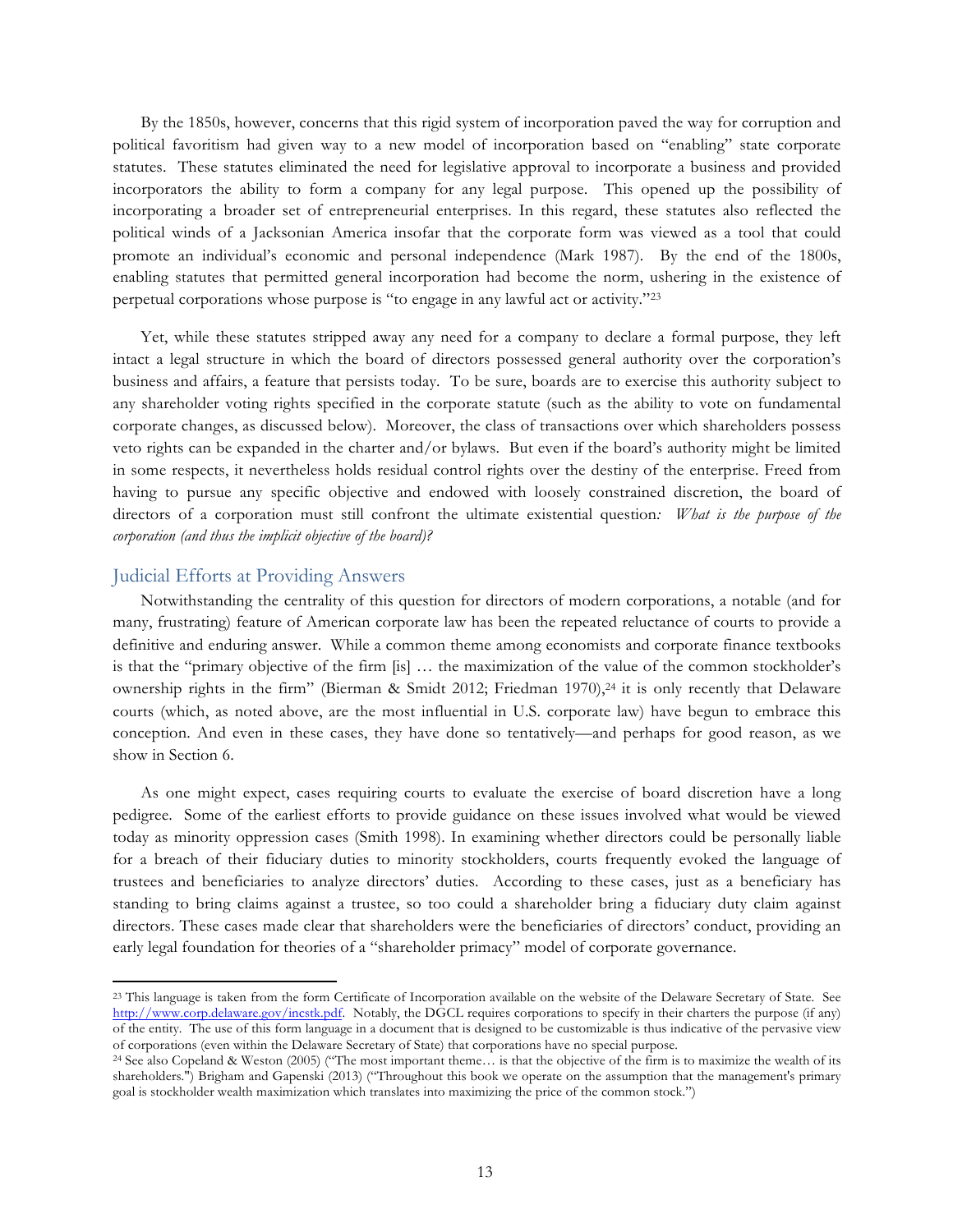In addition to establishing the possibility for direct liability to shareholders, however, these early cases also made clear that directors had a related—and seemingly superior—obligation to protect the value of the corporation itself. By the 1930s, this view of director duties would ultimately find its expression in the seminal Delaware case of *Guth v. Loft, Inc.*<sup>25</sup> In holding a director liable for appropriating a corporate opportunity, the court used the now-classic incantation that directors' fiduciary duties run to "the corporation and its shareholders."26

While cases such as *Loft v. Guth* would appear to provide guidance for directors looking for a clear standard of conduct, the guidance is useful only when there is a perfect correspondence between the interests of the corporation and its nominal residual claimants (Hart 1989). Not surprisingly, cases articulating this standard have commonly involved situations alleging director self-dealing such as in *Loft v. Guth* itself, where the conflict of interest was between a director's personal interest and those of the corporation (and, as a result, its residual claimants). In contrast, in cases where the interests of "the corporation" and the shareholders potentially diverged, courts have tended to oscillate on which interests directors should privilege.

Indeed, such an outcome occurred in *Dodge v. Ford*27—perhaps the most celebrated case for articulating the shareholder primacy norm. In general, the facts of the case involved an allegation that the board of the Ford Motor Company breached its fiduciary duties by withholding payment of special dividends in favor of pursuing a significant expansion of the company's business operations. In requiring the company to pay the dividend, the case famously declared:

A business corporation is organized and carried on primarily for the benefit of the stockholders. The powers of directors are to be employed for that end. The discretion of directors is to be exercised in the choice of means to attain that end, and does not extend to a change in the end itself.28

This language has commonly been used for the proposition that directors have an obligation to make decisions that are in the best interest of shareholders (Smith 1998).

Close inspection of the opinion, however, reveals greater complexity. In fact, the court was *unwilling* to invalidate a decision of Ford's directors that arguably privileged the interests of the corporation writ large rather than the short-term interests of its common shareholders. More specifically, the shareholder complaint against the Ford Motor Company sought to accomplish two items: (1) requiring the payment of a special dividend and (2) enjoining Ford from using surplus capital to undertake a business expansion. While the court sided with the plaintiffs on the former request, it refused to go along with the latter. The court's refusal to enjoin Ford's expansion specifically invoked the long-term interests of the firm, and the expertise of Ford's management team (relative to the court's) to meet such interests:

It is recognized that plans must often be made for a long future, for expected competition, for a continuing as well as an immediately profitable venture. The experience of the Ford Motor Company is evidence of capable management of its affairs.29

<sup>25</sup> Guth v. Loft, Inc., 5 A.2d 503 (Del. 1939) (affirming Loft, Inc. v. Guth, 2 A.2d 225, 238 (Del. Ch. 1938)).

<sup>26</sup> 2 A.2d at 238.

<sup>27</sup> Dodge v. Ford Motor Co., 170 N.W. 668 (Mich. 1919).

<sup>28</sup> *Dodge*, 170 N.W. at 684.

<sup>29</sup> *Id.* at 684.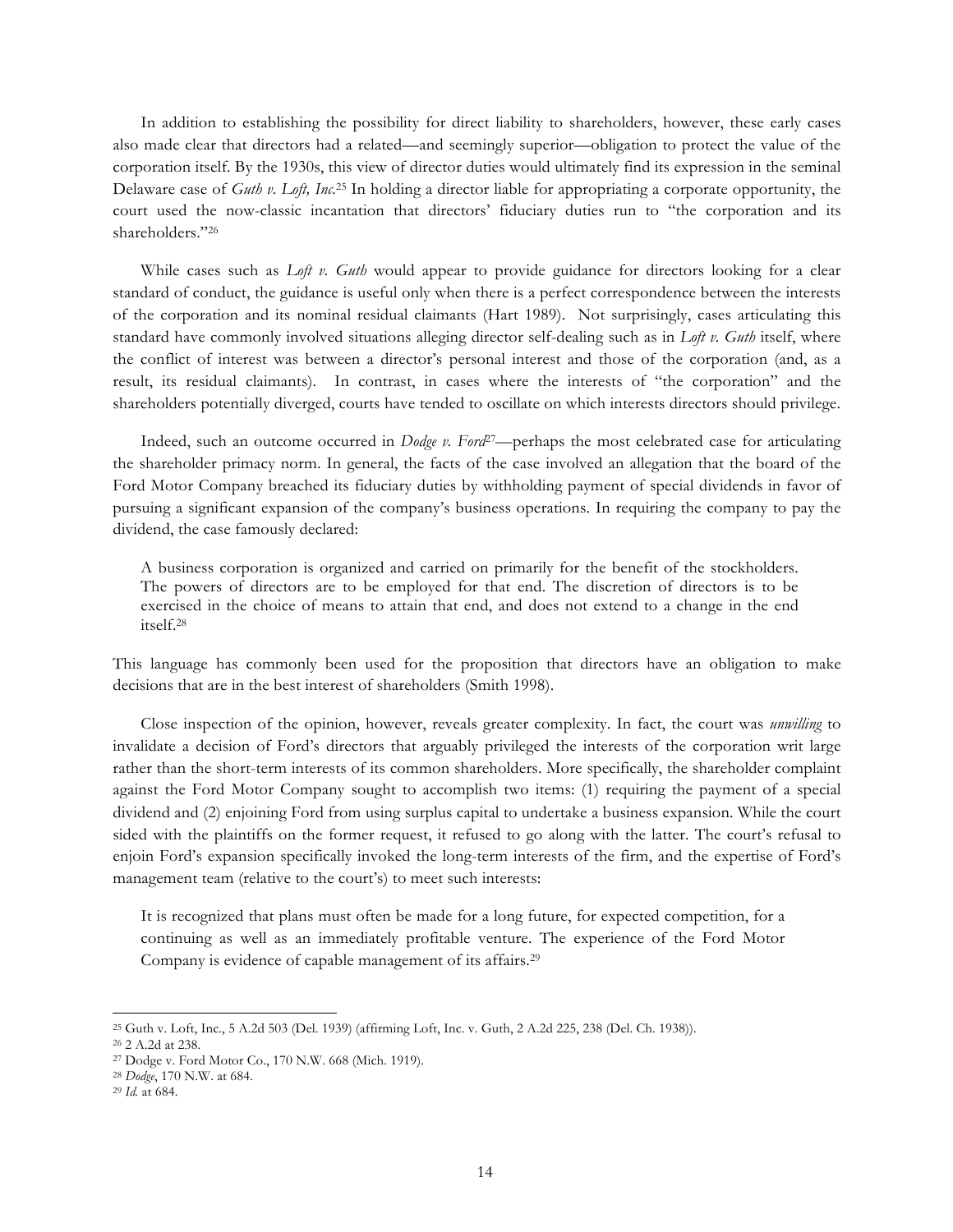Notably, even the order for the company to pay the special dividend of \$20,000,000 was approved only after the court concluded that the company had failed to advance any legitimate business purpose for retaining so much capital given the expected capital requirements of the business expansion. (And indeed, a plausible reading of the dividend ruling is that the court was motivated as much by Ford's evident desire to starve a potential competitor—the Dodge brothers—of needed startup capital.)

Likewise, within Delaware jurisprudence, courts have historically left vague the contours of the notion that directors' duties run to "the corporation and its shareholders." Do courts meant to say that directors should maximize the value of the firm, which can sometimes (but not always) be accomplished by maximizing the value of its residual shareholders? One can certainly read some of the cases in this fashion. For instance, the Delaware Supreme Court stated in *Revlon, Inc. v. MacAndrews & Forbes Holdings Inc.*<sup>30</sup> that once a board has decided to sell a company, it has "an obligation to seek the best value reasonably available for the stockholders where there is a pending sale of control." While the language may read like an endorsement of shareholder primacy, the standard applies only when selling the entire corporate enterprise, and in this setting, theory plausibly dictates that maximizing shareholder value is tantamount to maximizing the value of the entire firm.31 And thus, the Court in *Revlon* oscillates between describing directors' duties as being about the "the maximization of the company's value at a sale for the stockholders' benefit" and about directors simply "getting the best price for the stockholders at a sale of the company."

Moreover, even for cases like *Revlon* that imply a duty to maximize shareholder value exclusively, the case law remains recondite as to when such duties kick in and how they are discharged. Later refinements to the Revlon doctrine (such as *Paramount Communications, Inc. v. Time Inc.*<sup>32</sup> for example), hold that a board's "Revlon duties" apply only when a board has decided to sell control of the corporate enterprise, and that a board wishing to maintain the status quo can use a variety of permissible pretexts, including protecting nonstockholder considerations such as corporate culture, in the name of creating long-term value. In the 2010 chancery case *eBay Domestic Holdings, Inc. v. Newmark*, <sup>33</sup> the Delaware Chancery Court suggested that *Paramount* allows boards to consider non-stockholder interests that the board believes will "ultimately promote stockholder value." Here, even in a case that seems to embrace shareholder primacy, the difficulty of defining how to maximize shareholder value over different time horizons is patently manifest. Moreover, it is difficult to see why a board that focuses on generating long-term stockholder value cannot accomplish this goal by maximizing long-term firm value, once again calling into question whether the court was using stockholder value as simply a proxy for firm value. (We revisit several of these themes in the context of hostile takeovers and activist proxy challenges in the next section).

The uncertainty about whether directors' duties run to the corporation or to shareholders also erupts in a cluster of important cases addressing directors' duties in the so-called "zone of insolvency." For firms in financial distress, boards must commonly decide between actions that benefit creditors (e.g., liquidating a firm

<sup>30</sup> 506 A.2d 173 (1986).

<sup>31</sup> Under the Miller–Modigliani theorem, the total value of the firm must equal the total market value of all of its securities, or in the case of a company with only debt and equity outstanding: Value<sub>firm</sub> = Value<sub>debt</sub> + Value<sub>equity</sub>. Because debt must be paid off or assumed in the sale of a company, maximizing Value<sub>equity</sub> will yield a transaction that maximizes Value<sub>firm</sub>. To be sure, debt can be assumed in a transaction that shifts value from debtholders to shareholders (e.g., where the acquiring firm takes on additional debt that stands in parity with the target's preexisting debt). *See* Warga & Welch (1993). The prospect of such acquisitions, however, should result in debt covenants (such as change-in-control puts) that diminish the possibility of such bondholder-to-stockholder wealth transfers, thus ensuring that when a board follows *Revlon* it will maximize overall firm value.

<sup>32</sup> 571 A.2d 1140 (Del. 1989).

<sup>33</sup> 16 A.3d 1 (Del. Ch. 2010).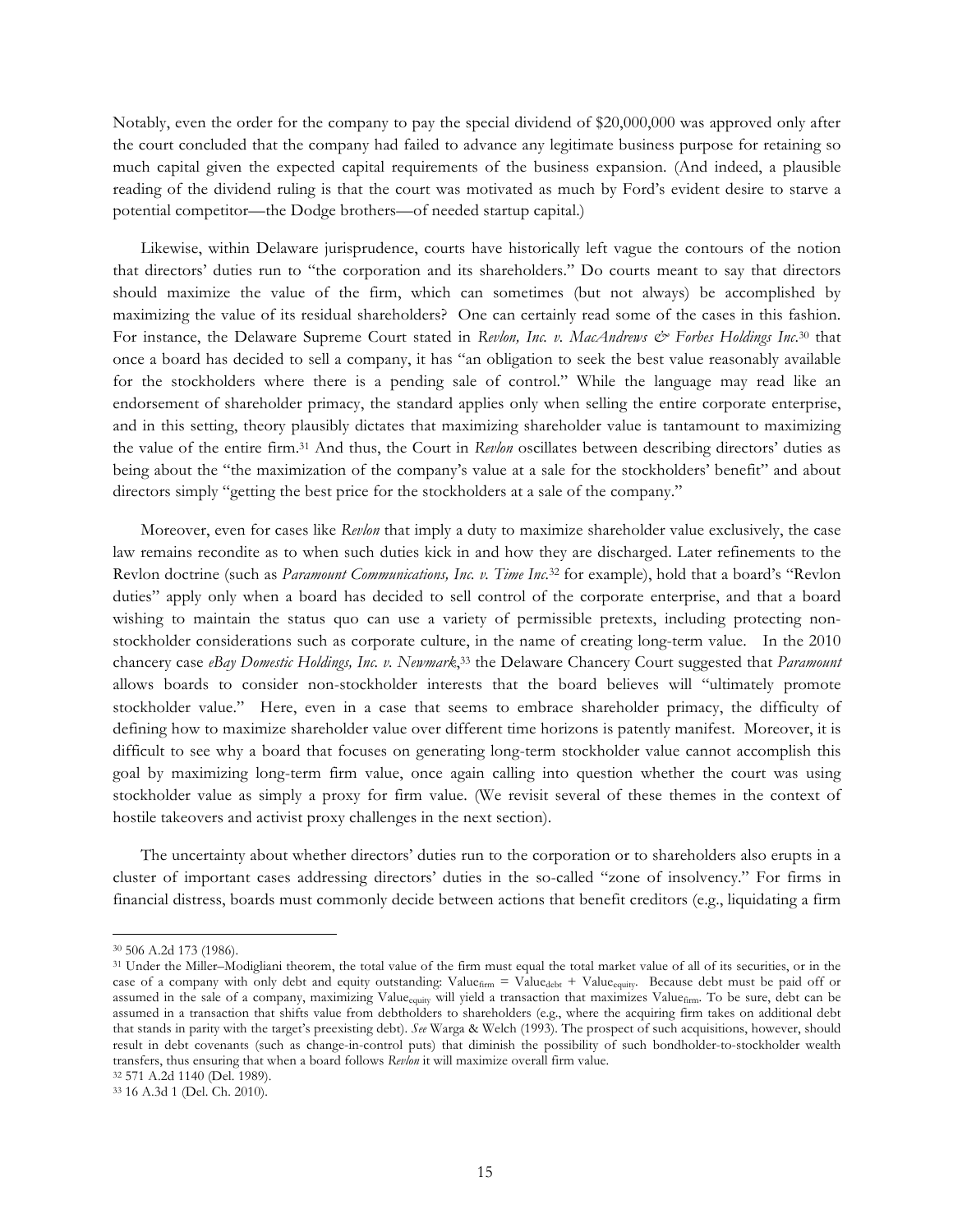with little or no payout to stockholders) and those that benefit stockholders (e.g., continuing a firm but putting at risk the company's remaining assets). Such tradeoffs raise precisely the issue of whether directors should maximize the value of the firm or the value of the residual claim held by shareholders. Issues surrounding financial distress and fiduciary obligation became especially focused among legal actors following the 1991 Chancery Court case of *Credit Lyonnais Bank Nederland, N.V. v. Pathe Communications Corp*.34 In a famous footnote, the court suggested (albeit in non-binding *obiter dictum*) that within the zone of insolvency, directors' fiduciary obligations run to the "community of interests that the corporation represents" even if the resulting conduct was inconsistent with conduct that would maximize returns to stockholders.35

In the years following *Credit Lyonnais*, uncertainty reigned about the meaning of this language as courts grappled repeatedly with claims by creditors of distressed firms that corporate decisions harmed creditors while benefiting stockholders, thus breaching fiduciary duties. In 2007, the Delaware Supreme Court finally sought to clarify the content of directors' duties near insolvency in *North American Catholic Educational Programming Foundation, Inc. v. Gheewalla*. <sup>36</sup> Ultimately, the Gheewalla court rejected the notion that directors' duties must shift to the corporate "community of interest" at any point before actual insolvency. Yet it also continued to conflate directors' duties as running to both the "corporation" and "shareholders." According to the court,

[W]hen a solvent corporation is navigating in the zone of insolvency, the focus for Delaware directors does not change: directors must continue to discharge their fiduciary duties to the corporation and its shareholders by exercising their business judgment in the best interests of the corporation for the benefit of its shareholder owners.37

Perhaps unsurprisingly, legal commentary following *Gheewalla* has continued to reflect an aspect of uncertainty with respect to how directors should comport themselves in the zone of insolvency when faced with a conflict between maximizing firm value and maximizing stockholder value.<sup>38</sup>

### Why the Ambiguity?

 

The proclivity of courts to vacillate and play coy about the specifics of a corporation's deemed maximand is no doubt frustrating for both directors making decisions and researchers who study such decisions. Yet it is also symptomatic of a legal system that seeks to juggle several complicated policy objectives. First, courts are aware of the difficult business decisions that directors and officers must make, which often require a skill set beyond the expertise of legally trained judges. But in addition, judicial actors are also tasked with holding corporate agents accountable as faithful fiduciaries. This latter consideration helps explain why courts have been reluctant to impose on directors a simple omnibus duty to maximize the value of the corporation. As summarized in a recent Delaware Chancery decision:

<sup>34</sup> Credit Lyonnais Bank Nederland, N.V. v. Pathe Commc'ns Corp., No. 12150, 1991 WL 277613, at \*34 n.55 (Del. Ch. Dec. 30, 1991)

<sup>35</sup> *Id.* at \*34 n.55.

<sup>36</sup> N. Am. Catholic Educ. Programming Found., Inc. v. Gheewalla, 930 A.2d 92 (Del. 2007).

<sup>37</sup> *Id.* at 101. Indeed, *Gheewalla* represents a particularly stark example of an opinion that oscillates between depicting directors' duties as running primarily to the corporation and primarily to shareholders. *Compare id.* at 101 ("It is well settled that directors owe fiduciary duties to the corporation."), *with id.* at 100 ("The directors of Delaware corporations have 'the legal responsibility to manage the business of a corporation for the benefit of its shareholders owners.'").

<sup>38</sup> *Compare* Willett (2009) (arguing that the "necessary consequence of *Gheewalla*, construed in light of other relevant authorities, is that where a business strategy may generate a return for equity holders, the board must favor that strategy and reject alternatives"), *with* Fletcher et al. (2008) § 1035.60, at 32 n.8 (noting that after *Gheewalla*, Delaware was among jurisdictions that "hold[s] that duties at or near insolvency are owed both to shareholders and creditors").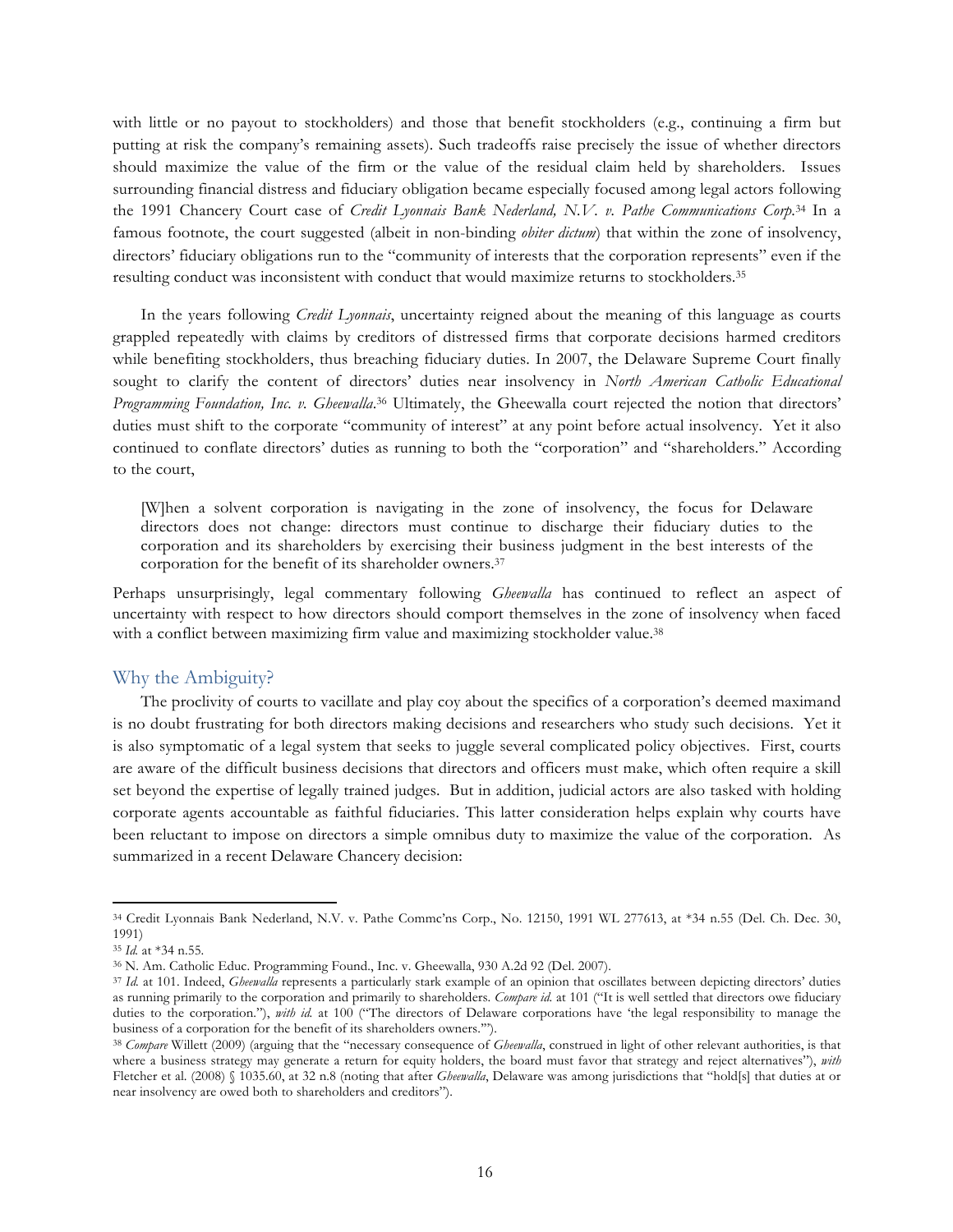[W]hile tolerably clear in the abstract and sometimes in real-world settings, the enterprise value standard ultimately complicates rather than simplifies the difficult judgments faced by directors acting under conditions of uncertainty. . . . The enterprise value standard compounds the number of valuation alternatives that must be solved simultaneously and the resulting multivariate fiduciary calculus quickly devolves into the equitable equivalent of a constituency statue with a concomitant decline in accountability.39

The concern is closely tied to the same considerations that underlie the business judgement rule. Ultimately, courts are poorly positioned to assess and trade off competing claims made by different corporate constituencies or to evaluate the time horizon over which to maximize firm value. They must therefore accord corporate managers some deference in how to go about pursuing the corporate objective (whatever it is). But in so doing, courts run the risk of giving directors unbridled discretion over the corporation. It is this desire to hold directors accountable (at least sometimes) that makes shareholder wealth maximization so enticing for courts. As stated in the same Chancery Court opinion, "absent the shareholder wealth maximization norm, the board would lack a determinate metric for assessing options."40

Within Delaware, courts' steadfast articulation of fiduciary duties as running to both the corporation and its shareholders provides an element of cover for resolving these potentially conflicting objectives. When confronted with a suspect board decision not deserving of the business judgment rule (e.g., due to director conflicts-of-interest), the articulation of director duties as running to shareholders provides a ready yardstick for evaluating board decision-making. In contrast, when confronted with a board decision reflecting good faith deliberation, the articulation of these duties as running to the corporation provides a basis for deferring to the board's claims that they are maximizing firm value. In short, just as courts oscillate between scrutinizing and deferring to managerial decision-making, they oscillate between defining director duties as running to shareholders and to the corporation.

We close this discussion with two observations. First, notwithstanding longstanding judicial equivocation about corporate purpose, courts (especially Delaware courts) have been far less hesitant in indicating that, absent special provisions in a company's charter, the corporate maximand should at least involve some form of profit maximization. This vision appears clearly in the Delaware Chancery Court's 2010 opinion in *eBay v. Craigslist*. There, the Chancery Court was asked to determine whether the founders of Craigslist could dilute eBay's ownership interest in the company in the name of preserving a corporate culture that explicitly avoided maximizing corporate profits. According to Chancellor Chandler:

Having chosen a for-profit corporate form, the Craigslist directors are bound by the fiduciary duties and standards that accompany that form. Those standards include acting to promote the value of the corporation for the benefit of its stockholders. . . . Thus, I cannot accept as valid … a corporate policy that specifically, clearly, and admittedly seeks *not* to maximize the economic value of a forprofit Delaware corporation for the benefit of its stockholders.41

<sup>39</sup> *In re* Trados, Inc., 73 A.3d 17, 41 n.16 (Del. Ch. 2013). The reference to a "constituency statute" refers to the fact that several states outside Delaware have promulgated statutes that grant boards the immutable right to account for a variety of non-shareholder interests -- such as employees', debt holders, and even surrounding communities -- in discharging their fiduciary obligations. In such states, it is often difficult to tell what managerial actions fail to serve at least some allowed constituency's interests, thereby making managerial accountability all the more challenging. 40 Id.

<sup>41</sup> eBay Domestic Holdings, Inc. v. Newmark, 16 A.3d 1, 34 (Del. Ch. 2010) (emphasis in original).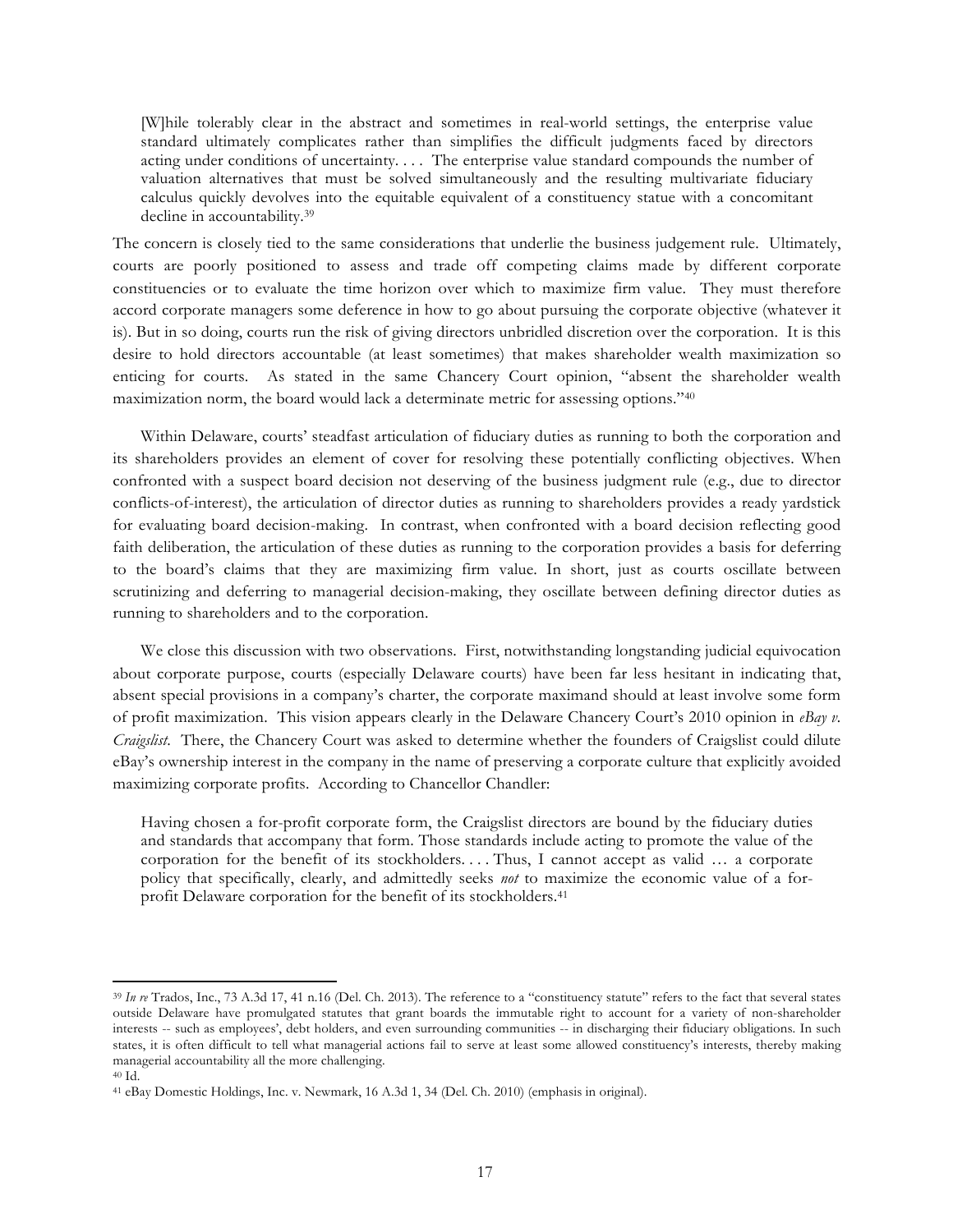Individuals who wish to subordinate profit maximization to other goals should accordingly look to noncorporate forms of organization that are more accommodating of these objectives such as the non-profit corporation and, more recently, the Benefit Corporation.

Second, whatever value courts see in shareholder wealth maximization as a "determinate metric" for evaluating board behavior, they have also acknowledged the havoc this metric is capable of wreaking with regard to allocational efficiency. As the residual claimant in a firm's cash flows, shareholders' preference for volatility will mimic that of a holder of a call option on the company's assets. As a result, shareholders will prefer inefficiently high-risk strategies as a firm nears financial distress, resulting in a wealth transfer from creditors to shareholders as shareholders gamble with creditors' money. It is for this reason that cases generally restrict references to shareholder wealth maximization to solvent firms and instruct directors of insolvent firms to focus on the welfare of creditors as the new residual claimants of the firm. As stated by one court, "when the firm is insolvent, directors are free to pursue value maximizing strategies, while recognizing that the firm's creditors have become its residual claimants and the advancement of their best interests has become the firm's principal objective.42

By confining this "fiduciary shift" to insolvent firms, however, courts leave open the possibility for shareholder wealth maximization to cause mischief in solvent firms. Most notably, where a struggling company's capital structure includes multiple layers of equity, common stockholders (who represent the most junior claimants) will want the board to gamble with the company's remaining capital at the expense of the senior claimants, just as in an insolvent firm. To be sure, the business judgment rule should ordinarily protect a board's decision to refrain from this gamble, thereby averting the risk that a court will evaluate the board's conduct according to the "determinate metric" of shareholder wealth maximization. But what if the board itself represents the interests of the senior stockholders, thus losing the deferential treatment of the business judgment rule and inducing a court to scrutinize the board's decision-making? In such a setting, even if the board is seeking the maximization of firm value, might a court require a board to maximize shareholder welfare over corporate value? As we discuss below, recent Delaware case law suggests the answer may very well be yes.

### IV. The Corporate Governance Toolbox

 

As should be clear from the preceding sections, the governance of a corporation is fundamentally a question about the decision-making that occurs within a corporation's board of directors. This authority flows directly from state corporate statutes. In Delaware, for instance, Section 141(a) provides that the "business and affairs of every corporation organized under this chapter shall be managed by or under the direction of a board of directors…" As a default matter, the board of directors is therefore the situs of all power over the corporation, ensuring that control of the board will be the axis over which governance disputes are fought.

While state corporate statutes envision the board as having general authority for running the corporation, it is important to keep in mind two considerations. First, a board will generally delegate much of this authority to other organizational bodies and individuals. Second, the board may need to seek shareholder approval for certain corporate actions. As we argue in this section, understanding how corporate governance

<sup>42</sup> Trenwick, America Litigation Trust v. Ernst & Young, L.L.P., 906 A.2d 168, 175 (Del. Ch. 2006).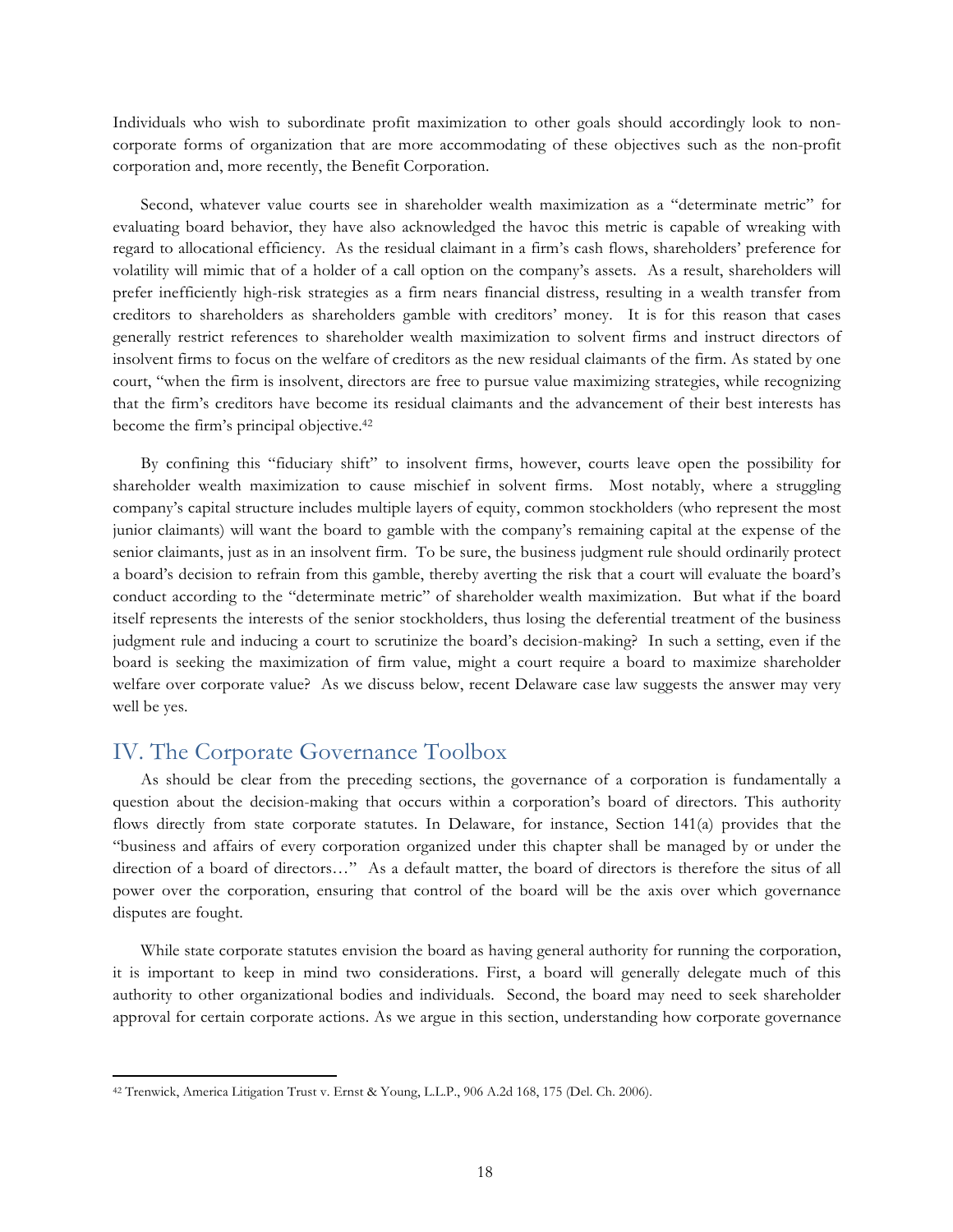works from a legal perspective requires an understanding of how and when boards can delegate their authority, as well as how and when shareholders can exert their oversight. We consider each in turn.

#### Board Delegation of Authority

<u> 1989 - Johann Stein, fransk politiker (d. 1989)</u>

In addition to wielding managerial power directly, corporate boards are also able to delegate, such as by forming committees within the board consisting of one or more directors to undertake particular functions. For instance, boards frequently form a compensation committee to which the board delegates authority for setting the compensation of officers and for authorizing the issuance of any equity compensation to individual employees. A board can also form special *ad hoc* committees to address particular matters as they arise. For instance, a board may create a special litigation committee of disinterested directors to investigate and determine whether the prosecution of a derivative claim is in the best interests of the company.

While committees are strictly optional, exchange listing requirements commonly require a company to form specific committees in order to list its securities on the venue. Companies that choose to list on the New York Stock Exchange (NYSE), for instance, must have an audit committee (responsible for overseeing a company's financial reporting and annual audit), a nominating committee (responsible for nominating directors to the board each year and evaluating director performance), and a compensation committee. In contrast, for companies that seek a Nasdaq listing, a company need only have an audit committee. For any of these required committees, NYSE and Nasdaq listing requirements require the committee to consist entirely of directors meeting an "independence" requirement, eliminating (most importantly) any director who is also an employee of the company.43 (These independence requirements are largely a product of the Sarbanes-Oxley Act (SOX), which sought to increase the influence of independent directors on the boards of publicly traded firms. SOX effected this reform by requiring exchanges to modify their listing standards to require that a majority of a company's directors consist of independent directors and that every company have an independent audit committee, discussed below.)

Boards also delegate their authority over the day-to-day operations of the company to various executive officers who, in turn, are vested with the authority to delegate their power to lower-level employees. In general, the board will authorize the creation of specific executive officers (e.g., a president to serve as chief executive officer) by resolution or within the by-laws of the company, leaving the creation and appointment of other company officers to these officers' discretion. As such, while boards formally hold authority over all aspects of a company's operations, boards exercise this power largely through their ability to hire, monitor, and discipline senior management. Moreover, despite this delegation, boards continue to have the authority over the business and affairs of the company and remain free to exercise this power through a board resolution directing the company to take a specific action.

Although a board will typically delegate general management authority to a president as chief executive officer, the board must retain sole authority over certain corporate actions. At a minimum, these will include certain "fundamental" corporate actions that require board approval under state corporate statutes. For instance, these statutes generally require board approval (and shareholder approval, as discussed below) for, among other things, a merger, liquidation, or amendment of a company's charter. However, board approval can also be reserved for other corporate actions on a firm-by-firm basis. Such limitations on an officer's power will customarily be set forth in a company's by-laws. By default, actions requiring board approval

<sup>43</sup> For Nasdaq-listed companies, if a board chooses to form a compensation or nominating committee, Nasdaq listing requirements require these committees to be composed entirely of independent directors.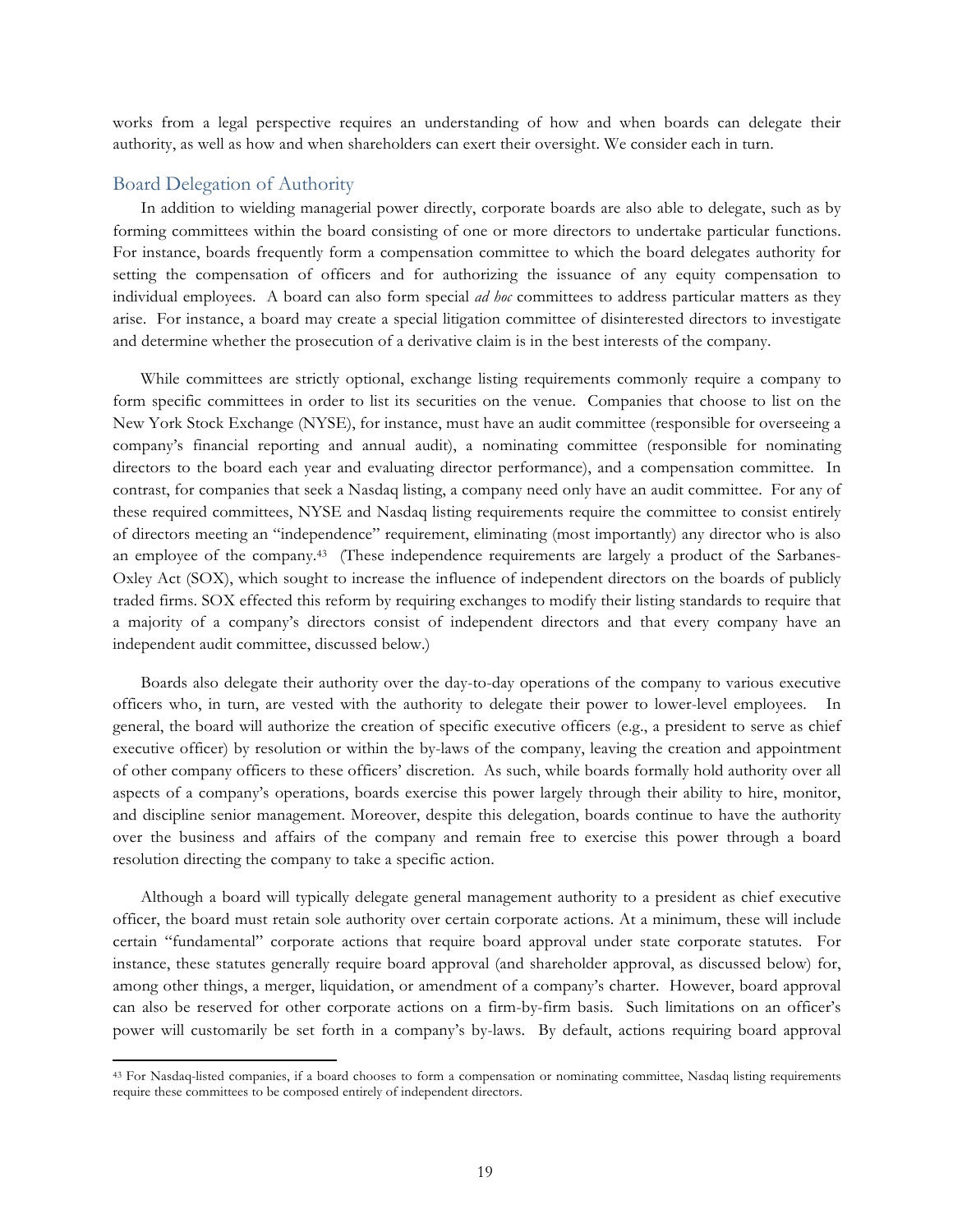under state corporate statutes require the approval of a simple majority of the board. However, as noted previously, where the corporate action in question financially benefits a director, obtaining the approval of a majority of non-conflicted directors can help ensure that a court will apply the business judgment rule if petitioned to review the board's conduct. Finally, procedural rules regarding how a board makes decisions (e.g., quorum rules, required notices, authority to call a meeting, ability to act by written consent, etc.) are generally set forth in the company's by-laws (also discussed below).

#### Shareholder Voting Rules

While boards hold general authority over a company's business and affairs, the exercise of this authority is limited by several shareholder rights. As noted in Section 2, one of these rights is the ability to sue the company (and even individual directors) for breaching their fiduciary duties to the corporation. Another, however, is through direct governance power: i.e., the ability to exercise voting rights in two domains: (1) the election of directors and (2) the approval of certain corporate actions.

With respect to the election of directors, state corporate statutes generally require companies to hold an annual shareholder meeting at which directors will be elected to the board.44 By default, this requirement means that shareholders have the right once a year to elect or replace all directors. However, state corporate statutes generally permit boards to be divided into classes such that only one class of directors is elected at each annual meeting, so long as the classification is made in the company's charter or a bylaw adopted by shareholders. In Delaware, for instance, DGCL Section 141(d) permits a company to divide its directors into a maximum of three classes. Should a Delaware company create three classes of directors, shareholders will be allowed to elect or replace just one-third of the board each year; replacing the whole board would accordingly take three years if pursued by means of the annual shareholder meeting.

In addition to electing directors, shareholders are also entitled to vote on a limited number of corporate actions as specified in either a company's charter or the state corporate statute. For Delaware companies, the DGCL requires that the following actions be approved through a board resolution followed by a shareholder vote:

- 1. Amending or changing the corporation's charter (§242)
- 2. Selling all or substantially all of the corporation's assets (§ 271)
- 3. Merging or consolidating with another corporation (§ 251)
- 4. Dissolving the corporation (§ 275)

 

Notably, because the DGCL requires classification of the board to occur by means of an amendment to the Certificate of Incorporation or a shareholder-approved by-law, the foregoing approval rights enable shareholders to veto any proposal to create a classified board.

In addition to having shareholders approve certain actions proposed by the board, a company's charter or the state corporate statute can also grant shareholders the power to impose directly on the company certain corporate governance changes. For example, Section 141(k) of the DGCL permits shareholders of

<sup>44</sup> See, e.g., § 211(b) of the DGCL. In any meeting of shareholders, including its annual meeting, a company will generally establish a "record date" for purposes of determining the shareholders entitled to vote. Under Delaware corporate law, the record date must be no more than 60 nor no fewer than 10 days before the meeting date. See DGCL § 213. Likewise, state corporate law (and often, a company's bylaws) will require companies to provide adequate notice of any shareholder meeting to all persons holding shares in the company as of the record date. In Delaware, the DGCL requires notice of any shareholder meeting be provided not more than 60 nor fewer than 10 days prior to the meeting. DGCL § 222.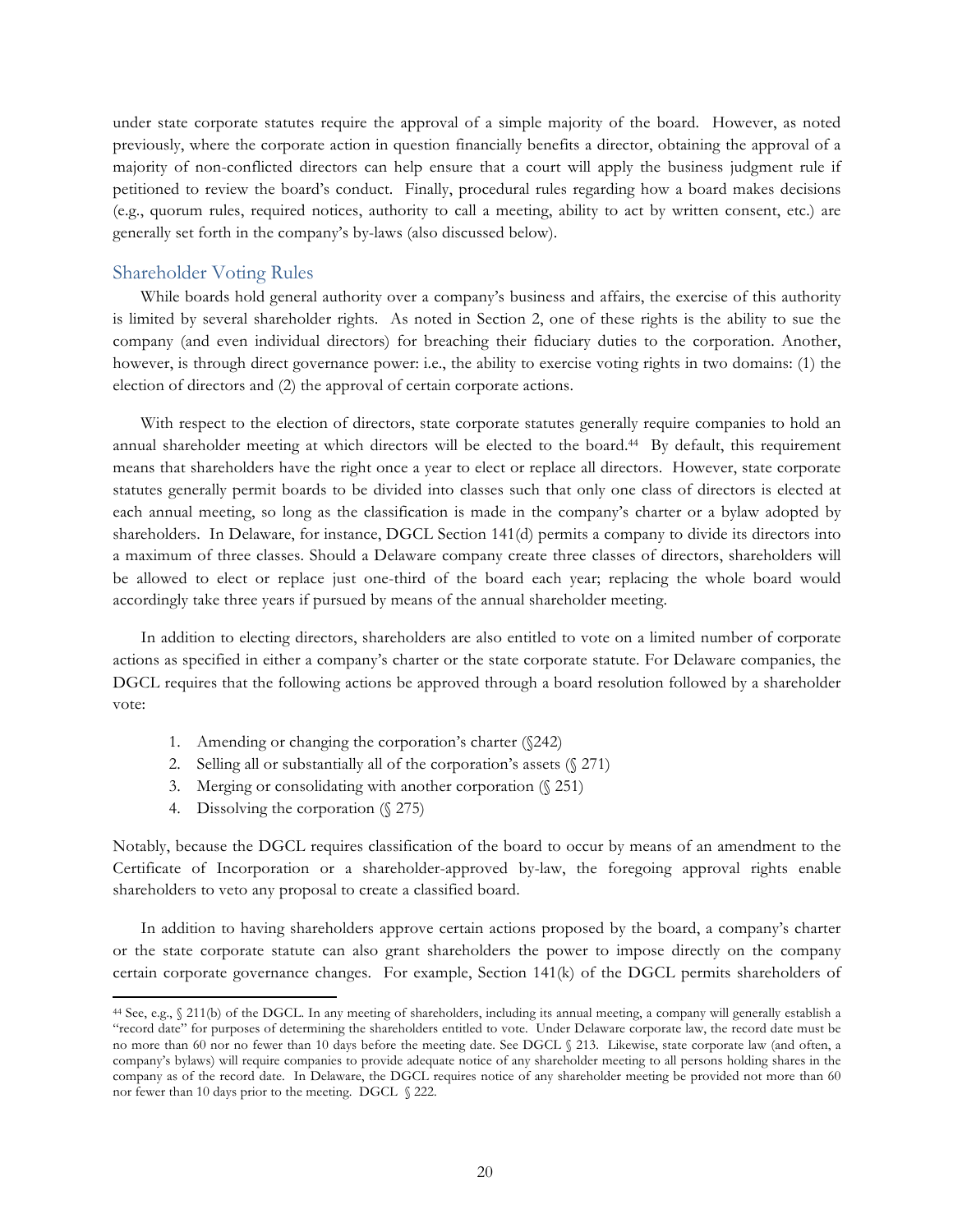Delaware companies to remove any director or the entire board either with or without cause, provided the board is not classified. For a classified board, this removal power is limited to removals for cause—a standard that Delaware courts have made extremely difficult for shareholders to meet.

Additionally, Section 109 of the DGCL also grants shareholders the power to amend or repeal any bylaws. As noted above, a company's bylaws (like a company's charter) set forth various rules that govern the conduct of a company, such as the number of directors, the authority of specific officers, and the procedural rules that govern decision-making by directors and shareholders.45 Under the DGCL, a company may in its charter grant the board the authority to make unilateral changes to the bylaws, which companies typically do as it allows the board flexibility to modify select operating rules as circumstances change. The fact that shareholders always retain the right to change or repeal bylaws places a check on this authority, and it also allows shareholders to initiate governance reform absent board support.46

Despite these default voting rights, it would be a mistake to view shareholder voting as approaching anything like a fully engaged direct democracy. For one, the very ability to exercise these rights will depend on procedural rules in both the company's bylaws and the state corporate statute governing shareholder voting. While companies are required to hold an annual meeting for purposes of electing directors, a company will generally restrict business at that meeting to any agenda items that the board specifies in a notice given to shareholders in advance of the meeting.47 And while Section 211 of the DGCL permits special meetings of shareholders, it limits the right to call such a meeting to the board unless otherwise provided in the charter or the bylaws (although some states, such as California, provide an absolute right to call these meetings for shareholders holding a specified percentage of voting power). Finally, while shareholders may generally act by written consent in lieu of a meeting, a company's charter can prohibit this form of shareholder voting, something commonly done among publicly traded firms.

Shareholder voting also departs from ordinary conceptions of direct democracy through the specific way in which voting power is allocated across shareholders. By default, only holders of a company's common stock are entitled to vote, with each holder being entitled to one vote per share held. However, corporations can and do opt out of this default arrangement through the authorization in their charters of equity securities having different voting rights, including no voting rights at all. 48 For example, it is the ability of Delaware companies to grant differential voting rights across equity securities provided in Section 151(a) of the DGCL

<sup>&</sup>lt;sup>45</sup> The choice of whether to include a specific provision within the bylaws or the charter is often dictated by the relevant state corporate statute. For instance, the rights, preference, and privileges of preferred stock (including any voting rights) are required to be set forth in the company's charter, while the number of directors can be set forth in either the charter or the bylaws. Because companies generally allow directors to amend bylaws unilaterally, the decision to include a provision in the bylaws rather than the charter might also be informed by whether the board should have flexibility to modify the rule without having to first consult the company's shareholders, as is required for a charter amendment. For the same reasons, a provision that shareholders seek to make "sticky" may be placed in the charter given that shareholder approval will always be required to modify it. Bylaws, unlike the charter, are also not required to be filed publicly in the state of incorporation.

<sup>46</sup> For instance, shareholders in recent years have occasionally forced companies to adopt so-called "majority voting bylaws" through shareholders-initiated voting campaigns. Under such bylaws, a nominee to the board typically can only be elected if more shares are voted for than withheld from the director's election. Section 216 of the DGCL provides that *shareholders-adopted* majority voting bylaws cannot be further amended by directors without shareholder approval.

<sup>47</sup> For those companies subject to the federal proxy rules, Rule 14a-8 may require the board to include certain shareholder proposals. We discuss Rule 14a-8 in the next subsection.

<sup>48</sup> A company must authorize any class of equity security (or any series within a class of a security) by an amendment to its charter, which must also specify the rights, preferences, and privileges of the security. The requirement that all shares of stock be authorized in the charter means any such authorization must be approved by both the board and shareholders. In addition, corporate statutes may also allow a company to bestow voting rights on other securities. For instance, DGCL § 221 permits a company's charter to confer voting rights on "the holders of any bonds, debentures or other obligations."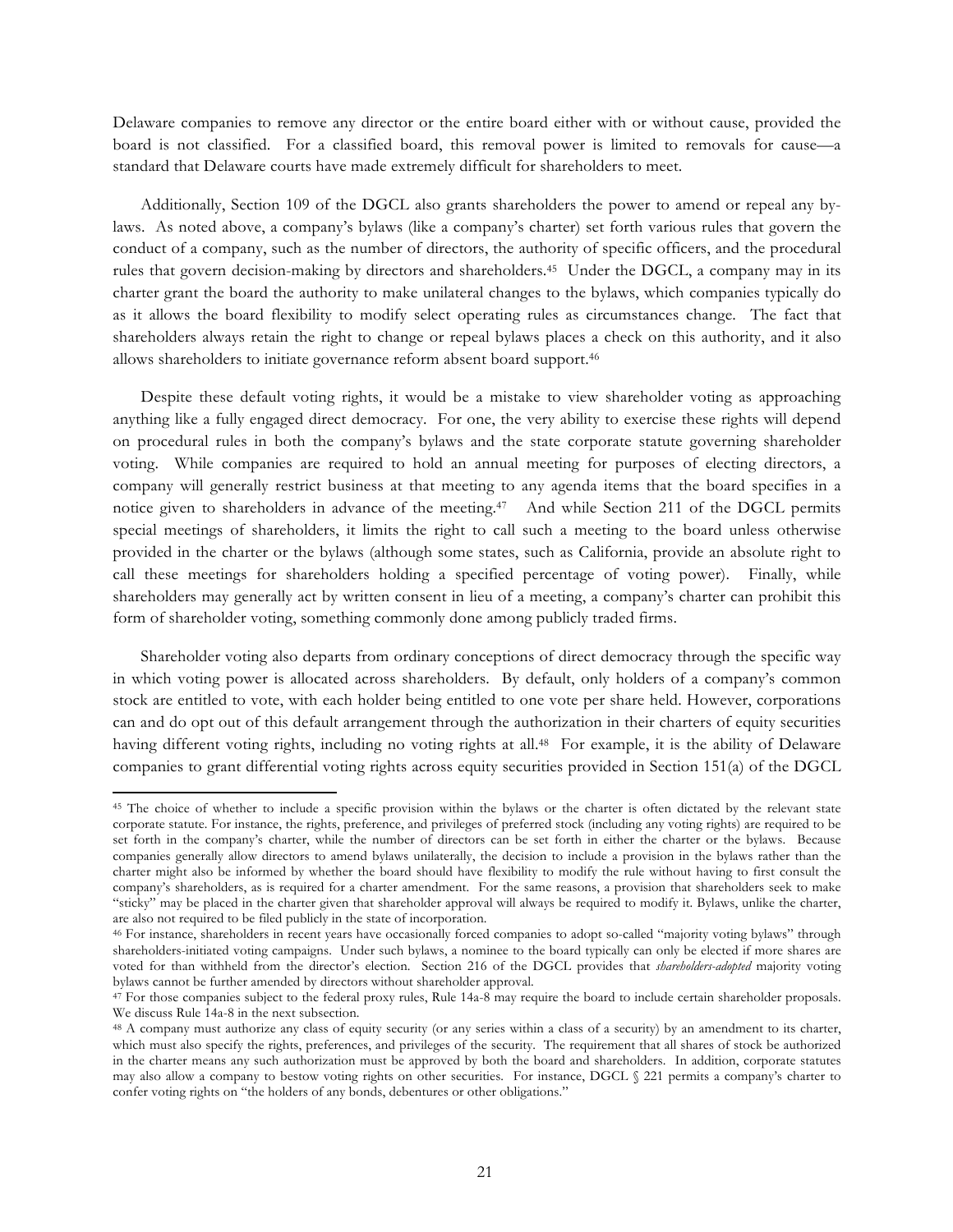that has given rise to the controversial use of "super-voting" stock at companies such as Facebook. Holders of Facebook's Class A Common Stock (including individuals who purchased in Facebook's IPO) have one vote per share while holders of Class B Common Stock (including Facebook founder Mark Zuckerberg) have 10 votes per share. Moreover, even within a class of stock, companies may grant senior voting rights to particular shareholders based on, for example, the length of time the shareholder has held the security.49

In addition to granting certain securities (or even shareholders) favorable voting rights, a company's charter can also require the affirmative approval of specific classes of security before the company undertakes certain actions. Likewise, the charter can also set the specific voting threshold required for any shareholder approval that might be required by either the charter or state corporate law. For example, as discussed below, we observe within the venture capital industry the common practice of companies issuing VC investors shares of preferred stock that not only carry voting rights (which itself constitutes a departure from the default voting rule for preferred stock) but also come with specific class veto rights over the company's merger or sale, the incurrence of debt, and the issuance of additional preferred stock, among other things. Class veto rights can also arise by operation of state corporate law. For instance, Section 242(b) of the DGCL requires that any amendment to a company's charter that adversely affects the rights of a specific class of stock receive the affirmative vote of a majority of the outstanding voting power of that class. Section 1201 of the California Corporations Code similarly requires a separate class vote on any merger or corporate reorganization.50

Finally, in addition to allowing for voting securities that have different levels of voting power, corporate law allows individual shareholders to acquire additional voting power through two other routes. First, in contrast to political democracy, shareholders are generally permitted to enter into binding voting agreements or voting trusts whereby they commit to vote their shares in favor of specified corporate actions or for specified directors.<sup>51</sup> For example, several shareholders may enter into a voting agreement that requires all signatories to vote their shares in favor of a director nominated by a particular individual or in favor of a specific corporate action proposed by one or more shareholders. State corporate law also allows a shareholder to confer on an individual (e.g., the chairman of the board of directors) the power to vote by proxy all shares held by that shareholder, which forms the basis of the proxy solicitation system that we discuss below.

Second, state corporate law or a company's charter may also grant shareholders the right to "cumulate" votes in the election of directors. If applicable, the total number of votes a shareholder may cast in an election is determined by multiplying (a) the total number of directors who are standing for election by (b) the product of the number of shares held by the shareholder and the number of votes each of these shares is entitled to receive. In effect, the system amplifies the voting power of a single shareholder to the extent she chooses to cast all of her votes for a single director, thus increasing the voting power of small shareholders.

<sup>49</sup> In Delaware, a company must place such a "tenured" voting provision in its charter. Delaware courts approved this form of shareholder favoritism in *Williams v. Geier* 671 A.2d 1368 (Del. 1996).

<sup>50</sup> In the absence of a state corporate law or a charter provision requiring a class vote, shareholders will generally vote as a single class of shareholders based on the voting power of the securities they hold. In the case of Facebook, for example, any shares of Class A Common Stock will be given 1 vote per share while any shares of Class B Common Stock will be given 10 votes per share.

<sup>51</sup> See, e.g., Section 212 of the DGCL.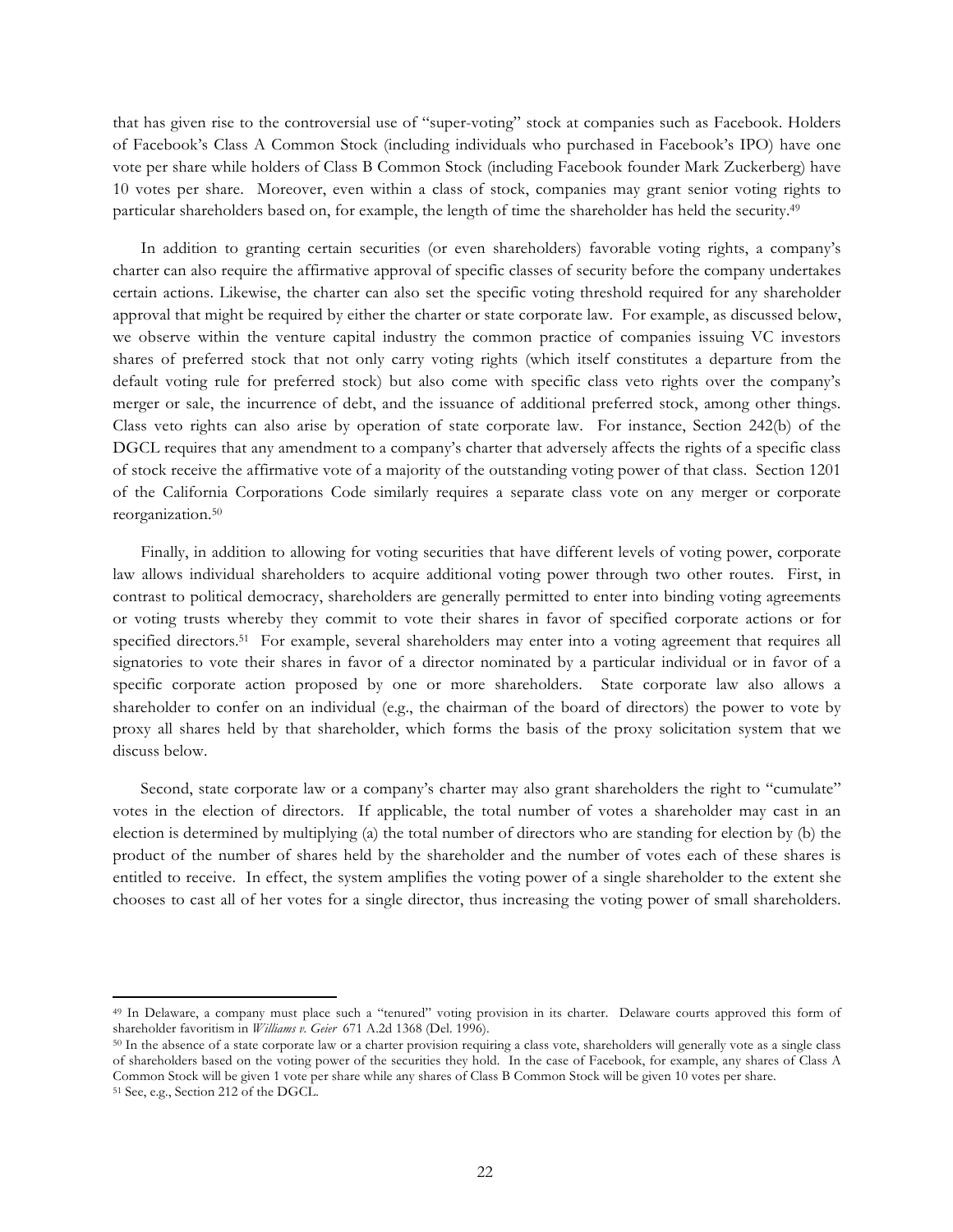In Delaware, cumulative voting applies only if specified in a company's charter, although cumulative voting is mandatory in other states such as California.52

#### Shareholder Inspection Rights

A governance tool that shareholders also have at their disposal—one that adds discernible heft to their otherwise limited set of oversight rights—is the prerogative to inspect certain corporate governance documents. The inspection right dates back centuries in the common law,53 but for Delaware corporations it is now codified in Section 220 of the Delaware code. Under this section, shareholders are permitted—upon five days' advance notice—to demand access to both (i) the shareholder list and (ii) the internal books and records of the corporation (such as board minutes, resolutions, and even e-mails). For either type of request, eligibility requires that the shareholder have a proper purpose, defined (somewhat cryptically) as one that is reasonably related to her interests as a shareholder.54 Shareholders are generally presumed to have a proper purpose when requesting access to the shareholder list, but they must affirmatively demonstrate a "credible basis" for their request when demanding books and records. Such evidence might pertain (inter alia) to possible misconduct of corporate fiduciaries, mismanagement, and director/officer suitability. In either case, the corporation can justifiably deny access if it can demonstrate that the shareholder's purpose in requesting access—while facially valid as stated—was actually improper. In addition, the board can place limitations on shareholder access if needed to protect confidential board communications (e.g., ones that may be subject to attorney-client privilege).

Shareholder inspection demands have become significantly more common of late, and they are common strategies both of aspiring plaintiffs in shareholder litigation and activists seeking to challenge the company's management team. Overall, courts have proven somewhat accommodating to shareholder inspection demands and the evidence required to demonstrate a proper purpose. Nevertheless, on occasion shareholders have been denied access to a company's books and records when the request appears to be little more than a fishing expedition premised on unfounded suspicions.55

#### Shareholder Voting Mechanics in Public Companies

 

The extent to which shareholders can influence corporate governance is also shaped in important ways by whether a company is public or private. Shareholders in publicly traded companies, whose shares may be held by hundreds or thousands of shareholders, naturally face a greater collective action problem than shareholders in a private firm whose stock ledger is likely to be much smaller and whose shareholders may know one another (or at least know one another's identities). For public companies tasked with holding an annual election of directors, the dispersion of stock ownership also raises the challenge of obtaining a sufficient number of shareholders to attend the meeting to satisfy the quorum requirement in a company's bylaws. Public companies solve this dilemma by requesting from each shareholder a written authorization appointing an individual (such as the Chairman of the Board) as the shareholder's proxy with the authority to vote on her behalf at the shareholder's meeting. The proxy, if submitted, instructs the holder of the proxy to

<sup>52</sup> See Cal. Corp. Code § 301.5. California Corporations cease being subject to cumulative voting once a company is listed on a national securities exchange. Notably, this provision can apply to corporations incorporated outside of California due to Cal. Corp. Code § 2115 (California's "long- arm" statute described in note 7).

<sup>53</sup> Dominus Rex v. The Fraternity of Hostmen in New Castle Upon Tyne, 25 Str. 123, 93 Eng. Rep. 144 (K.B. 1745).

<sup>54</sup> See generally City of Westland Police & Fire Retirement System v. Axcelis, 1 A.3d 281 (Del. 2010).

<sup>55</sup> See, e.g., Haque v. Tesla Motors, Inc., CA 12651-VCS (Del. Ch. February 2, 2017) (denying inspection rights to shareholder raising unsubstantiated suspicions of softness in demand for company's products).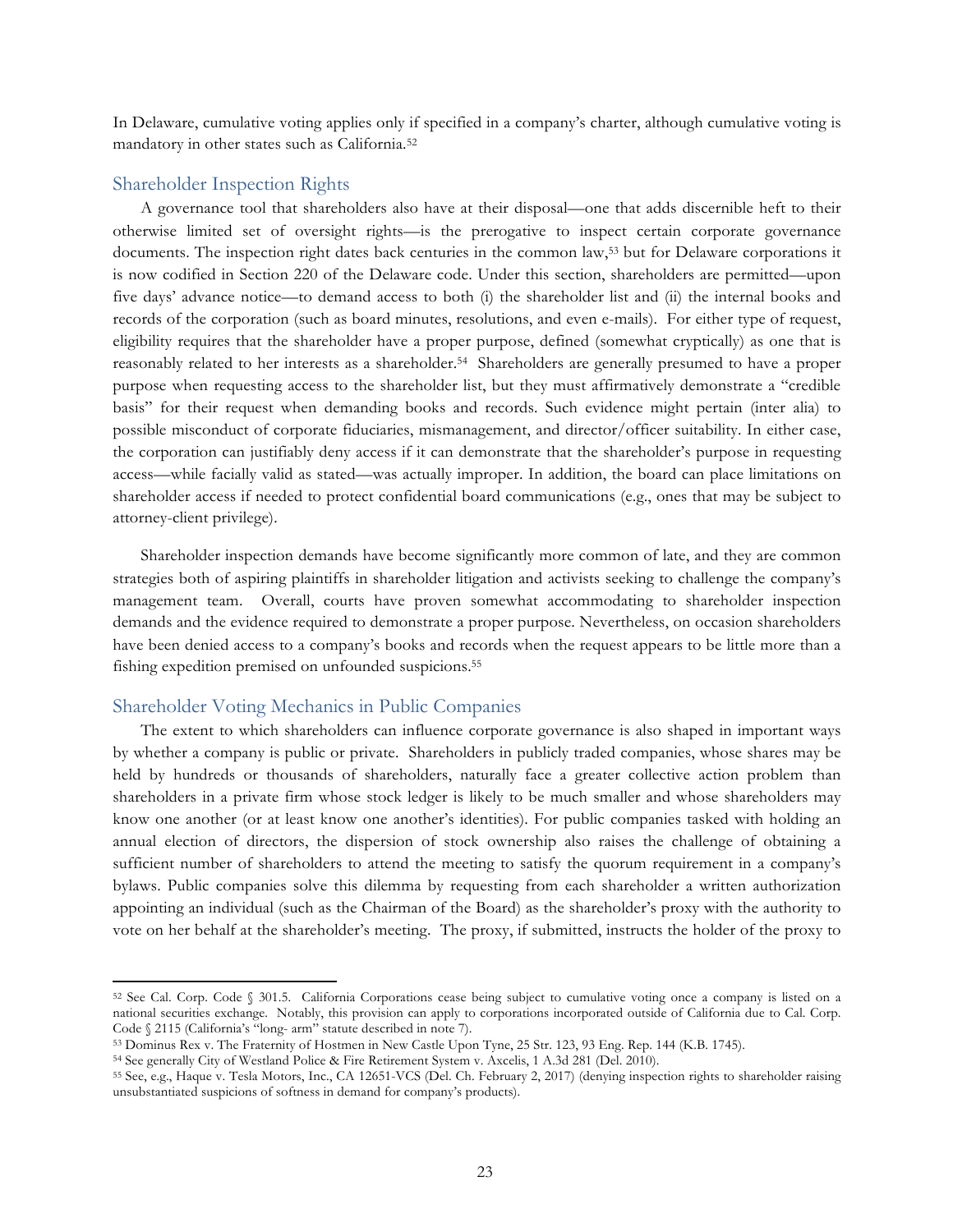vote for the director nominees that are being proposed by the board of directors, as well as for any other matters proposed by the board and which are described in the proxy solicitation materials.

For most public companies, the solicitation of proxies also triggers application of the federal proxy rules.56 In general, the proxy rules seek to ensure that shareholder voting is conducted on an informed basis by requiring the filing with the SEC of a proxy solicitation statement that must contain a range of mandatory disclosures regarding the subject matter of the proposed vote and other items the SEC views as relevant for an informed vote. The federal proxy rules also provide for federal antifraud liability for any materially misleading statements or omissions in the proxy solicitation materials.

The federal proxy rules also regulate the extent to which a company can identify—and as a result, engage with—particular shareholders. To facilitate trading and clearing of securities, shareholders of public companies generally hold their shares indirectly, which further complicates a company's ability to identify its shareholders at any given time. Under this system, the majority of a company's outstanding shares are held directly by the Depository Trust Company (DTC), which holds them as a nominee for its participants who consist of hundreds of broker-dealers, banks, and other securities intermediaries. When a customer of one of these participants chooses to acquire a company's stock, the participant firm makes an appropriate book entry in its account at DTC and becomes responsible for distributing all proxy materials to its customer. The participant must also vote these shares in accordance with any voting instructions provided by its customer. While the system facilities clearing and trading, it complicates a company's ability to identify its shareholders given that the ownership records available to a company from DTC will reflect the "Wall Street" firms at DTC whose customers hold an investment position but not the names of their customers who are the actual beneficial owners of the company's stock. It is for this reason that shareholders of public companies are said to hold their shares in "street name." While DTC participants must disclose the identity of these beneficial owners to a company who requests them, the proxy rules give shareholders the right to remain anonymous, further complicating a company's efforts to communicate with its shareholders.57 Moreover, when a shareholder demands access to the company's shareholder list (see discussion above), Delaware law requires the list of record owners be produced, but does *not* require production of the list of non-objecting beneficial owners unless one is already in existence.

Public companies that solicit proxies must also contend with a greater likelihood of encountering voter apathy. When a broker fails to receive instructions from a customer who holds shares in street name, rules of the NYSE govern whether a broker is entitled to vote the customer's shares in whatever way she sees fit.58 Historically, the NYSE allowed brokers to vote uninstructed shares on a variety of corporate governance matters, including the election of directors. In recent years, however, the NYSE has scaled back the instances when brokers can vote these shares; at present, NYSE Rule 452 permits brokers to vote uninstructed shares

<sup>56</sup> The proxy rules apply to any company that has securities that are registered under Section 12 of the Exchange Act, which limits their application to companies that are listed on a national stock exchange and companies who are required to register with the SEC because they have more than 2,000 stockholders of record and more than \$10 million in assets.

<sup>57</sup> The list of beneficial owners that a company receives from DTC will therefore reflect the information of non-objecting beneficial owners, or "NOBOs." For certain stockholders, other aspects of the federal securities laws might allow a company to discern their identity. For example, Sections 13(d) and 13(g) of the Exchange Act may require a shareholder to disclose publicly with the SEC its ownership position in a company if it holds more than 5% of the company's outstanding voting securities. Likewise, under Section 13(f) of the Exchange Act, institutional investment managers having investment discretion over investment accounts valued at \$100 million or more have an obligation each quarter to disclose publicly with the SEC the manager's investment positions in individual securities, subject to certain exceptions.

<sup>58</sup> Broker voting is governed by the exchange where the broker is a member; as almost all brokers are members of the NYSE, the NYSE Rules govern the vast majority of broker voting in companies.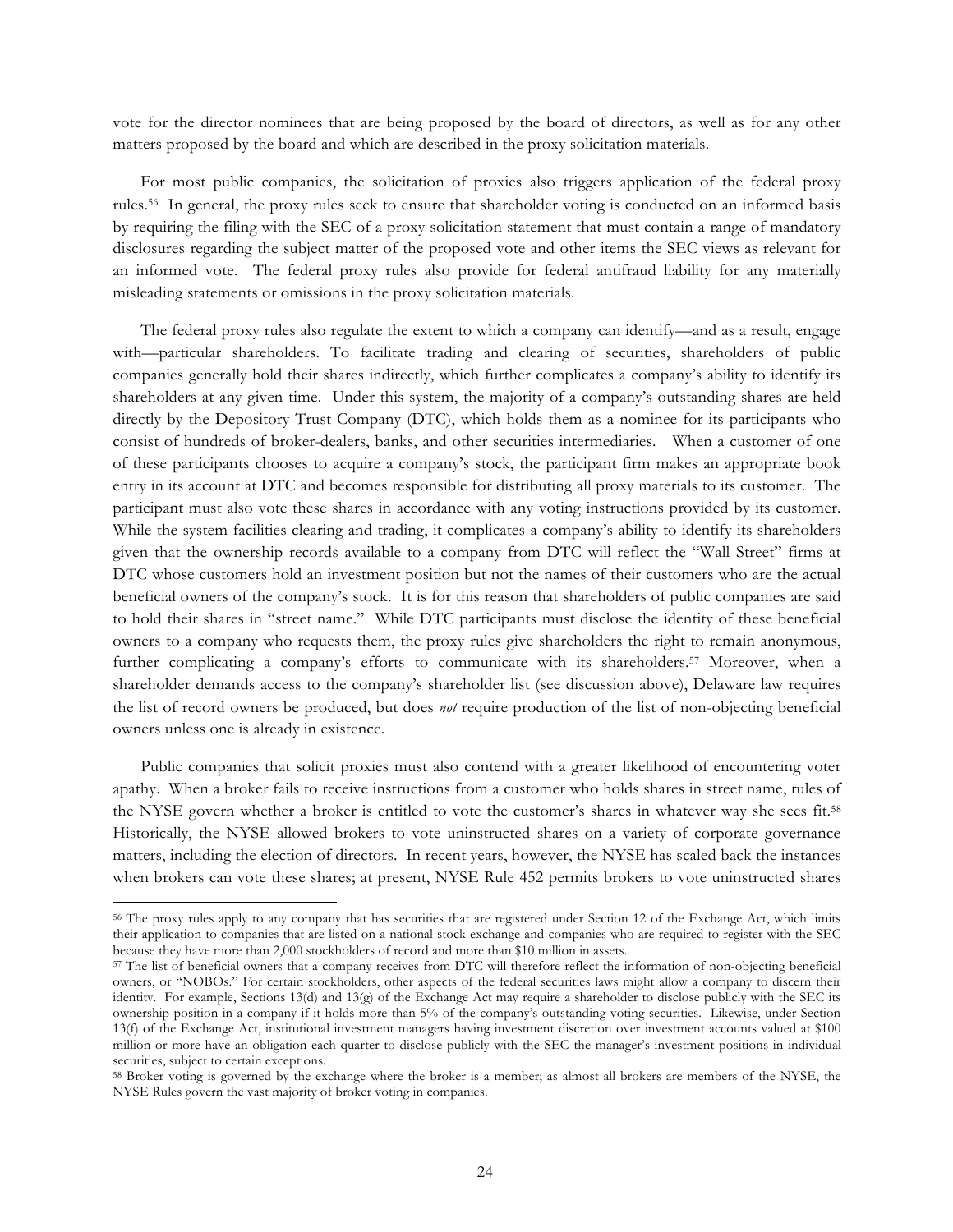only on proposals that are "routine." In general, a proposal is routine if it is uncontested and does not fall into an itemized list of matters including, among other things, the election of directors and proposals relating to significant corporate transactions. Where a broker is unable to vote uninstructed shares, the shares are classified as "broker non-votes," which—depending on state law—may be regarded as a vote against a proposal. Hirst (2017) finds that the rising incidence of broker non-votes in recent years has made it more difficult for companies to obtain sufficient shareholder approval of charter amendments.

All of these challenges arising from the solicitation of shareholders of public firms are also faced by shareholders seeking to exercise unilaterally their shareholder voting rights. As a result, the challenges can impose considerable costs on shareholders hoping to use these rights to effect corporate change. Because the proxy materials distributed for an annual meeting are prepared by the board of directors, a dissident shareholder must prepare her own proxy solicitation materials if she wants to remove a director and/or nominate a rival slate of individuals. Moreover, the federal proxy rules apply to any "proxy solicitation," so the dissident shareholder must also comply with the numerous mandatory disclosure obligations and the risk of an anti-fraud lawsuit by a company's management. The SEC's interpretation of "proxy solicitation" is also broad enough to capture not only a formal proxy solicitation but also less formal communications among investors about how investors will vote. Even outside a proxy fight, shareholders may therefore be reluctant to engage with one another for fear of triggering the proxy rules, although Rule 14a-2(b)(2) generally exempts solicitations of 10 or fewer shareholders.<sup>59</sup>

As with the company, a dissent shareholder undertaking a proxy fight must also contend with the challenge of identifying a company's beneficial owners; however, the challenge is diminished somewhat by Rule 14a-7, which requires the corporation either (i) to mail the security holder's soliciting materials to all shareholders, or (ii) to provide a security holder with a list consisting of all shareholders of record.<sup>60</sup> Any reasonable costs incurred by the company, however, can be recouped by it from the shareholder. Finally, while the costs of any soliciting materials produced by the company in response to a proxy fight will be paid by the company, state corporate law allows a company to reimburse the expenses of the dissident shareholder only if she prevails in the proxy fight and the company's shareholders authorize the reimbursement.61

As an alternative to a proxy fight, a shareholder of a public company may also seek to use Rule 14a-8 to place a shareholder-initiated proposal on the agenda of a shareholder meeting that has been called by the board of directors. In general, Rule 14a-8 allows shareholders to piggyback on the company's proxy solicitation materials when the company solicits proxies for the shareholder meeting. If a shareholder meets certain eligibility requirements (most notably, having been a record holder of at least \$2,000 worth of securities for one year) and if she makes a proposal that meets certain substantive requirements, the company must include the proposal in its proxy solicitation materials. Among other things, these substantive limitations prohibit shareholders from using the rule to nominate their own slate of directors, propose a merger, or propose an action which pertains to certain subject matter areas. Reflecting the centrality of the board in managing the corporation, this last category includes any proposals that are "not a proper subject for action by shareholders" under state law. Not surprisingly, many of the governance reforms of interest to shareholders (such as redeeming a poison pill and de-staggering a board of directors) have been successfully

<sup>59</sup> Various types of proxy advisory firms, such as ISS and Glass Lewis, have come to represent a type of clearinghouse for such communications, a factor that likely reduces some of this liability risk.

<sup>60</sup> The company has the right to choose among these two options. To avoid providing an insurgent shareholder with the NOBO list, a company's management will generally choose to distribute the insurgents' materials to the company's shareholders.

<sup>61</sup> See, e.g., Steinberg v. Adams, 90 F. Supp. 604, 608 (S.D.N.Y. 1950)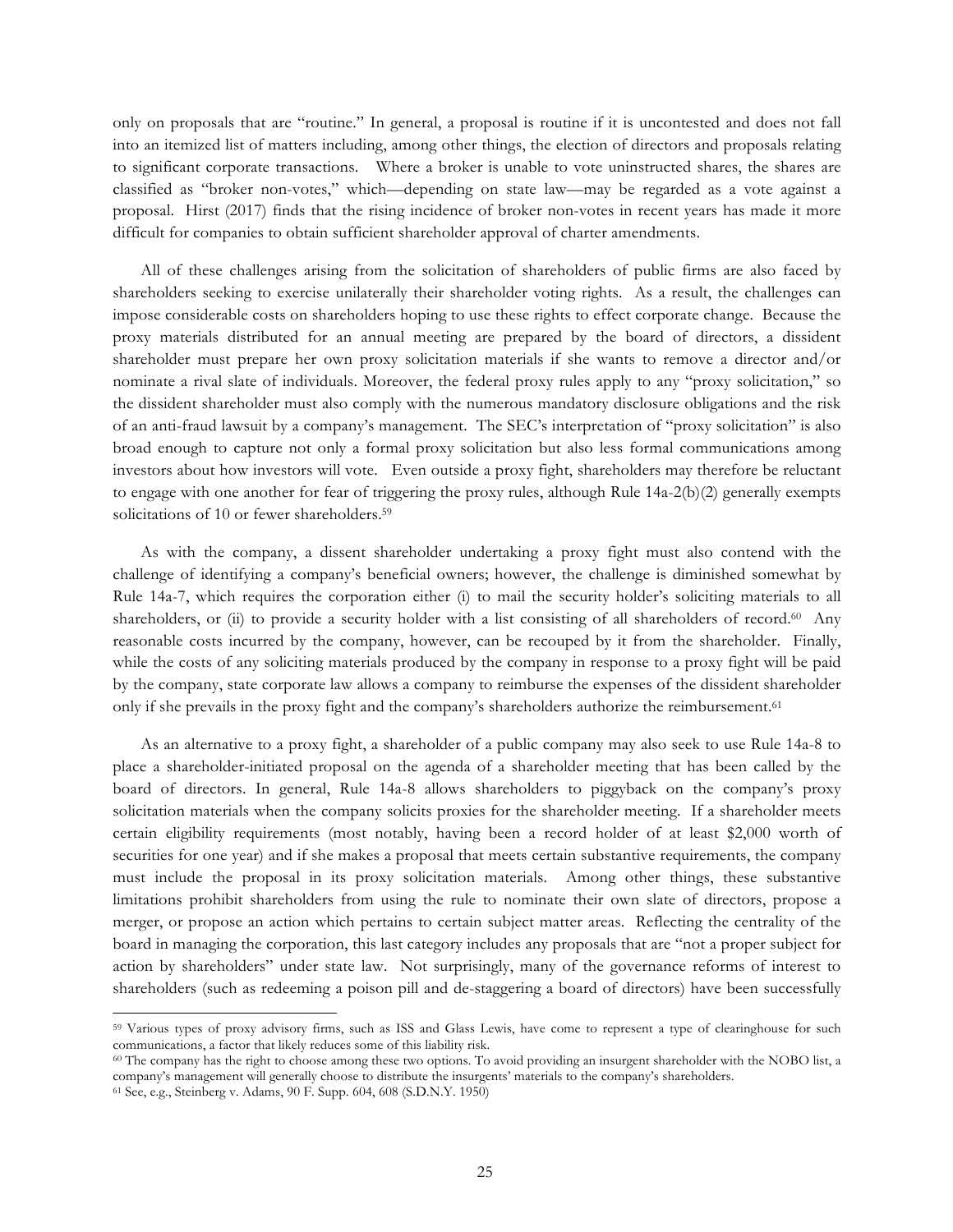challenged by boards as being off-limits in a Rule 14a-8 proposal. As a result, shareholders seeking to place on the ballot a shareholder-initiated proposal relating to these topics must limit themselves to a non-binding proposal that merely *recommends* a corporation engage in a proposed course of conduct. Notwithstanding the non-binding character of these proposals, shareholders commonly use Rule 14a-8 to include them in a company's proxy materials (See Steel 2017).

Finally, shareholder voting in public companies is also shaped by the fact that both federal law and exchange listing requirements confer on shareholders additional voting rights relative to what they are entitled to receive from state law or the company's charter. For instance, both the NYSE and Nasdaq require the affirmative vote of a company's shareholders before a company can issue 20% or more of its outstanding common stock in a private offering or certain other strategic transactions.<sup>62</sup> Likewise, SEC Rule 14a-21(a) (which was adopted as part of the Dodd-Frank Wall Street Reform and Consumer Protection Act of 2010) requires companies to conduct an advisory vote of shareholders on the pay packages of top executives at least once every three years. In a similar vein, Rule 14a-21(b) additionally requires companies to conduct a separate shareholder advisory vote once every 6 years to determine how often (every 1, 2 or 3 years) a company will conduct this advisory vote.

## V. Deeper Governance Implications of Private versus Public Firms

In this section, we synthesize the summary of the law and regulation of corporate governance discussed above, revisiting the particularities of private and public firms. While overall governance principles apply equally to both private and public companies, the public/private distinction causes the analysis of corporate governance in these two contexts to differ in subtle but critical ways. We discuss several of these differences below. Our aim is to provide an overview of the governance "architecture" of these two types of companies and how these governance systems are used to allocate control over a company's assets.

#### Private Companies

For the researcher of private companies, corporate governance reflects in many ways what one would expect from the literature on incomplete contracting.63 Consider, for instance, Founder A and Founder B who start a company and who both plan to exert value-adding efforts and make relationship-specific investments in the firm. Even in this simple firm, each founder faces a double-sided moral hazard problem insofar that each can exert sub-optimal effort (e.g., shirk) or seek to expropriate wealth from the other. Similar risks confront the Investor who agrees to contribute capital to the enterprise.

Faced with these challenges, participants in a private firm will accordingly turn to contract to address the monitoring and bonding considerations noted by Jensen & Meckling (1976), resulting in a firm governance structure that will be largely determined by private ordering. For instance, Founders will agree to assign all business assets to the firm (thus weakening the ability to expropriate them), determine a split of cash flows and ownership claims, and commit to a buy-sell agreement giving one another a right of first refusal on any attempts to dispose of the firm's ownership claims. Meanwhile, the Investor will seek agreements with the Founders that bind the Founders to the firm (e.g., through imposing stock vesting requirements or noncompetition agreements), that grant the Investor select veto rights over certain corporate behavior (e.g., a sale

<sup>62</sup> See, e.g., Nasdaq Rule 5635(d) and NYSE Rule 713(a).

<sup>63</sup> The analysis in this subsection tracks Bartlett (2015).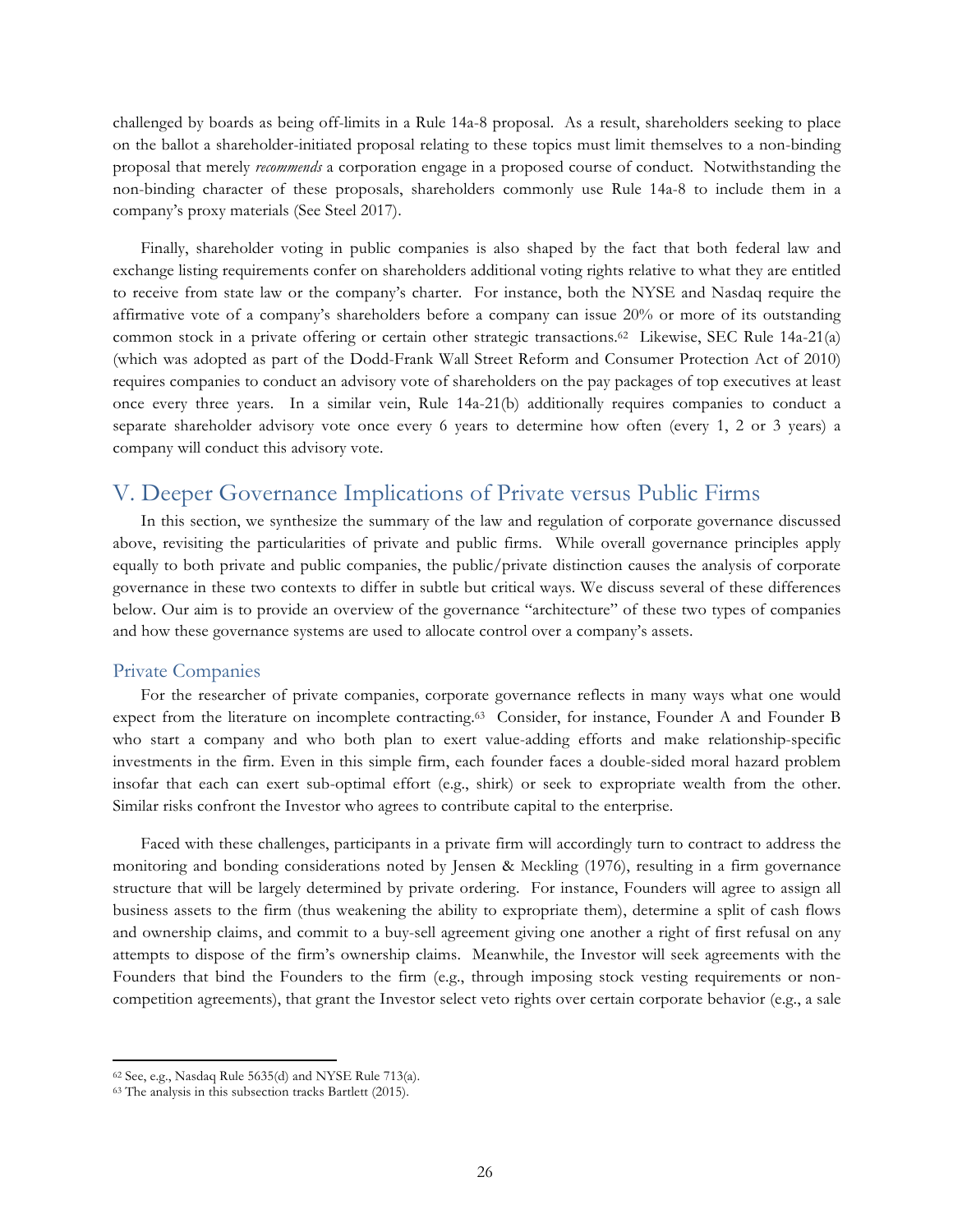of the business), and that provide the Investor with information rights so that the Investor can stay apprised of the company's affairs.

Because of transaction costs, bounded rationality, and non-verifiable information, however, it is well known that these contracts will fail to address every possible contingency (Aghion & Holden, 2011). As such, contract renegotiation may be required as the future unfolds. For instance, what if Founder A's contribution to the company (e.g., a business plan or other intellectual property) turns out to be worthless? What if development costs exceed expectations, requiring an additional infusion of outside capital? While the Coase Theorem suggests such *ex post* renegotiation should result in efficient outcomes if transaction costs are sufficiently low, a problem arises in that the party holding residual control rights over the firm's assets might hold up the other parties or otherwise engage in rent-seeking in the course of bargaining (e.g., Founder A may demand a king's ransom to leave the company.) Among other things, this behavior might thwart an efficient renegotiation from occurring or produce *ex ante* inefficiencies such as preventing the initial contracts in the first place. As initially set forth by Grossman and Hart (1986), one way parties can address this challenge is through explicit bargaining over who holds these residual control rights. In our hypothetical firm, for instance, one might imagine that Founder A, Founder B, and Investor agree that all residual discretion over the company's affairs—including the ability to terminate participants—shall be governed by majority vote.

While this basic framework goes a long way in summarizing how a private firm organizes its governance, it is important to emphasize that the decision to organize a firm as a particular legal entity adds a number of complications for understanding how private firms are governed in the real world. To begin, organization of a firm will entail selecting a legal form of organization that can have significant ramifications on the extent to which a firm's governance structure will be a product of private ordering. For instance, as discussed previously, organizing a firm as a corporation will subject the firm to a variety of default and mandatory terms that will affect firm governance.64 Most importantly, these include the mandatory term that the business and affairs be vested in a company's board of directors who are subject to mandatory fiduciary duties to the corporation. While this organizational requirement allows parties a clear understanding of where to locate a company's control rights, it also means that the directors holding this power must exercise it in compliance with their fiduciary duties which might distort ex post renegotiation, as we discuss below.

An additional threshold challenge for understanding a private company's private ordering of governance concerns the difficulty of simply locating the contracts that undergird it. In contrast to public companies that are subject to Exchange Act reporting requirements, there is generally no obligation to file for public consumption a private company's material agreements. At the same time, a firm that chooses to incorporate as a company will find that many of these "contract" provisions will be contained within a company's organizational documents, some of which will be publicly available. But even when a particular governance provision is discovered, caution is required in assessing how it functions within the overall firm structure.

For instance, a stockholder seeking to obtain special veto rights over specified corporate actions (e.g., acquiring another firm, changing its primary line of business, incurring indebtedness, etc.) would be well-

<sup>64</sup> In this regard, organizing as a corporation limits the extent to which a firm's participants can engage in private ordering, particularly in light of the existence of mandatory fiduciary duties. Other organizational forms can be used to achieve a "purer" form of private ordering. For instance, under Delaware law, members of a limited liability company (LLC) can opt-out of all default rules (including fiduciary duties that members might owe to one another). See, e.g., Hite Hedge LP v. El Paso Corp, 2012 WL 4788658 (Del. Ch. Oct. 9, 2012).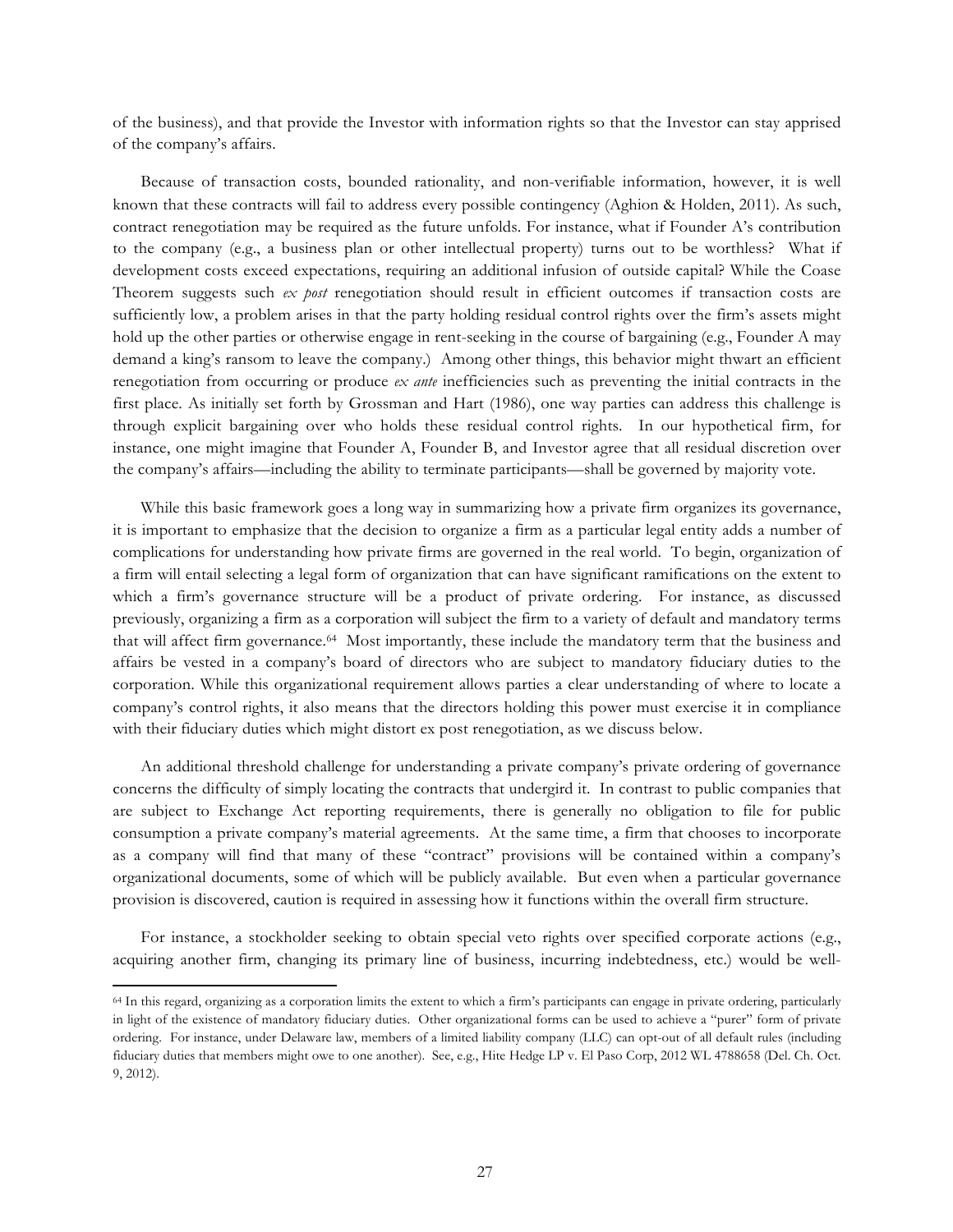advised to include this right as a specific provision within the Company's Certificate of Incorporation, which must be filed publicly in the state of incorporation. While a company can bind itself to a stockholder in this fashion through a simple contract, including this obligation within the charter enhances the likelihood it will be honored given that any inconsistency with the company's charter would nullify a contractual right (and with it the basis for legal relief). In contrast, a company's liability for breach of contract will often result in monetary damages, which effectively give the company the option to buy itself out of compliance. It is for this reason that the Model Certificate of Incorporation published by the National Venture Capital Association includes a variety of governance provisions typically demanded by venture capitalists when investing in private companies. These include, among other things, stockholder veto rights over specified corporate actions and the right to designate a specific number of directors.65

However, although a company's Certificate of Incorporation must be filed publicly in the state of incorporation, it would be a mistake to assume that a company's charter defines its full governance structure. In the venture capital context, for instance, understanding the full contractual governance structure would also require analysis of the company's Voting Agreement (which specifies how any board seats allocated to a class of directors by the Certificate of Incorporation are appointed among investors and founders), an Investor Rights Agreement (which specifies investor monitoring rights), and the company's bylaws (which, as discussed previously, specify board voting protocols and, often, the board size)—none of which are required to be publicly available.

In addition to the problem of accessing contracts, analysis of governance in private firms requires consideration of two additional factors that distinguish real world governance from what one might expect in a world of pure private ordering. Both relate to the fact that an individual's effort to influence company governance through either a negotiated contract right or through her presence on the company's board of directors is subject to judicial constraints that may undermine a party's ex ante expectations.

With respect to negotiated contract rights, a variety of doctrines can potentially undermine a negotiated contract provision where a company has granted a particular class of investors specific governance rights. Perhaps the best-known example relates to governance rights held by preferred stock investors—a class of investors in private companies that is especially common in the venture capital and private equity contexts (Kaplan & Strömberg 2003). In several cases, the Delaware courts have refused to honor what appear to be fairly clear contractual commitments by a company to refrain from certain conduct without first obtaining the approval of a specific class of preferred stockholders.

For example, in *Benchmark Capital v. Vague*, <sup>66</sup> a prominent venture capital investor (Benchmark) had invested in the Series B Preferred Stock of Juniper Financial. As part of the financing, Juniper's charter was amended to require a class vote by the Series B Preferred Stock before the company could authorize or issue any senior equity security. Notwithstanding this provision, when the company sought to raise additional financing several years later, it successfully found a way to authorize over Benchmark's objection a new class of Series D Preferred Stock having a senior liquidation preference. In short, Juniper's successful strategy focused on the fact that Benchmark had neglected to secure a veto right over a merger of Juniper *with a subsidiary*, allowing Juniper to form a subsidiary, which it then merged into itself. Under Section 251 of the

<sup>65</sup> See Nat'l Venture Capital Ass'n, NVCA Model Restated Certificate of Incorporation, available at http://nvca.org/download/5059/.

<sup>66</sup> No. Civ. A. 19719, 2002 WL 1732423 (Del. Ch. July 15, 2002), *aff d sub nom.* Benchmark Capital Partners IV, L.P. v. Juniper Fin. Corp., 822 A.2d 396 (Del. 2003).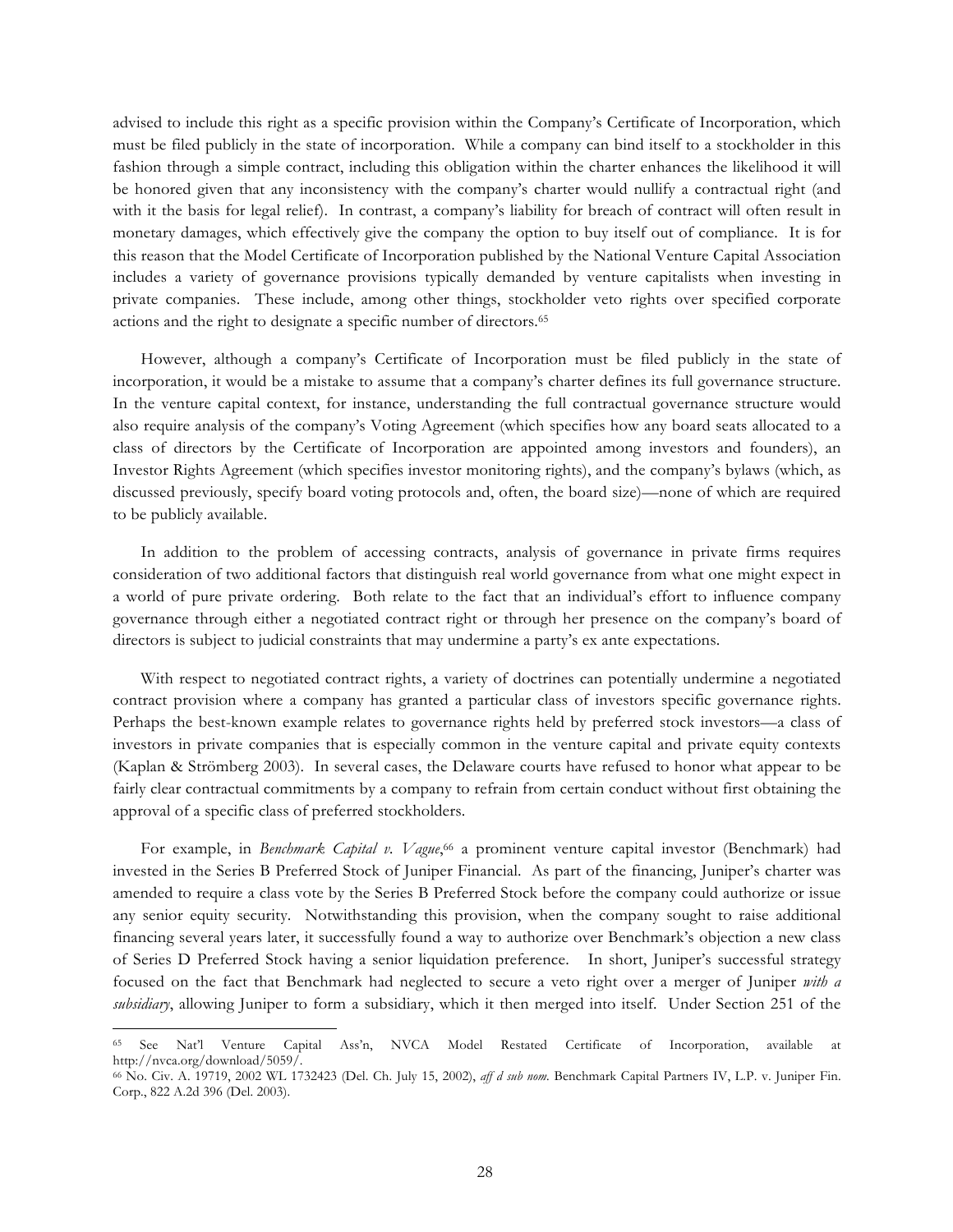DGCL, Juniper's merger allowed the company to amend its Certificate of Incorporation to authorize the Series D Preferred Stock and remove the Series B veto rights, notwithstanding the fact that the Series B Preferred had a *separate* veto right over ordinary amendments to the company's charter that adversely affected the rights of the Series B.

In approving the transaction, the Delaware Chancery Court held that Benchmark had secured a veto over amendments done in accordance with one provision of the DGCL (i.e., Section 242, which generally governs how companies can amend their charters), but it refused to assume this meant it had veto rights over amendments done in connection with a merger (which occurred by virtue of Section 251 of the DGCL) without express language to this effect. According to the court, as preferred stockholders, all rights must be clearly articulated and not presumed, underscoring how governance rights that are embedded in preferred stock provisions can be narrower than one might otherwise believe.

Legal constraints also limit the extent to which investors in a private company can use the board of directors as a vehicle for mediating conflicts between a company's stakeholders. As noted previously, obtaining representation on a company's board of directors can be a critical means by which a firm's participants retain the power to exercise a company's residual control rights, which will be important as they realize the need to renegotiate their relations over time.67 Not surprisingly, venture capital and private equity investors commonly insist on board representation notwithstanding the elaborate contract provisions they negotiate to incentivize management and to protect their economic interests.68

While this behavior is consistent with economic theory, however, it is important to keep in mind that directors of a corporation are required to exercise their residual control rights in light of the fiduciary duties they owe to the corporation generally. As discussed in Section 2, these duties ensure that directors of corporations refrain from, among other things, absconding with a corporation's property and business opportunities. But they also complicate the standard by which to evaluate a director's conduct when seeking to renegotiate on behalf of an investor. In short, when seeking to advance a specific investor's economic interest, is an investor's designee on the board violating his or her fiduciary duty to the corporation?

As an example, consider the following hypothetical. Assume a VC has invested \$100 in a company controlled by its Founder. The VC's investment is in the form of Preferred Stock having a liquidation preference of \$100 in the event of a liquidation or sale of the firm, after which the VC and the Founder split any remaining proceeds 50/50. At the time of the VC's investment, the Founder and VC agree that the board will consist of the Founder and two designees of the VC.

<sup>67</sup> To be sure, an investor can obtain leverage in these subsequent renegotiations through demanding in the initial contract a sufficiently broad contractual veto right over company actions. Indeed, this approach is routinely taken by lenders who are often prohibited from sitting on a company's board of directors. From a financial contracting perspective, the choice of whether an investor obtains covenants or director representation to force the company to renegotiate over time is simply a question of whether a security's cash flows justify concentrated oversight and monitoring in anticipation of frequent renegotiation (thus pointing toward director-designees) or only periodic oversight in anticipation of renegotiation upon certain events (thus pointing toward contract covenants) (Bartlett 2015; Erkens, Subramanyam & Zhang 2014).

<sup>68</sup> While a VC might attempt to specify stockholder veto rights over all actions that might raise VC–Founder conflicts, such a financing contract would still offer inadequate protection for the reasons suggested by incomplete contracting theory. At the same time, a common solution to this problem—giving residual control of the firm to VC through allowing it to control the board of directors—will be unacceptable to a Founder. For instance, a Founder may have concerns that VC's senior liquidation preferences will induce it to favor a premature sale of the company or that the Founder's liquidity constraint will allow VC to issue additional securities to VC and not to the Founder, diluting the Founder's economic interest. A compromise solution commonly used in venture capital finance is therefore for VC to share board control with the Founder, often giving a third-party "industry" director a tiebreaking vote in the event of a deadlock. (Broughman 2010).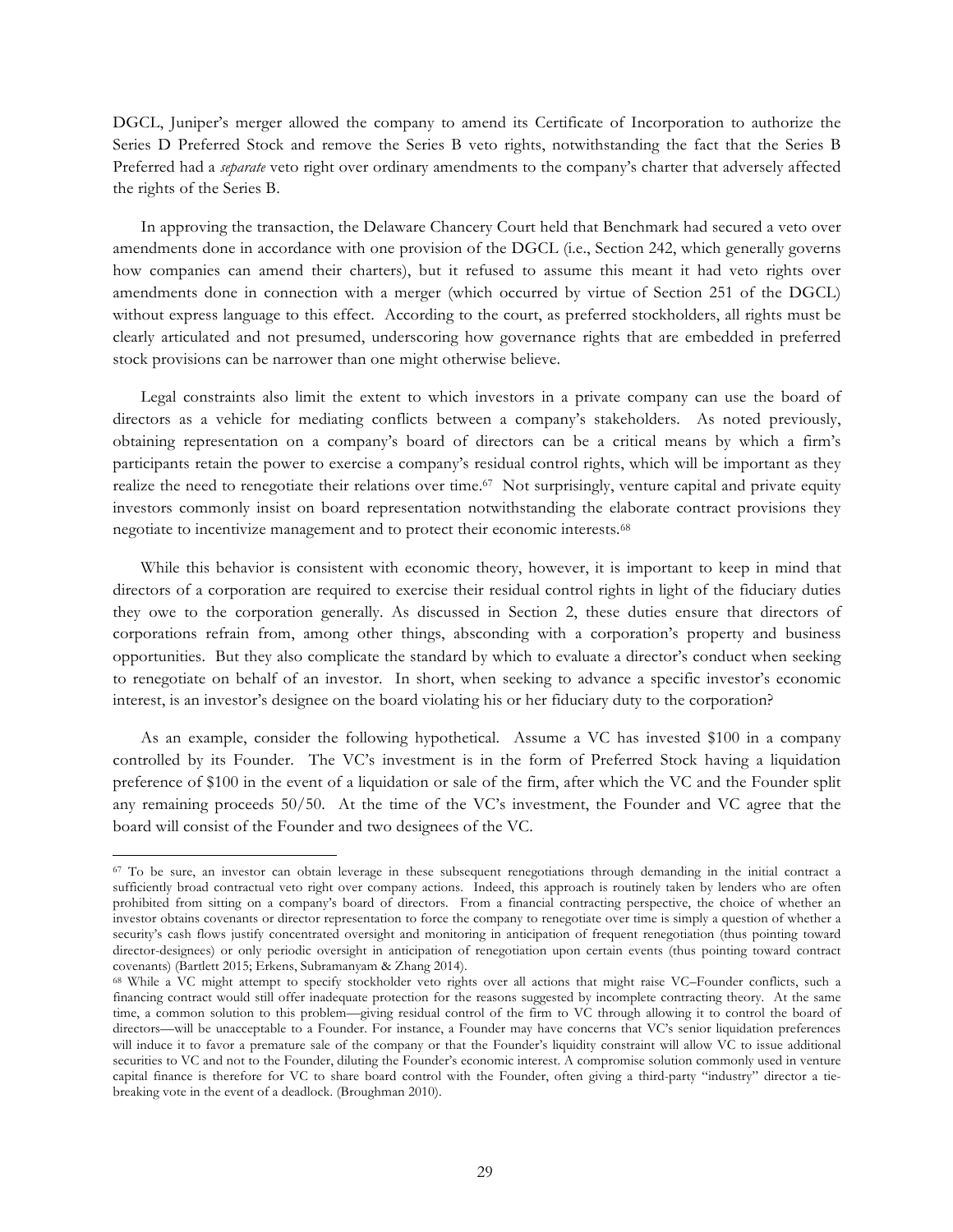Imagine that after several years, the company has not performed as expected. It is now in need of additional financing and is unable to secure financing from other investors. At the urging of the VC's director-designees, the company does, however, receive an acquisition offer of \$100. The Founder and the two VC directors all believe that if they continue the firm until it runs out of capital, there is a 50% chance the firm is acquired for \$150 and a 50% chance it is liquidated for \$0. Given the VC's liquidation preference, the director-designees prefer liquidation since the VC would receive \$100 with certainty as opposed to a 50% chance of receiving \$125 and a 50% chance of \$0. The Founder, in contrast, would prefer a 50% chance of receiving \$25 if the firm continues rather than nothing with certainty. What will the directors decide?

In many ways, the situation has played out exactly as one would expect from incomplete contracting theory: Given the challenges facing the company, the VC and Founder will have to renegotiate the destiny of the firm. Coasean calculus suggests liquidation is inevitable: In expectation, continuing the firm produces aggregate value of \$75, while liquidating it produces aggregate value of \$100. Accordingly, while the Founder might try to convince the VC to continue the firm, there is simply insufficient value in the company to strike a restructuring whereby the VC will be incentivized to continue it.

The challenge with this contractual framework arises from the fact that, under corporate law, the VC's director-designees owe a duty of loyalty to the corporation rather than to the VC. However, in approving the liquidation, the director-designees will be approving a transaction in which they may be deemed to have a material economic interest given their relationship with the VC. The legitimacy of the transaction may accordingly depend on whether the board has complied with the procedural safeguards involving conflicted director transactions that are summarized in Section 2. In Delaware, such transactions are permitted if approved by an informed majority of disinterested directors or stockholders, or if the VC's director-designee can otherwise establish that the "transaction is fair as to the corporation as of the time it is authorized, approved, or ratified, by the board of directors. . . ."69

In contrast to a purely contractarian governance framework, the ability of a VC to receive its full liquidation preference may therefore hinge on whether it can sustain the burden of demonstrating the fairness of the transaction. While the VC's director-designees may argue they have satisfied this standard by choosing the liquidation because it maximized the value of the firm, a court that believes directors have an obligation to maximize the value of the residual claim may see things differently. As we show below, recent case law suggests our VC's director-designees must take seriously the possibility of continuing the firm in order satisfy their fiduciary obligations to the company. We explore these cases in Section 6.

#### Public Companies

While facially subject to similar governance regimes, public companies differ from their private counterparts in at least two important respects. First, because (as noted above) public companies access regulated securities markets, they are subject to a variety of regulations at the federal and exchange level in addition to state corporate law. In essence, these federal and exchange-imposed rules augment (and in some cases, supersede) state corporate law, and in so doing they often introduce governance devices that are unique to public companies. Second, because of the larger number of players (often involving thousands if not millions of shareholders), it is unrealistic to expect that ex ante private contracting (and ex post renegotiation) can play nuanced roles in mediating control rights. In its place, the formal institutions of shareholder

 <sup>69</sup> Del. Code Ann. tit. 8, § 144(a)(3) (2010).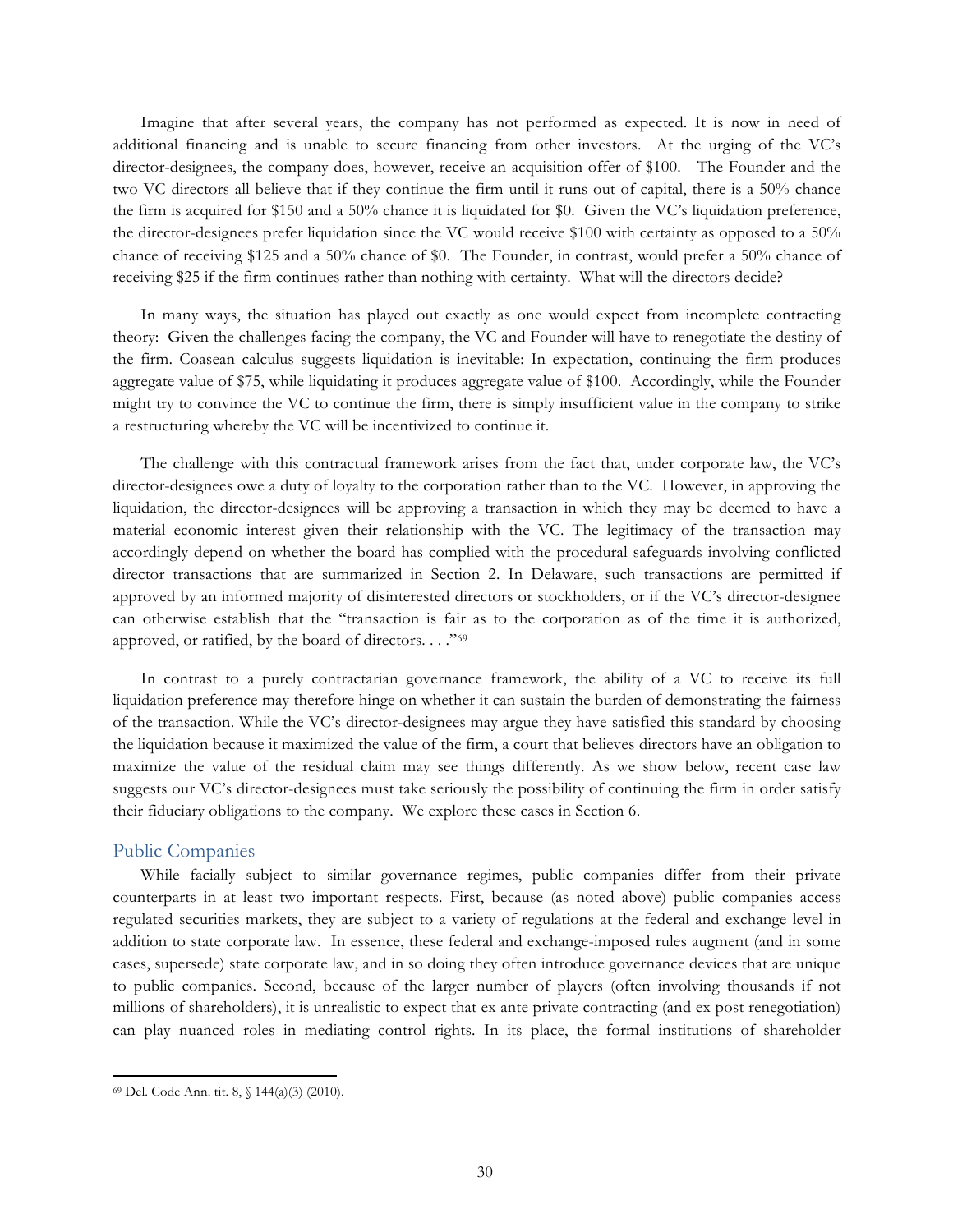governance tend to play a more prominent role, often interacting in non-trivial ways with the takeover market (at least for widely held public companies). We discuss each of these factors below, in turn.

### Governance Through Securities Regulation<sup>70</sup>

As noted above, securities regulations impose a panoply of different rules of engagement, disclosure or registration obligations, and anti-fraud provisions overlaying corporate law. Most of this regulatory superstructure is geared towards trading markets and not directly connected to corporate governance. For many years, in fact, the acoustic separation between corporate law and securities law was widely accepted.71 Nevertheless, for much of the last half of the twentieth century, and particularly the first two decades of this century, federal law has increasingly come to encroach on an assortment of corporate governance attributes that historically would have seemed more the province of state law. Much (though not all) of this encroachment was the product of two landmark pieces of legislation (and their implementing regulations): the Sarbanes-Oxley Act of 2002 ("SOX")72 and the Dodd-Frank Act of 2010 ("Dodd-Frank").73

The creeping federalization of corporate governance for public companies is multi-dimensional and widely acknowledged (e.g., Romano 2005, Strine 2008, and Talley 2015), drawing the attention of academic commentators, judges and regulators over recent years, along with an often fervid debate about its normative desirability. In some instances, the SOX-Dodd Frank era reforms extended or sharpened pre-existing state law mandates; more often, however, the new rules entered arenas where state law was silent and therefore implicitly permitted flexibility. Regardless of the merits in this debate, however, it is clear that the underlying conceptual model of governance that is imposed on public companies through securities regulation tends to focus on "vertical" relationships, where shareholders are viewed as relatively homogenous in their interests, effectively cabining "horizontal" conflicts of the types described in the previous subsection.

Consider a sampling of the corporate governance mandates that are enshrined in federal securities law, much of which occurred during the last two decades:

- Certification of Financial Statements: Chief executive officers and chief financial officers of U.S. issuers are required to certify the accuracy of the firm's periodic reports, and are subject to criminal penalties for false certifications.74
- Executive Compensation Restrictions: Senior officers and directors are now precluded from receiving many types of loans from their corporations.75 Moreover, such fiduciaries are now required to make a significantly more complete disclosure of the elements of their executive pay,76 as well as a clear exposition of the relationship between executive compensation and the issuer's financial performance.77 In addition, in the event of an accounting restatement, the CEO and CFO must return to the issuer bonuses, incentives, or equity-based compensation they received prior to the

<sup>70</sup> This subsection is substantially based on the analysis in Talley (2015).

<sup>71</sup> Santa Fe Indus., Inc. v. Green, 430 U.S. 462, 479 (1977) (quoting Cort v. Ash, 422 U.S. 66, 84 (1975) (emphasis added)).

<sup>72</sup> Pub. L. No. 107-204, 116 Stat. 745 (2002) (codified as amended in scattered sections of U.S.C.).

<sup>73</sup> Pub. L. No. 111-203, 124 Stat. 1376 (2010) (codified as amended in scattered sections of U.S.C.).

<sup>74</sup> See Certification of Disclosure in Companies' Quarterly and Annual Reports, 67 Fed. Reg. 57,276, 57,280 (Sept. 9, 2002) (to be codified at 17 C.F.R. §§ 228, 229, 232, 240, 249, 270, and 274).

<sup>75</sup> SOX, Pub. L. No. 107-204, § 403, 116 Stat. 745, 787 (2002) (codified at Securities Exchange Act of 1934 ("Exchange Act"), 15 U.S.C. § 78m(k) (2012)).

<sup>76</sup> See Executive Compensation and Related Person Disclosure, 71 Fed. Reg. 53,158, 53,168–70, 53,208–09 (Sept. 8, 2006) (to be codified at 17 C.F.R. §§ 228, 229, 232, 239, 240, 245, 249, and 274).

<sup>77</sup> Dodd-Frank, Pub. L. No. 111-203, § 953, 124 Stat. 1376, 1903 (2010) (codified at Exchange Act, 15 U.S.C. § 78n (2012)).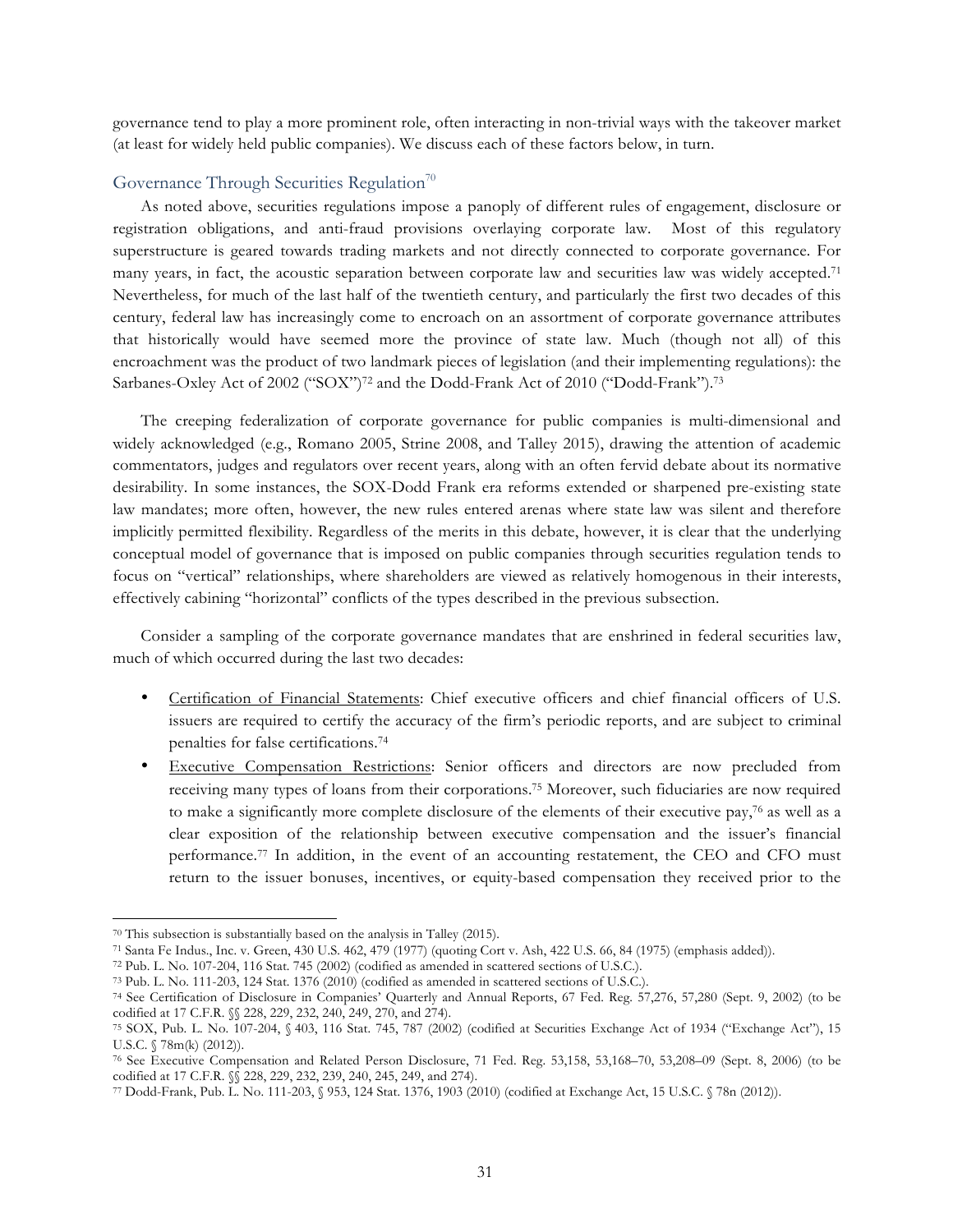issuance of the restated financials, along with any profits they realized from the sale of corporate stock during that period.78 Additional regulations regarding "pay for performance" of CEOs also appear to be in the works at the time this Chapter was written.79

- Board & Committee Structure: As discussed previously, all publicly traded U.S. firms were required under SOX to have audit committees composed exclusively of independent directors.80 Later reforms from the exchanges required majority independence of public companies' boards,<sup>81</sup> as well as independence of all members of an issuer's compensation committee (and its advisers), the latter reform required by Dodd-Frank.82
- Broker Voting of Shares: As discussed in Section 4, broker-dealers are no longer permitted to vote "uninstructed" shares of beneficial owners who have not submitted proxy instructions related to directorial elections<sup>83</sup> and executive compensation matters.<sup>84</sup>
- Say on Pay: Under Dodd-Frank, issuers are required to conduct a non-binding vote of shareholders no less frequently than once every three years to approve the compensation of a public company's named executive officers.85
- Proxy Access: The SEC was given authority under Dodd-Frank to alter the rules relating to shareholder proxy voting of issuers.<sup>86</sup> Shortly after its passage, the SEC promulgated several proxy access rules related to shareholder proposals and director nominations, although the most potent among them, Rule 14a-11, was subsequently challenged and (controversially) invalidated in the D.C. Circuit.87 Left intact, however, was a provision explicitly permitting shareholders to propose bylaw amendments that would require granting nomination power to qualifying shareholders.<sup>88</sup>
- CEO/Chair Identities: Public companies are required to disclose whether the same person or different persons hold the positions of CEO and Chairman of the Board.89
- Fiduciary Duties: The common law fiduciary obligations imposed on officers, directors and dominant shareholders are a defining characteristic of state corporate law. Even here, however,

<u> 1989 - Jan Samuel Barbara, margaret e</u>

<sup>78</sup> Dodd-Frank, Pub. L. No. 111-203, § 954, 124 Stat. 1376, 1904 (2010) (codified at Exchange Act, 15 U.S.C. § 78j–4(b) (2012)); SOX, Pub. L. No. 107-204, § 304, 116 Stat. 745, 778 (2002) (codified at Exchange Act, 15 U.S.C. § 7243 (2012)).

<sup>79</sup> See, e.g., Sunshine Act Meeting Notice, Sec. and Exchange Commission, (Apr. 22, 2015), http://www.sec.gov/news/openmeetings/2015/ssamtg042915.htm (announcing plans to consider a regulation "requiring registrants to disclose in a clear manner the relationship between executive compensation actually paid and the financial performance of the registrant").

<sup>80</sup> SOX, Pub. L. No. 107-204, § 301, 116 Stat. 745, 775–76 (2002) (codified at Exchange Act, 15 U.S.C. § 78j–1(m) (2012)).

<sup>81</sup> See Order Approving Proposed Rule Changes and Amendments Relating to Corporate Governance, 68 Fed. Reg. 64,154, 64,154– 55, 64,175–76 (Nov. 12, 2003).

<sup>82</sup> 17 C.F.R. § 240.10C-1(b) (2014); see Listing Standards for Compensation Committees, 77 Fed. Reg. 38,422, 38,428 (June 27, 2012) (to be codified at 17 C.F.R. §§ 229 and 240).

<sup>83</sup> Order Approving Proposed Rule Change, as Modified by Amendment No. 4, to Amend NYSE Rule 452 and Corresponding Listed Company Manual Section 402.08 to Eliminate Broker Discretionary Voting for the Election of Directors, 74 Fed. Reg. 33,293, 33,293 (July 1, 2009).

<sup>84</sup> Notice of Filing and Order Granting Accelerated Approval to Eliminate Broker Discretionary Voting on Executive Compensation Matters, 75 Fed. Reg. 56,152, 56,152–54 (Sept. 15, 2010).

<sup>85</sup> Dodd-Frank, Pub. L. No. 111-203, § 951, 124 Stat. 1376, 1899–1900 (2010) (codified at Exchange Act, 15 U.S.C. § 78n–1 (2012)).

<sup>86</sup> Dodd-Frank, Pub. L. No. 111-203, § 971, 124 Stat. 1376, 1915 (2010) (codified at Exchange Act, 15 U.S.C. § 78n (2012)).

<sup>87</sup> For an analysis of the challenge to Rule 14a-11, see Matthew Spitzer & Eric Talley, On Experimentation and Real Options in Financial Regulation, 43 J. Legal Stud. S121 (2014).

<sup>88</sup> After initially siding with issuers' attempts to exclude such proposals under the provisions of Rule 14a-8(i)(9) (dealing with proposals that conflict directly with management proposals), the SEC has since retrenched to study the proper scope and application of the section. See Chair Mary Jo White, Statement from Chair White Directing Staff to Review Commission Rule for Excluding Conflicting Proxy Proposals, Sec. and Exchange Commission (Jan. 16, 2015), http://www.sec.gov/news/statement/statement-onconflicting-proxy-proposals.html.

<sup>89</sup> Dodd-Frank, Pub. L. No. 111-203, § 972, 124 Stat. 1376, 1915 (2010) (codified at Exchange Act, 15 U.S.C. § 78n–2 (2012)).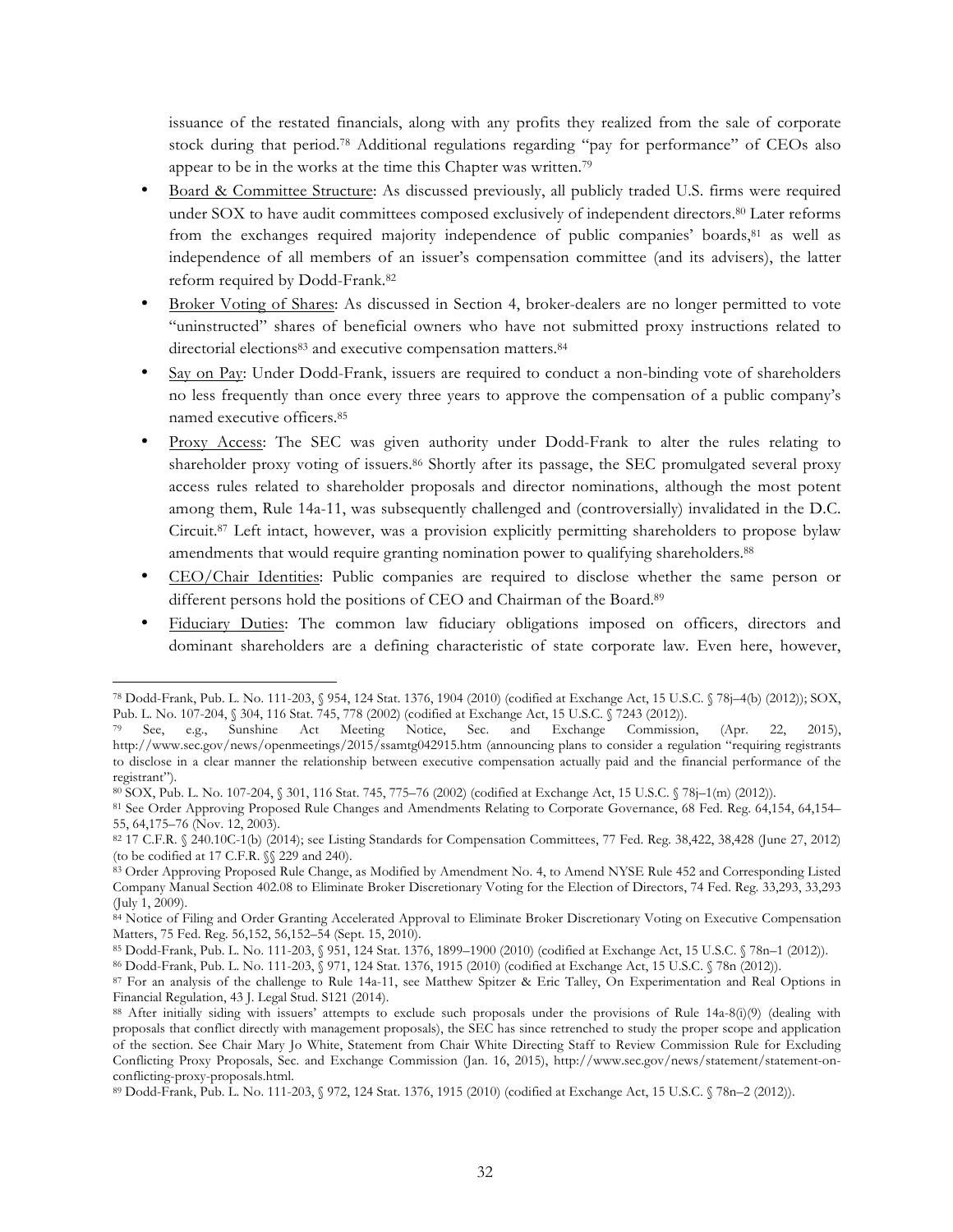several post-Dodd-Frank judicial decisions involving information management and insider trading have begun to embrace explicitly a federal standard for fiduciary duties, purportedly drawn from "federal common law."90

- Shareholder Dilution: Public companies are required to obtain a shareholder vote before any transaction or issuance of securities that would result in a dilution of shareholders by 20 percent or more.<sup>91</sup>
- Whistleblower Protections: The SEC is required to pay bounties (of between 10 and 30 percent of the amount collected) to individuals who voluntarily provide original information leading to the successful SEC enforcement of a violation of federal securities laws resulting in monetary sanctions exceeding \$1 million.<sup>92</sup>
- Shareholder Voting and Proxy Regulation: Since the 1960s, federal law has played a significant role in regulating the process by which shareholder votes are cast in directorial elections and other shareholder referenda. A series of notice requirements and anti-fraud provisions are designed to deter unfair and/or deceptive practices in the solicitation of proxies.<sup>93</sup>
- Shareholder Proposals: An important attribute of federal securities law allows shareholders the immutable (but limited) power to place a variety of proposals before the shareholders as a group for a vote, circulated with the annual proxy solicitation at the company (and at its expense).
- Internal Controls: Perhaps the most notorious mandate introduced by SOX is a requirement to include in the firm's annual report assessments by the chief executive officer, chief financial officer, and an outside auditor of the effectiveness of the firm's internal controls over the accuracy of financial statements.94

It is important to acknowledge that the progressive federalization of corporate governance—while substantial—has not been absolute, and certain core tenets of state law have remained important factors in firm governance. One domain where state law arguably retains appreciable mojo is in anti-takeover jurisprudence, where the Delaware Chancery Court is an acknowledged bellwether, and where securities law has thus far remained largely peripheral.

### Contractual Complexity and the Takeover Market

A second major difference faced by public companies is an artifact of their sheer size, scale and complexity. Because they tend to be larger on a variety of fronts, public companies tend to face higher transaction costs in negotiating and renegotiating inter se accords. This is almost definitionally true for shareholders of public companies, whose identity can shift precipitously in an active securities market. The canonical private company, by contrast, may have shareholders numbering in the dozens or possibly hundreds, with very little turnover. This factor alone increases public companies' contracting costs. But in

<sup>90</sup> See, e.g., United States v. Whitman, 904 F. Supp. 2d 363, 369–70 (S.D.N.Y. 2012); Steginsky v. Xcelera Inc., 741 F.3d 365, 367, 371 (2d Cir. 2014). Cf. Starr Int'l Co. v. Fed. Reserve Bank of New York, 742 F.3d 37, 38, 40–41 (2d Cir. 2014) (holding federal common law fiduciary duty principles trump Delaware state law when a "federal instrumentality" is the purported defendant). This trend was arguably invited by the SEC's promulgation of Rule 10b5-2 in 2000, setting out federal standards for duties of "trust and confidence" in insider trading contexts. See 17 C.F.R. § 240.10b5-2 (2014).

<sup>91</sup> NYSE Listed Co. Manual R. 312.03 (2015). See also NASDAQ Listing R. 5635 (2009). While these rules predated Sarbanes-Oxley, both were amended in the years since.

<sup>92</sup> Dodd-Frank, Pub. L. No. 111-203, § 922, 124 Stat. 1376, 1841–42 (codified at Exchange Act, 15 U.S.C. § 78u–6 (2012)).

<sup>93</sup> Exchange Act Rule 14a.

<sup>94</sup> 17 C.F.R. 299, 308 (2011). See Management's Report on Internal Control over Financial Reporting and Certification of Disclosure in Exchange Act Periodic Reports, 68 Fed. Reg. 36,636 (June 18, 2003) (to be codified at 17 C.F.R. §§ 210, 228, 229, 240, 249, 270, and 274).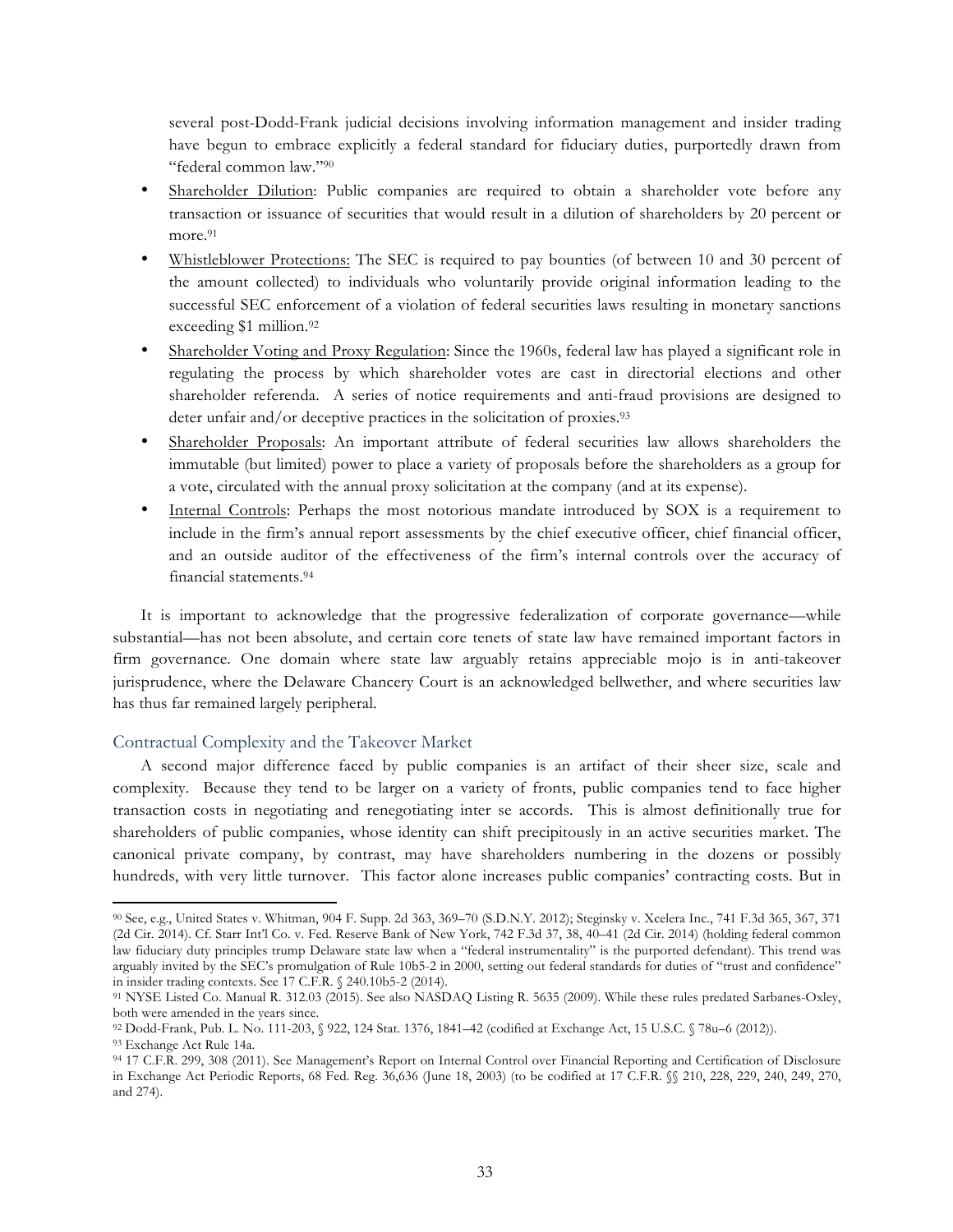addition, many of the additional securities-law aspects of governance for public companies are immutable in nature, thereby constraining even further the ability of private contracting alone to spell out the contours of governance.

An important implication emanates from the canonical picture of the public company: Because the ability of contractual private ordering to steer governance is highly constrained in the public company setting, adaptation tends to take place not through the administration of tailored contractual terms but rather through using either markets for corporate control or other efforts to gain influence on the board of directors, such as through formal proxy fights.

For most of the late twentieth century, the market for corporate control was the primary vehicle for effectuating change in a public company. Given shareholders' limited oversight rights (particularly within public companies, as noted above), a disgruntled shareholder typically had to effectuate change (often in conjunction with outside financiers) through purchasing a majority of shares (and thus votes) in the company through public markets and/or a hostile tender offer. Thus, it came to be that hostile takeovers (and the legal regulation thereof) quickly rose to prominence as credible governance devices. (See Manne 1965).

From a legal perspective, perhaps the most important governance aspect of hostile takeovers is the extent to which incumbent management and boards are permitted to counteract a hostile threat. The 1980s spawned the critical pieces of the landscape that to this day regulates responses to hostile takeover threats. Legal scrutiny tends to divide into two subcategories: (1) measures undertaken by a target board to resist and/or delay a hostile bid while ostensibly maintaining the status quo; and (2) measures that cause a company to liquidate and/or sell out to a friendly third party – possibly in response to a hostile threat.

#### Just Saying No

Consider first the case where a target board of directors chooses to "just say no" to a hostile suitor, hoping simply to maintain the status quo ante. Such resistance can take many forms, including "embedding" a variety of contractual penalties (to licensors and lenders, for example) that are triggered should a company ever experience a hostile change of control. More directly, a target board may adopt a now well-known antitakeover device known as a "poison pill," which usually takes the form of an in-kind "rights" dividend, giving non-hostile shareholders a benefit (such as a multifold stock split) once a hostile bidder crosses a specified threshold (e.g., 20%) of ownership of the target company. This benefit, moreover, is not similarly accorded the hostile acquirer, and thus when a pill is triggered the hostile bidder immediately loses value through some form of extreme dilution. When active and well designed, a poison pill is virtually a show stopper for hostile acquirers.

Poison pills are disfavored by many corporate codes around the world, but are broadly allowed in Delaware, and were specifically deemed permissible in *Moran v. Household Int'l Inc*. <sup>95</sup> This acceptance is not unconditional, however: at around the same time as Moran, the Delaware Supreme Court laid out the conditions under which a bid-deterring strategy (including a pill) would be consistent with fiduciary principles. Specifically, in *Unocal v. Mesa Petroleum*,<sup>96</sup> the Court held that a defensive measure in general is defensible so long as the target board can show (a) it was implemented independently by the board, with reasonable grounds to conclude that the hostile suiter posed a danger to corporate policy and effectiveness; and (b) the

<u> 1989 - Jan Samuel Barbara, margaret e</u>

<sup>95</sup> 500 A.2d 1346, 1347 (Del. 1985).

<sup>96</sup> 493 A.2d 946 (Del. 1985).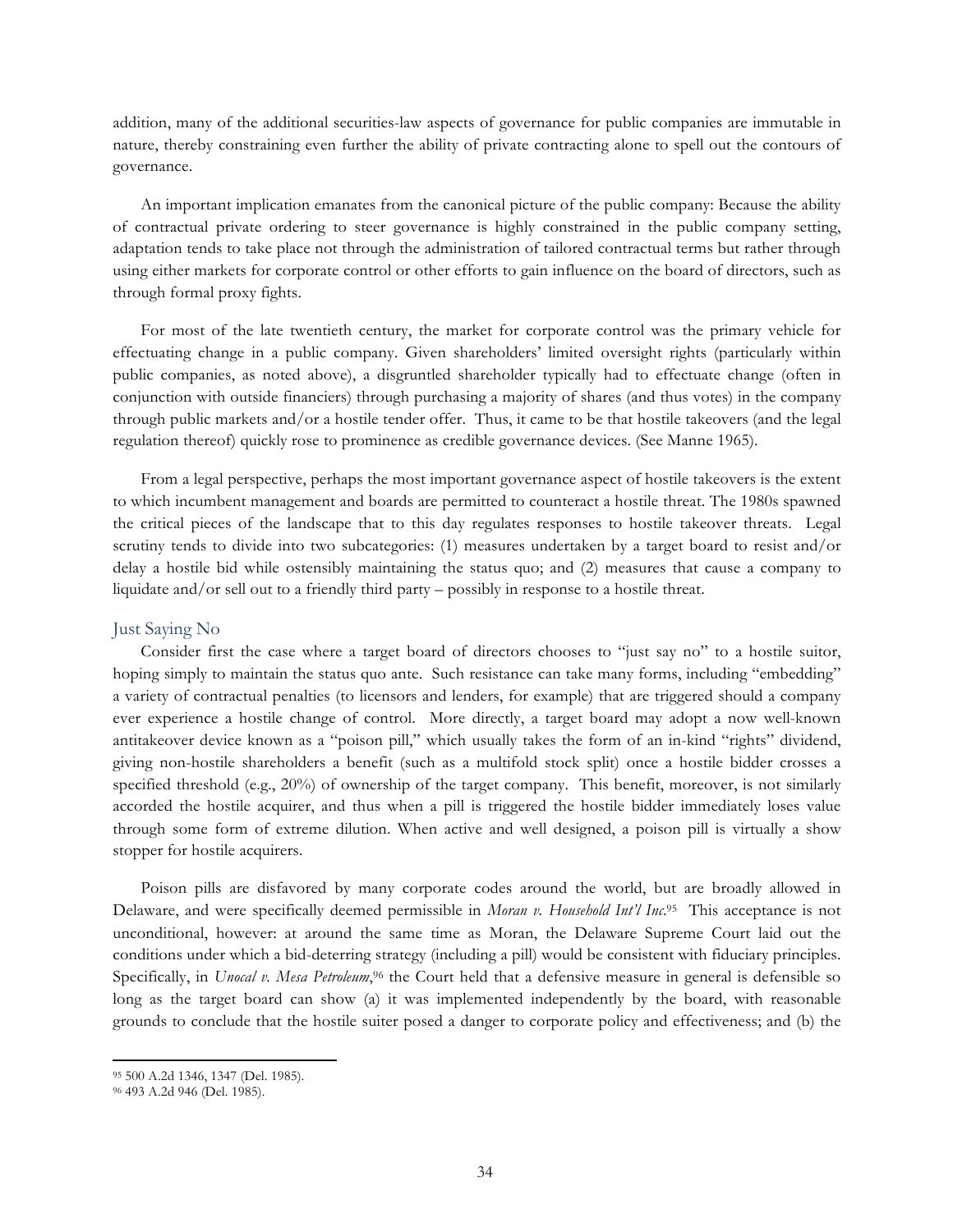defensive measure is proportional to the threat posed, and not otherwise coercive or preclusive of the possibility of a takeover at some unspecified future point.

The first part of the *Unocal* test is extremely permissive, giving the target board a fairly wide berth in justifying what constitutes a "threat to corporate policy and effectiveness." For example, a board would be justified under *Unocal* of resisting a hostile bid if its justification for resistance appeared motivated by a desire to protect non-shareholder constituencies (such as debt holders or employees). The theory for this permissiveness is related to the rationale behind the business judgment rule – that so long as the corporation is being preserved in its current state, protecting a non-shareholder constituency today could redound to the benefit over the long term of shareholders.

Perhaps as a consequence of Unocal's permissiveness on articulating a threat, much of Delaware jurisprudence on pills (and other defensive measures) concerns the conditions under which they might be preclusive or coercive (thus offending of the *Unocal* doctrine). Here, target companies have generally been enjoined from adopting defenses that can never be undone by the board,<sup>97</sup> and thus in practice virtually all poison pills have within them provisions under which the board can "redeem" the contingent rights, effectively clawing back the in-kind dividend for a small redemption fee.

The cancellability of a poison pill, in turn, has generated a standard counter-response by many would-be hostile acquirers: they will combine a takeover bid with a proxy contest for board seats, hoping to win a majority of the board through the election process, using that majority to cancel the pill and facilitate a takeover.98 This strategy (and variants on it) remains popular today, though boards are often able to delay the process by utilizing a staggered board structure, in which only a fraction (usually a third) of the board comes up for election in any given year. Consequently, an outside suiter would have to wait two full election cycles—and prevail in both—before she could command a majority of the board. While not deterring hostile acquisitions altogether, the combination of a poison pill and staggered board has proven an effective delay tactic that is often enough to deter outside bidders – particularly if they anticipate bidding competition from others over the extenuated waiting period (Bebchuk, Coates, and Subramanian 2002). The net effect of this evolution, however, was to place increasing emphasis not on market transactions for gaining control, but rather on governance challenges through the shareholder proxy system. We return to the implications of this transition below, when we analyze more recent variants of poison pills related to shareholder activism.

#### Playing Favorites among Bidders

 

Although defensive measures in general fall under the aforementioned permissive *Unocal* rule, in certain cases a board may take steps that trigger a higher degree of scrutiny. In such cases, a board goes beyond mere maintenance of the status quo, and instead counters a hostile threat with measures that (for example) liquidate the company or sell control to a bidder that is more favored by the board (and adverse to the suitor). Such measures can be seen as having a de facto effect of eliminating the ability of target shareholders to ever be able to extract a control premium from an outside bidder. In such instances, courts narrow the *Unocal*

<sup>97</sup> See, e.g., Carmody v. Toll Brothers (1998) (enjoining a "dead hand" pill that could only be cancelled by then-existing board members, even if they were subsequently ousted in a proxy contest).

<sup>98</sup> In theory, a hostile acquirer could seek to replace the board of directors prior to the annual meeting by either calling a special shareholders meeting or by acting by written consent. As discussed in Section 4, however, Delaware law permits shareholders to call special meetings only if authorized in the company's charter, and shareholders' right to act by written consent can be removed if the charter so specifies. As noted by Bebchuk, Coates, and Subramanian (2002), few public companies allow shareholders to act by written consent or to call special meetings.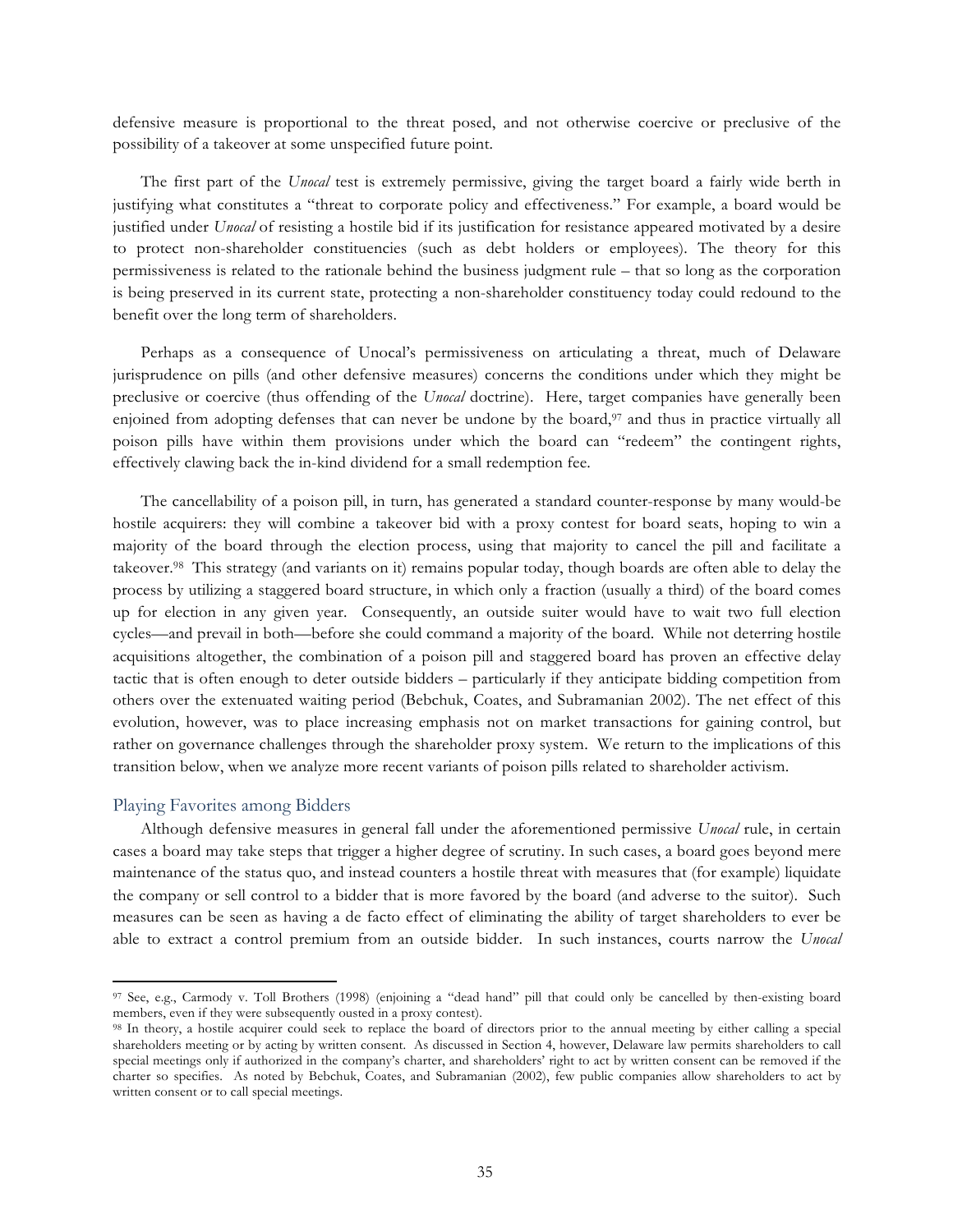doctrine in an important way: The measurement of a "threat" is more closely tailored, and must relate to a short term threat to shareholder value (as opposed to the more holistic query discussed above). In Delaware, this standard was articulated in *Revlon v. MacAndrews and Forbes*, discussed previously in Section 3. In *Revlon*, the board of Revlon reacted to a hostile offer from Pantry Pride by negotiating a competing agreement with Forstmann Little, pursuant to which Revlon would agree unconditionally to transfer its most prized divisions to Forstmann (regardless of whether the merger closed); it moreover agreed not to actively shop the deal to other bidders and to pay a substantial termination fee to Forstmann in the event the deal fell apart. The Delaware Supreme Court invalidated these measures, concluding that the board did not demonstrate that Pantry Pride's offer was inferior or posed a systematic threat to short-term shareholder value.

The heightened scrutiny of M&A-related actions under the *Revlon* rule has naturally generated interest in when and under what circumstances it is triggered. A variety of cases during the last 30 years have clarified when it is triggered as well as its content once triggered. As to the first question, it is now relatively well settled that the *Revlon* rule is triggered at the moment where the board proposes and takes actions setting the company on course for a "change of control" – defined as a transfer of control from a widely-held aggregation of shareholders to a single entity or unified group.99 It is at this moment that shareholders of a widely held public firm plausibly give up their ability to extract a control premium in a future sale. Consequently, one might view the *Revlon* rule being triggered when a proposed sale or liquidation would be preclusive of an alternative future sale. (At the same time, *Revlon* is also broader than a defensive measure doctrine – and it is triggered with any proposed change of control, even when there is no hostile acquirer in sight).

A second important aspect of the *Revlon* rule concerns what, exactly, it requires of a board once triggered. In the initial years following the decision, many likened the *Revlon* rule to a duty to auction the company and to formulate revenue maximizing terms for such an auction. It has since become clear that Delaware courts generally will not require that type of rigor among board members, and instead concluded that *Revlon* requires only "reasonable" steps to maximize short-term shareholder value. Although no pushover by any means, the modern *Revlon* rule appears to provide a fair degree of discretion to boards in how they go about designing the sales process.

#### Activists: The "New" Hostile Acquirer

 

As the discussion above makes clear, the fundamental tenets of Delaware corporate law over the years have made it progressively easier for boards of public companies to resist the efforts of dissenters who seek to wrest control of the company through hostile acquisitions. Indeed, the poison pill (particularly when combined with the staggered board) has virtually eliminated the possibility of outright hostile acquisitions, and at the very least requires such efforts to be combined with proxy contests for board seats. Moreover, other types of contractual anti-takeover devices have doused more water on the hostile acquisition fire, since triggering a change of control might itself trigger a substantial transfer of value outside the firm.

Consequently, a significant amount of hostile activity now circulates around attempting to manipulate governance institutions to wrest control. Proxy contests, bylaw amendments, shareholder proposals, and inspection rights have all proven useful to the activist's tool kit. In a sense, today's activists are the modern analog of yesterday's corporate raiders. And, not surprisingly, they have come to occupy center stage in current corporate governance debates. We offer a few helpful recent examples in the next section.

<sup>99</sup> See Paramount Communications Inc. v. QVC Network Inc., 637 A.2d 34, 45 (Del. 1994).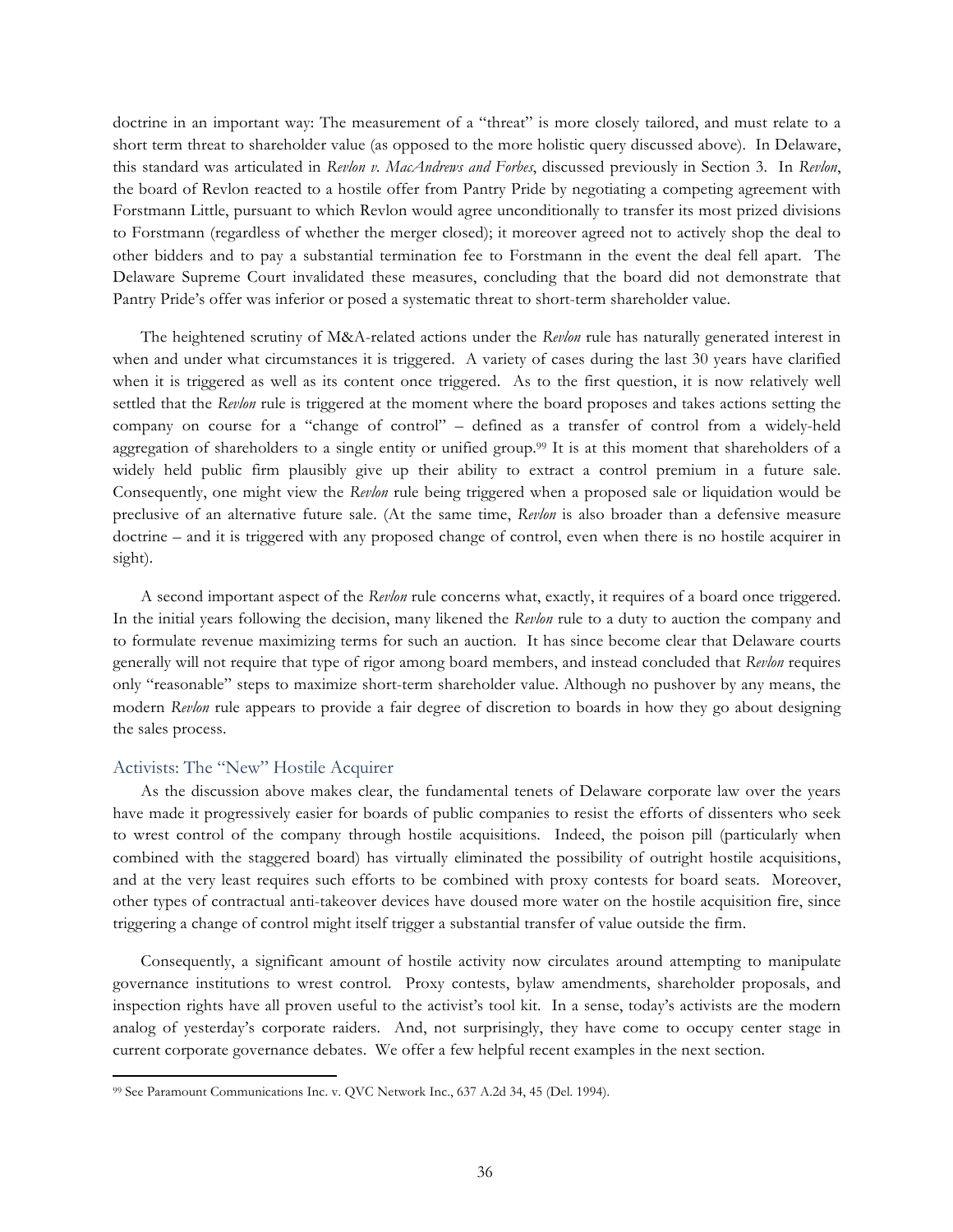## VI. Current Challenges for Corporate Governance

#### The Increasing Importance of Private Company Governance

One of the most important developments in the capital markets in recent years is the notable decline in firms' willingness to seek a public listing of their equity securities. For instance, the number of U.S. private firms undertaking an initial public offering on a U.S. exchange have fallen from an average of over 400 per year between 1990 and 1999 to approximately 115 between 2000 and 2014. Evidence that firms are choosing to stay private longer can also be found in the growing size of IPOs that do occur. While median proceeds of IPOs during the 1990s was \$97 million in 2014 dollars, median proceeds swelled to \$302 million in 2014 dollars after 2005.100 A similar trend appears in the large number of so-called unicorns—private, venturebacked startups valued at more than a \$1 billion—that have come to play an increasingly important role in today's society. To the extent corporate governance should be studied at the firms that affect the real economy, it would accordingly seem that research in corporate governance should increasingly turn to the governance of private firms.

In light of the practical differences between the governance of private and public firms noted previously, we expect research into these firms will continue to focus on the vital importance of private ordering for corporate governance. Indeed, the migration of large institutional investors such as mutual funds and sovereign wealth funds "downstream" in search of private venture-backed startup firms (see Schwartz 2017) provides reason to believe the governance structure of the largest private firms will increasingly resemble the contractual arrangements historically utilized by the venture capital industry. In general, these arrangements implement a governance architecture that is sensitive to both the "vertical" conflicts that arise between managers and investors, as well as the "horizontal" conflicts between investors that often arise from the very contract provisions aimed at addressing vertical conflicts (Bartlett 2006).

For instance, it is common practice in venture capital finance for the VC investors to acquire shares of preferred stock having a liquidation preference equal to (at least) the investor's original investment (Kaplan & Strömberg 2003). Because of the liquidation preference, an investor is assured of receiving its investment prior to any payments on the common stock, which is typically held by company founders and managers. This contractual entitlement provides strong incentives for founders and managers to maximize firm value, but at the same time, it also can produce horizontal conflicts among investors. This is especially true in the situation where a firm issues to investors multiple series of preferred stock having different levels of seniority among preferred stockholders. When a company fails to appreciate in value, investors can be expected to differ in their willingness to support the company and await a liquidity event. An illustration of this dynamic can be found in the example used previously involving the hypothetical startup company in Section 5. There, a VC's \$100 liquidation preference encouraged it to seek an immediate liquidation of the firm, whereas the common stockholders preferred to continue the firm in hopes of realizing value on the common stock claim.

As private venture-backed firms grow in size and scope, the ability of the VC governance model to resolve these conflicts will play an increasingly important role in the efficient allocation of assets within the economy. As was suggested earlier, however, recent Delaware cases call into question the capacity of the conventional VC governance model to resolve these conflicts in an allocationally efficient manner. In general, these cases suggest that a director that prioritizes the preferences of preferred stock over the maximization of common stock value may be in breach of her fiduciary duties. However, such a conception of director duties

<sup>100</sup> These trends are discussed more fully in Bartlett, Davidoff Solomon, and Rose (2017).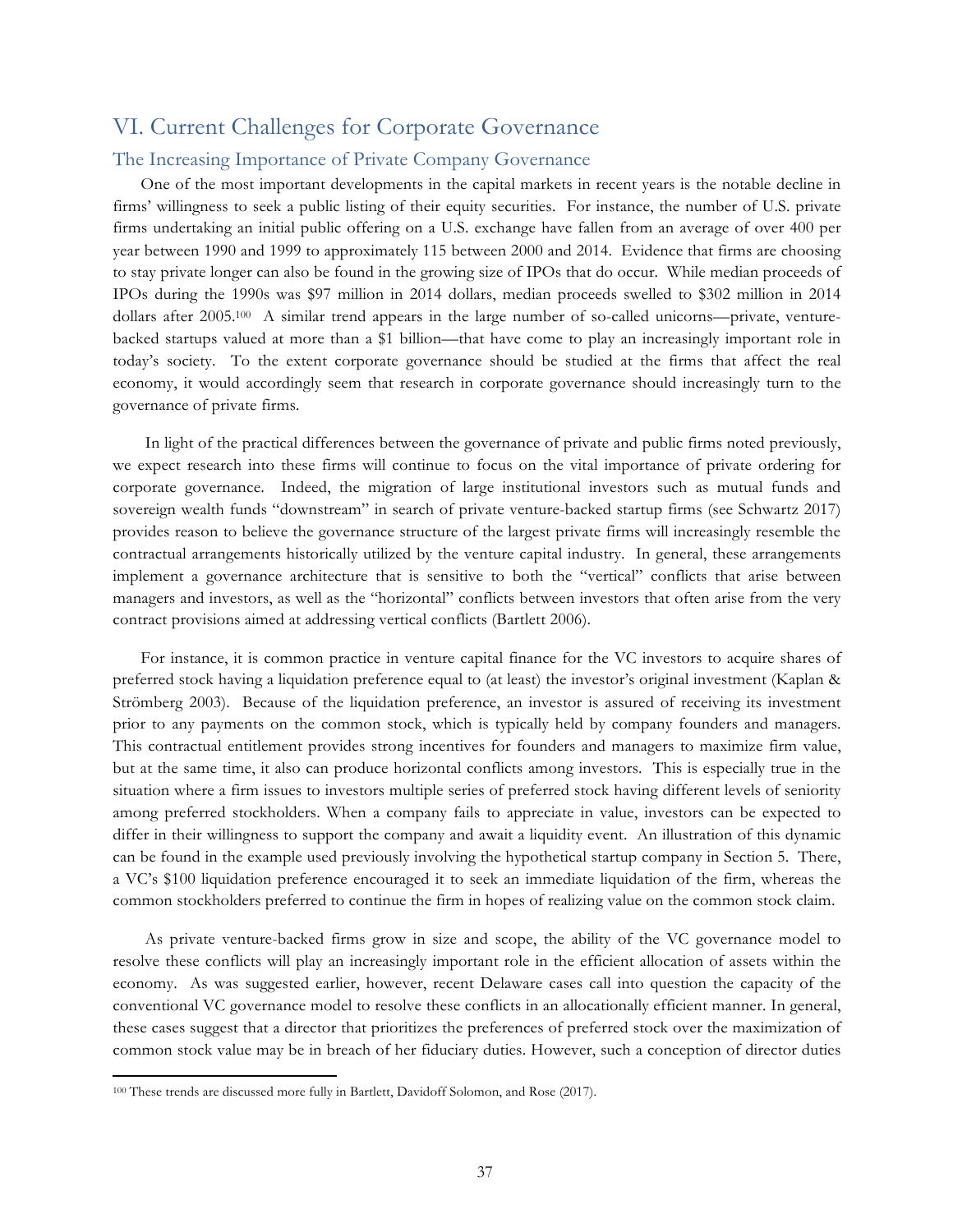sits uncomfortably in the VC governance model that largely assumes that a VC's director designees can exercise their board authority to hash out Coasean bargains among common stockholders and preferred stockholders.

An especially influential articulation of this view of director duties can be found in *In re Trados Incorporated Shareholder Litigation.*<sup>101</sup> Eventually decided in 2013, the case presented the all-too-familiar dilemma of a VCbacked start-up that neither succeeded nor failed, but simply went sideways. Over the course of 2000 through 2003, the company undertook several rounds of venture capital finance such that by 2004, the company had outstanding seven series of preferred stock having an aggregate liquidation preference of approximately \$58 million. As is typical of VC financings, the multiple rounds of finance led to a board structure heavily influenced by designees of the company's VC investors. Among the company's seven directors, two were company executives, three were principals of the VC investors, one was a preferred stock investor with close personal ties to one of the VC directors, and one was an independent industry expert.

At the center of the legal dispute was the sale of the company in 2005 to a strategic buyer for \$60 million. In 2004, the board instructed management to find a buyer for the company given its meager growth prospects, knowing that the proceeds of any such sale were likely to be absorbed by the preferred stock's \$58 million of liquidation preferences. Moreover, given that company management held common stock, the board also approved a management incentive plan (MIP) that entitled select executives to a percentage of any acquisition proceeds. In light of the paltry proceeds common stockholders were likely to receive in an acquisition, the MIP was viewed as necessary to incentivize management to find a buyer. The combination of the preferred stock liquidation preferences and the MIP, however, ensured that common stockholders received nothing in Trados's eventual sale. Common stockholders sued, alleging that the board violated its fiduciary duties by choosing to sell the company and adopt the MIP rather than continuing to operate Trados in an effort to generate value for the company's common stockholders.

In an opinion authored by Chancellor Travis Laster, the Delaware Chancery Court ultimately held that the board was not liable. However, in the course of reaching this conclusion, Laster highlighted a number of problems with the board's decision-making that are worth discussing in some detail. First, Laster noted that well over a majority of the board was conflicted in approving the transaction in light of their financial interests in either the liquidation preferences or the MIP. As such, Laster applied the more searching "entire fairness" standard of review to evaluate the board's behavior.

Next, noting that "it is *possible* that a director could breach her duty by improperly favoring the interests of the preferred stockholders over those of the common stockholders,"102 Laster found overwhelming the evidence suggesting the board consistently disregarded common stockholder interests as it sought to secure and then execute the acquisition. He also faulted directors for not considering how to treat common stockholders fairly in designing the MIP and for failing to form a special committee to represent the interests of common stockholders. Director approval of the transaction was therefore problematic because the "defendants in this case did not understand that their job was to maximize the value of the corporation for the benefit of the common stockholders, and they refused to recognize the conflicts they faced."103

<u> 1989 - Jan Samuel Barbara, margaret e</u>

<sup>101</sup> *In re* Trados, Inc., 73 A.3d 17, 17 (Del. Ch. 2013).

<sup>102</sup> *Id.* at 42.

<sup>103</sup> *Id.* at 62.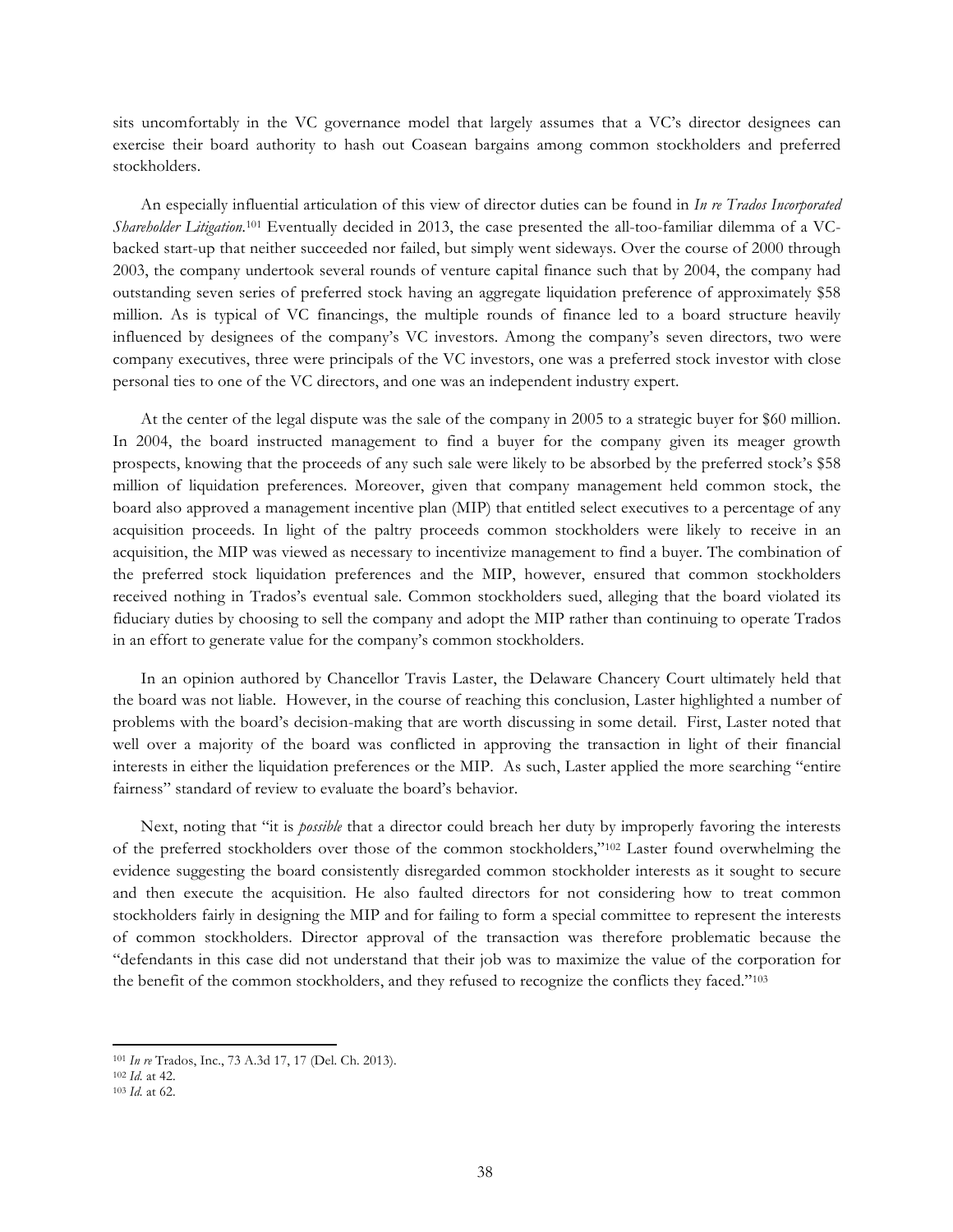Fortunately for the defendants, the plaintiffs' expert provided a valuation of Trados's common stock based largely on a comparable company analysis that Chancellor Laster found unrealistic. He therefore deferred to the defendants' expert, whose more thorough valuation revealed that the common stock had no economic value. As such, even though the board had failed to satisfy the "fair process" aspect of the entire fairness review, the common stockholders nevertheless received fair value in the merger. Accordingly, the court ultimately concluded that the board had satisfied their burden of showing entire fairness. By criticizing the board for failing to consider how to maximize common stockholder value, however, the court nevertheless put boards on notice of how they should behave in future situations that pit common stockholders against preferred stockholders regardless of which course of conduct would maximize firm value.

Indeed, two years after *Trados*, Chancellor Laster confirmed this perspective in *Fredrick Hsu Living Trust v. ODN Holding Corp. et al*.104 There, a common stockholder sued a company's board of directors for pursuing a strategy of selling off the company's core assets to generate sufficient funds so that the company's primary VC investor could eventually exercise its redemption right under the terms of its preferred stock. The court viewed a majority of the board to be conflicted on account of the fact that a majority of directors were either designees of the VC investor, officers who stood to receive a bonus in the redemption, or individuals who were otherwise beholden to the VC investor. Consequently, the court applied the entire fairness standard of review and, after emphasizing the board's duty to "the stockholders in the aggregate in their capacity as residual claimants,"105 refused to dismiss the complaint given that a reasonable inference could be made that the board sought to "maximize the value of the Redemption Right … rather than seeking to maximize the value of the Company for the benefit of its residual claimants."106 Together with *Trados*, *ODN* thus highlights how the common use of preferred directors by VC investors may incline courts to apply entire fairness analysis to these situations, opening the door for courts to use the shareholder primacy norm in ways that undermine the VC contracting model (at least to the extent VCs and common stockholders seek to renegotiate their relationship at the board level).

#### Public Company Activism

<u> 1989 - Jan Samuel Barbara, margaret e</u>

Cases like *Trados* and *ODN* represent stark examples of how the legal landscape surrounding corporate governance has become more sharply focused on "horizontal" disputes among investors within private companies. Interestingly, however, horizontal governance disputes have also begun to permeate public company governance disputes as well. As noted above, the powerful tools that US public companies have developed to thwart hostile acquisitions has caused control contests to migrate into governance disputes and proxy contests. Within public companies, governance disputes surrounding activism have become one of the key issues of our day.

Indeed, the last decade and a half bears witness to a discernible escalation of proxy fights within public companies (see Figure 1 below). In a dramatic turn-around from decades past, proxy challenges now regularly

<sup>104</sup> No. C.A. No. 12108-VCL, 2017 WL 1437308 (Del. Ch. April 24, 2017).

<sup>105</sup> *Id*. at 17.

<sup>106</sup> *Id*. at 40. To be sure, the *ODN* court also emphasizes that at trial, the directors of ODN could potentially avoid liability by proving that the piecemeal liquidation of the company was done in the best interest of the residual claimants (e.g., because the Company's value would never exceed the redemption value of the preferred). While we view this language as promising, the burden of showing good faith would be on the board. It is also unclear from the decision how a board's decision to liquidate the firm in favor of paying the preferred stock redemption would be in the best interests of the residual claimants since, by definition, liquidating will extinguish the common stockholder's option value in favor of distributing the company's remaining value to preferred stockholders.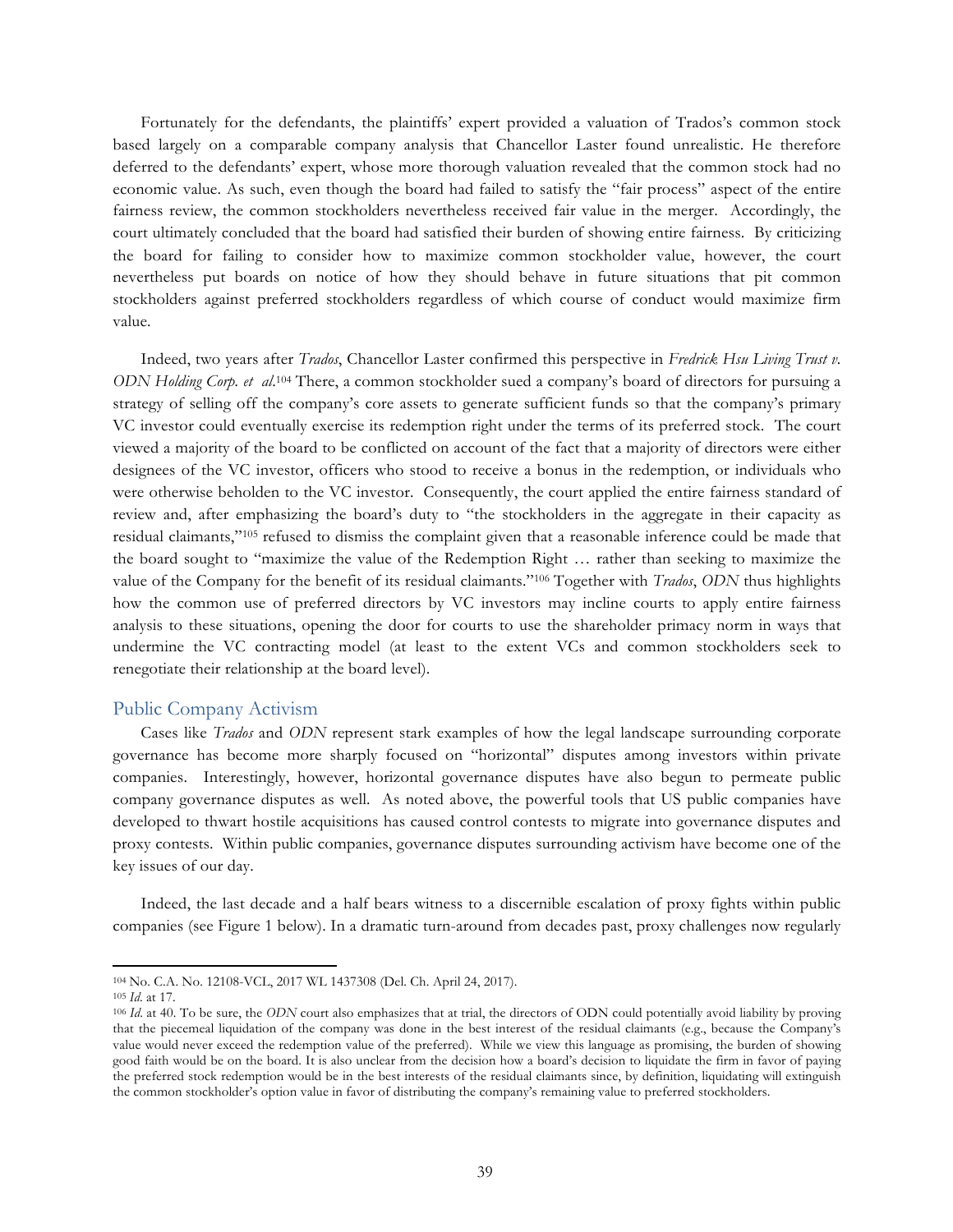achieve some measure of success (through settlement or outright electoral victory) in over two-thirds of the challenges they launch. The burgeoning success of proxy fights is arguably reflected in the contemporaneous growth of activist hedge funds, which have ballooned from under \$100 million in assets under management in 2000 to over \$140 billion today (HFR 2014).



Proxy Challenge Incidence and Outcome, 2001-2016

#### Figure 1

The debate surrounding activism bears some uncanny resemblances to the horizontal corporate governance disputes noted above. Activists, it is frequently alleged, take on the functional role analogous to preferred shareholders, privileging short term gains over more durable (but less liquid) investments in long term value, leading to business decisions that inefficiently forsake long term value for immediate gain (See, e.g., Lipton 2013). And indeed, typical compensation structures of hedge fund managers seem especially skewed towards short-term payoffs (Lim et al. 2016).

Activists, for their part, vigorously contest the allegation of short-termism, citing several empirical studies that suggest activists bolster shareholder value. Most notably, announcements of activist engagements are usually followed by positive and significant abnormal returns (Bebchuk et al. 2015; Boyson & Mooradian 2011; Brav et al. 2008, 2013, 2015; Clifford 2008; Greenwood & Schor 2009; Klein & Zur 2009). And, while some of these price increases inure to activists alone, other shareholders and investors appear to benefit too (Bebchuk et al. 2013). Further, defenders of activists maintain, activist engagements do not obviously trade short-term gains for long-term ill: companies that experience an activist engagement have been found to experience long term performance similar to non-engaged firms (albeit amid some statistical noise; Bebchuk et al. 2015).

The activism debate is one that is still a long way from being worked out conceptually, and there continue to be significant opportunities in financial economics to investigate why, within thick capital markets, heterogeneous time horizons might arise endogenously and persist among outside investors. Nevertheless, several recent judicial opinions have had to confront the corporate governance aspects of short-termism more focally, situating it within the broader landscape of fiduciary obligations and corporate objectives.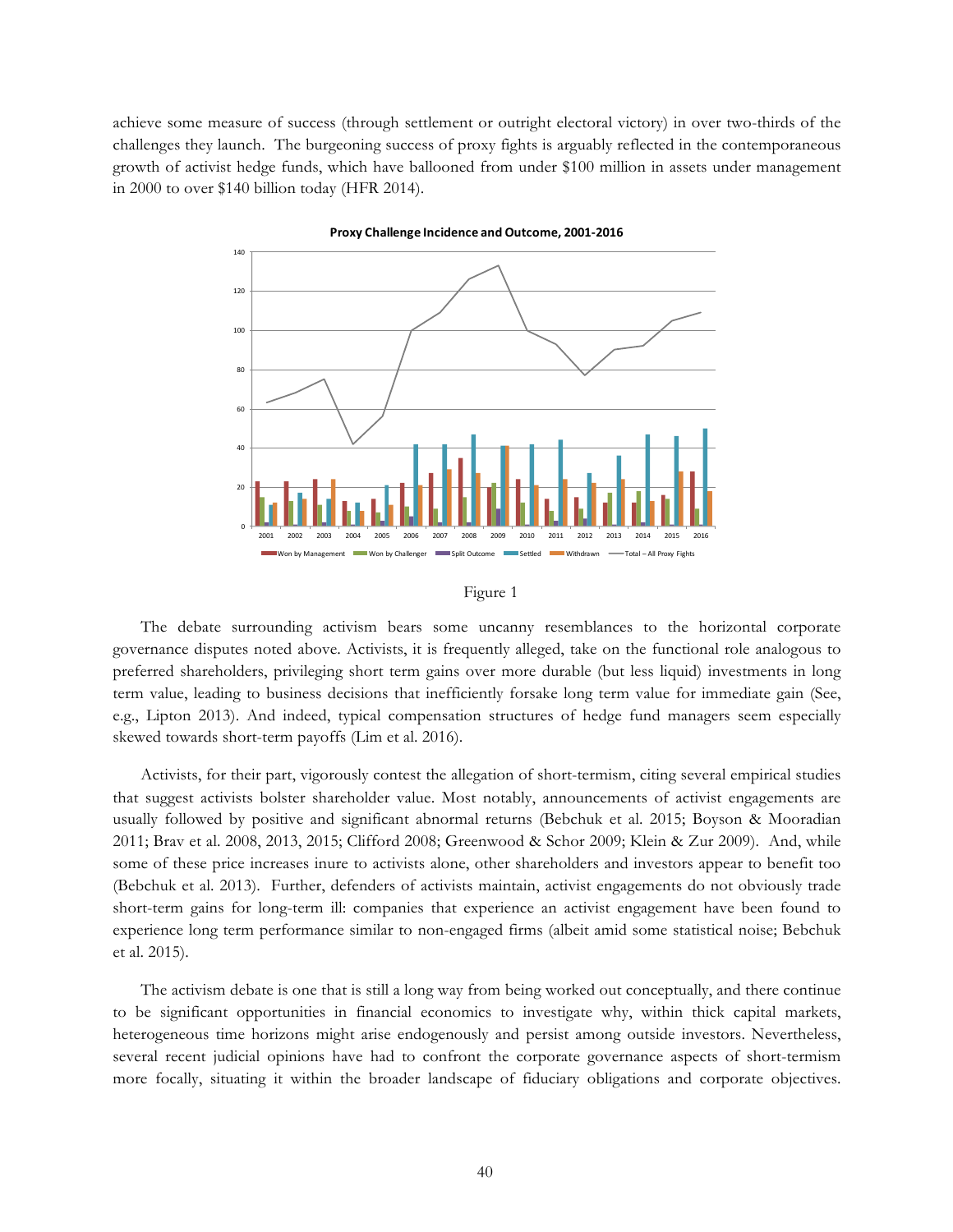Much of this activity has been in the realm of poison pills that are specifically targeted against activist engagements.

In 2010, for example, the Delaware Supreme Court specifically approved of poison pills triggered at just under five percent – a figure that was far lower than the traditional trigger on pills (usually in the 15 to 20 percent range).107 Three years later, in Third Point LLC v. Ruprecht108, the Delaware Chancery Court took on activist defenses more squarely. There, the board of directors of the venerated auction house, Sothebys, faced a significant challenge from activist investor Dan Loeb, the principal of Third Point Capital – who sought substantial strategic and capital structure changes to the company. After Third Point raised its stake in Sothebys to just under 10 percent of its common equity, the board responded by promulgating a relatively novel type of rights plan (or poison pill). Under its terms, passive investors amassing a stake in the company would not trigger its dilutive effects until their ownership stake passed the 20 percent threshold. However, "activist" investors (defined as those filing a Schedule 13D under federal securities laws), would trigger the pill at a far lower 10 percent threshold. The pill also granted the board considerable power to either cancel the pill or exempt specific buyers from its consequences – options that it steadfastly refused as to Third Point.

Both Third Point and other Sotheby's shareholders filed suit in Delaware, claiming that both the promulgation of the activist pill and the refusal of the board to grant Third Point an exemption violated fiduciary duties. In a lengthy opinion by Vice Chancellor Parsons, which he described specifically as "uncomfortably close", the court found the activist pill was permissible. Applying the *Unocal* standard, Parsons found that the Sotheby's board faced a valid "threat" even from the prospect of an activist building a 20 percent sub-controlling stake in the company. While such a level of control fell far short of actual control, Parsons opined that it was sufficiently large to give an activist an effective veto against many corporate actions – what he termed "negative control." In addition, the flexibility that the board had to cancel and/or grant exemptions to the pill satisfied the requirement that the defense be proportional to the threat posed. That the board chose not to make use of this flexibility to exempt Third Point, the court reasoned, was sufficiently related to the underlying threat to afford the board a full (albeit narrow) victory.109

Activist pills are but one measure that public corporations have undertaken to alter and/or deter the prospects of activist interventions. Several other activist defenses with seemingly similar motivations have also come to the fore of late. For example, a series of recent cases has wrestled with the legality of (so-called) "proxy puts", which grant contractual counter-parties of the corporation attractive rights if control of the company ever transfers because of a proxy contest. (Most of these provisions also have additional terms that allow them to be negated by board vote, but only board members not representing an activist). Such devices effectively represent a ticking time bomb for activists, causing the firm to lose value as a byproduct of their activist strategies. Accordingly, courts in Delaware have taken a relatively skeptical view of them110 – though it is still too early to predict how dead-hand proxy puts will be treated over the longer term.

<sup>107</sup> See Versata Enterprises v. Selectica, Inc., 5 A.3 586 (Del. 2010).

<sup>108</sup> 2014 WL 1922029 (Del. Ch. 2014).

<sup>109</sup> Interestingly, the Third Point case also declined to extend the (so-called) *Blasius* doctrine to the activist engagement, finding that the plaintiffs did not demonstrate that the promulgation or administration of the rights plan by the Sotheby's board was done for the *primary purpose* of interfering with shareholder voting. It is notable that the court did not simply dismiss the *Blasius* analysis, effectively recognizing its possible relevance in other cases.

<sup>110</sup> See, e.g., Pontiac Gen. Employees Retirement Syst. v. Ballantine, C.A. No. 9789-VCL transcript (Del. Ch. May 8, 2015).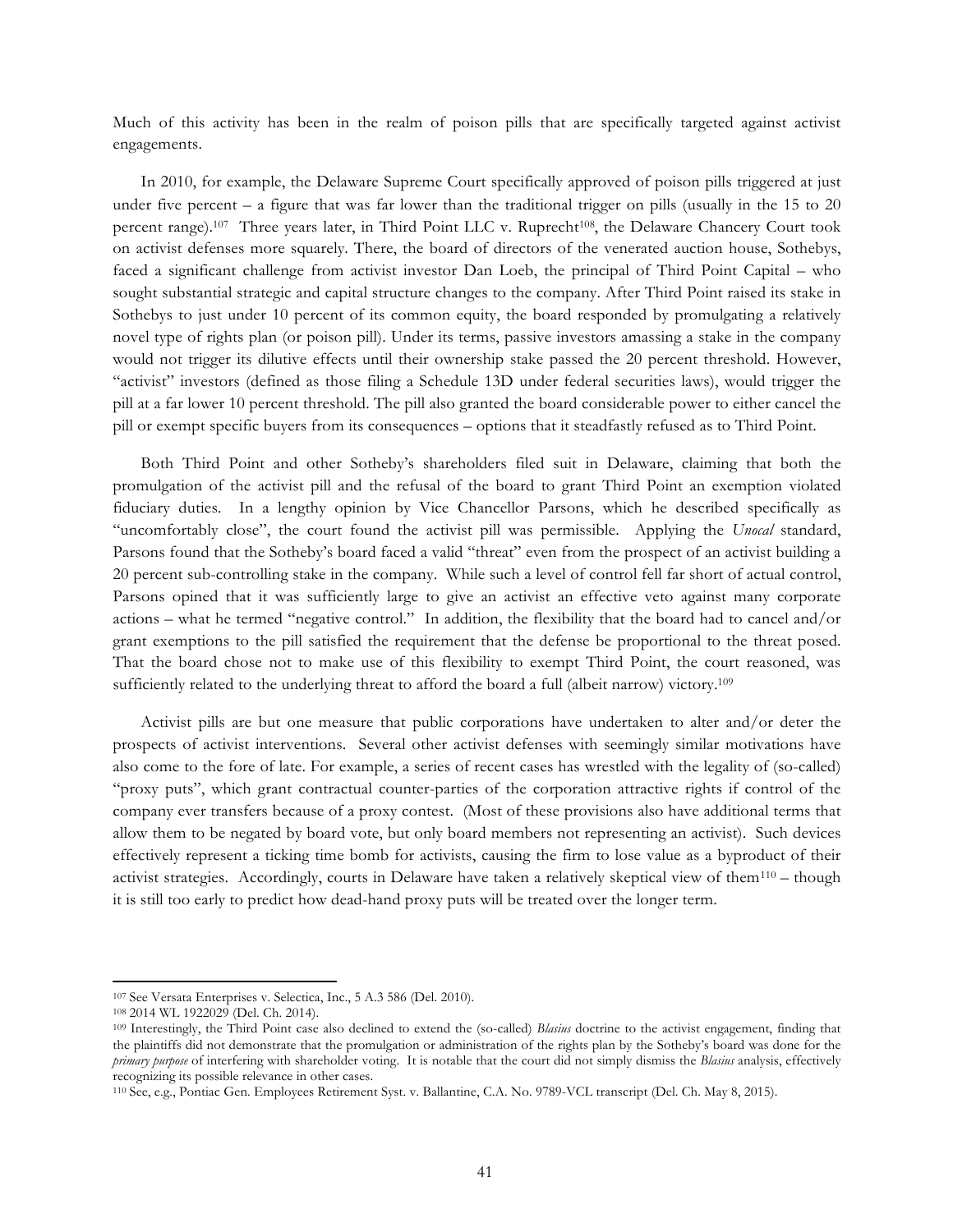A still more potent weapon – and one that we have increasingly witnessed of late – is dual class capital structures in which founders and early investors hold onto outsized voting power even as equity ownership of the company is highly dispersed. Particularly in technology firms (such as Snap, Facebook and Google), these dual-class structures effectively negate much of the practical effect of corporate governance altogether, sentencing the disfavored share classes to long (and even perpetual) periods of little governance influence over the firm's strategic trajectory. As noted above, there is very little in Delaware law or Federal law that precludes the adoption of dual class structures at the time of company formation, so long as their details are adequately disclosed in the charter. Moreover, the deliberate design and creation of a dual class company effectively means that the holders of superior shares (often founders, promoters, and early investors) "pay" for the structure, presumably through discounts in the inferior shares. Thus, it would be difficult to challenge the promulgation of a dual-class structure ab initio.111

### VII. Conclusion

<u> 1989 - Jan Samuel Barbara, margaret e</u>

This chapter has reviewed several of the significant legal institutions that help shape and undergird corporate governance in U.S. corporations. We have demonstrated that, along with the mélange of economic factors that determine governance (such as market dynamics, information constraints, reputational factors and the like), there are myriad regulatory, statutory and doctrinal attributes that profoundly affect and help determine authority relationships inside firms—institutional details whose appreciation is critical for informed corporate governance research by social scientists.

Our analysis, moreover, shows that legal aspects of corporate governance are themselves in a persistent state of flux. To take a recent example, we have advanced the thesis that "horizontal" governance disputes among shareholders are playing an increasingly important role in large U.S. corporations. Within public companies, this trend has been driven primarily by the success of legal devices such as the poison pill and the staggered board in deterring the use of hostile takeovers as a mechanism for shareholders to exert governance over public firms. The resulting rise of activism and the re-emergence of proxy contests has, in turn, forced public companies to rewrite the defensive playbook to address the risk of having an insurgent shareholder with potentially divergent preferences for deploying firm resources. In this way, the inter-shareholder conflicts that have long characterized private companies now inform debates about public company governance, requiring close attention to the legal tools used to wage and resolve these conflicts. At the same time, this convergence of governance challenges facing public and private firms has been accompanied by a secular change in ownership structure whereby economically significant firms are choosing to stay private longer—a trend facilitated in part by liberalized reforms to securities law. In this way, the legal dynamics affecting both private and public firms have shifted the primary governance challenge facing large U.S. corporations away from the vertical conflict between managers and shareholders towards these horizontal conflicts among shareholders themselves.

For economists and other social scientists, the dynamic and adaptive aspect of legal institutions suggest that legal corporate governance is *not* appropriately represented as a mere "constraint" on the task of private ordering and corporate design decisions. Rather, much like the practices of private ordering they regulate, the working pieces of corporate governance law themselves represent an equilibrium of sorts, both determining and determined by the behavior of corporate actors (Cf. Hermalin & Weisbach 2012).

<sup>111</sup> That said, it may be more possible to challenge decisions made after an IPO that would skew control even further into the hands of the owners of superior shares. Facebook's current plan to issue a new non-voting class of shares, for example, has been challenged by shareholders, with a trial scheduled for late 2017 (Heath 2017).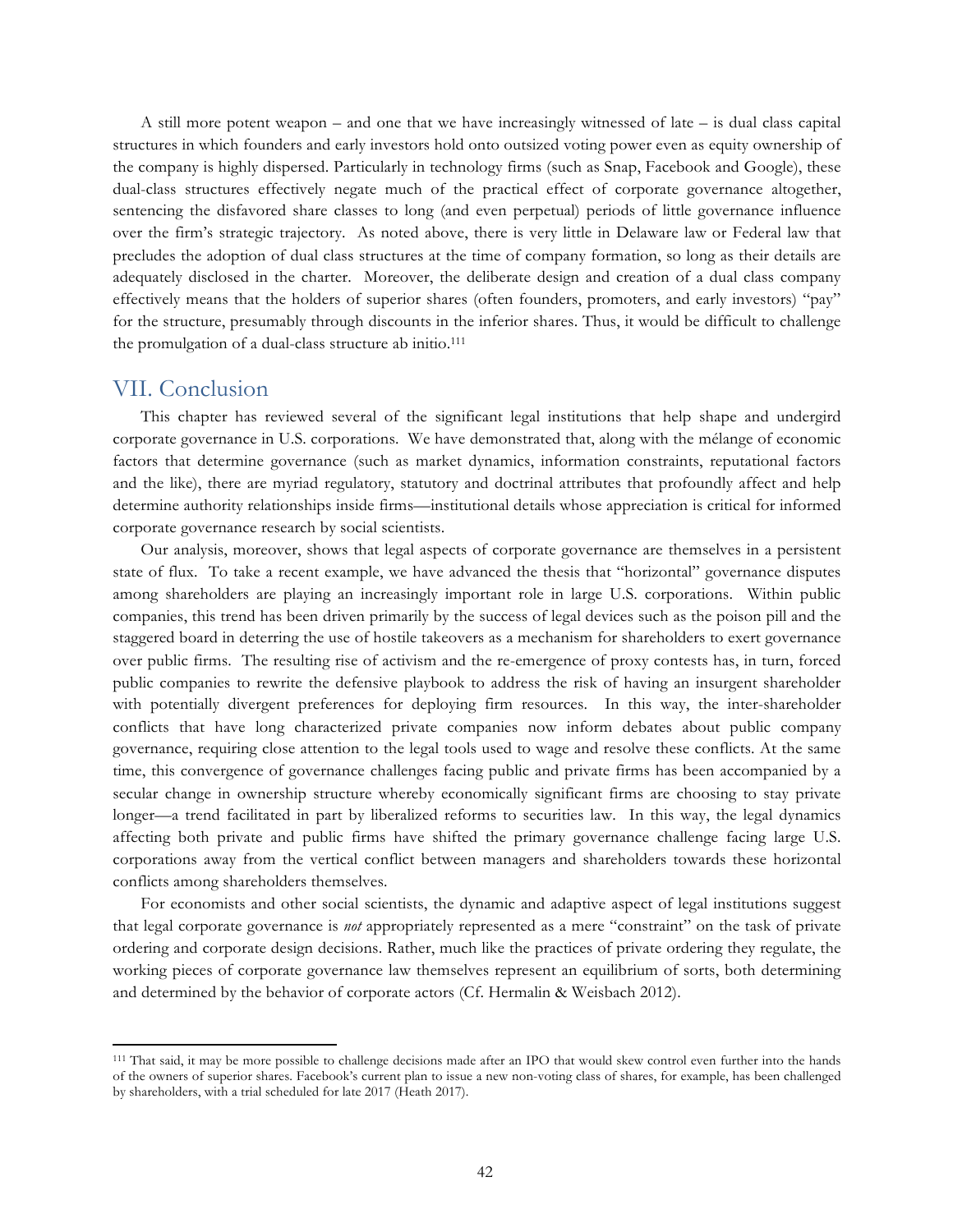The implications of this observation are threefold. First, social scientists interested in a descriptive account of corporate governance practices must keep tabs on the evolution of legal institutions, just as they track changing practices, norms, pricing, returns, and so forth. Second, those interested in positive and normative theories of corporations must appreciate that a forced "reform" to corporate governance law will not only give rise to changes in corporate practices, but that the resulting changes may induce a new array of challenges and changes in the legal aspects of corporate governance. Lastly, empirically minded scholars must keep in mind not only the potential endogeneity of governance as noted above, but the fact that much of the available data surrounding governance comes from a unique slice of companies who are SEC reporting entities.

Topically, we predict that corporate governance research going forward will almost certainly have to contend with the increasingly "horizontal" nature of disputes among corporate participants even in public companies—resembling the types of governance crises that have long confronted non-public companies. For this reason, it would be unsurprising to discover that the issues served up by private and public company governance disputes continue to overlap considerably.

In the process, the prominence of these disputes may force a reconsideration of whether the legal governance "tools" we have outlined in this chapter are effective in resolving them. For example, dual class stock and equivalent entrenchment devices that "lock up" control in the name of promoting long-term shareholder value are likely to play an increasingly important role in the U.S. corporate governance landscape, raising profound questions about whether fiduciary duties should rescale themselves. Likewise, in many private company contexts, inter-shareholder disputes should be expected to air themselves in the board room, as directors seek to strike Coasean deals on behalf of dueling shareholders. In these settings, the underlying content of fiduciary duties may have to adapt as well, with more careful focus on whether and when a corporate fiduciary (such as a director) is allowed to serve the interests of the constituency that has nominated her for the board, rather than measuring her conduct against a corporate goal that is common to all directors.

Most of these puzzles are a long way from resolution. Indeed, it is because of this observation that corporate governance is—and will continue to be—an alluring (if still elusive) area of inquiry.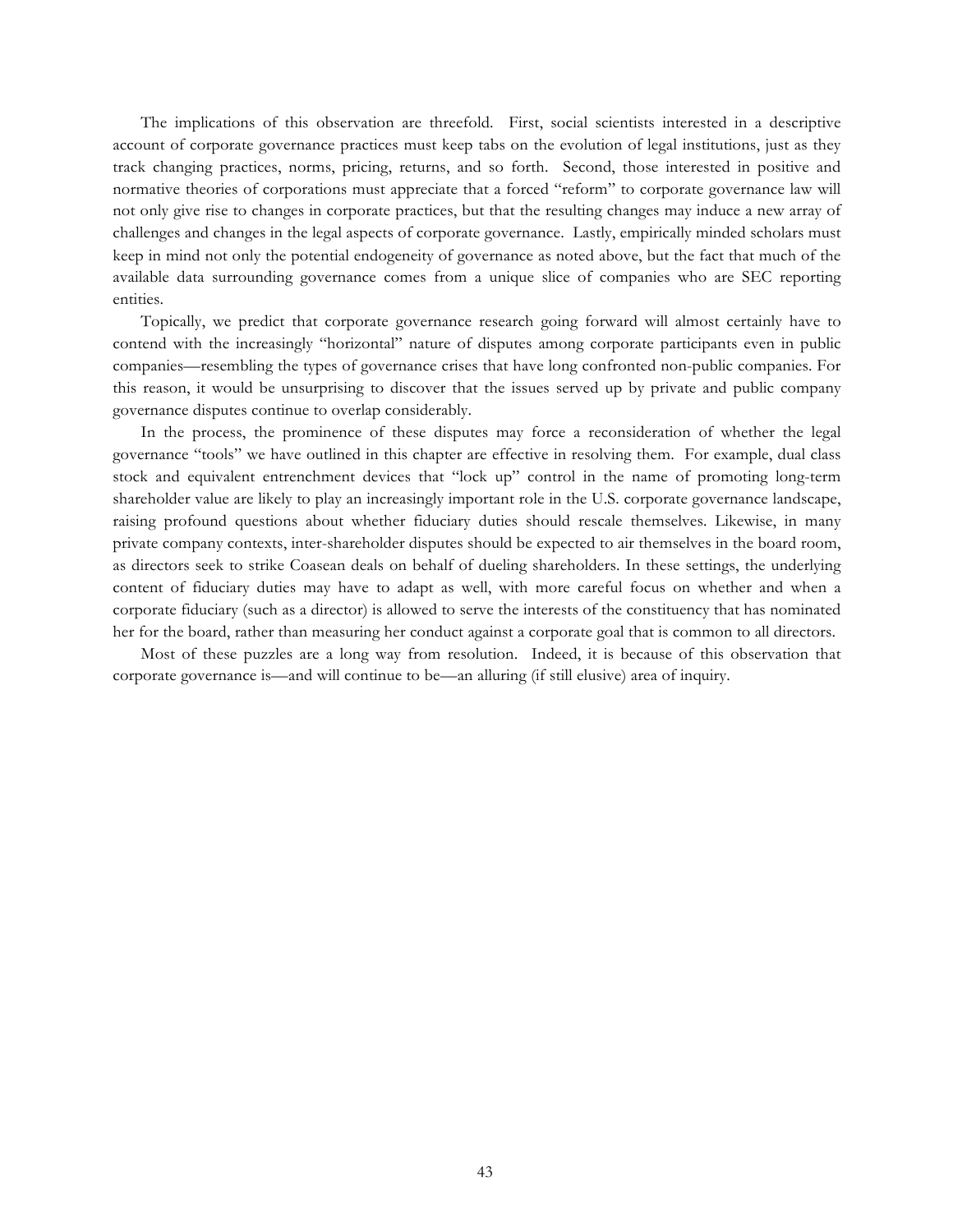## References

- 1. Aghion, Philippe & Richard Holden, 2011. Incomplete Contracts and the Theory of the Firm: What Have We Learned over the Past 25 Years? *25 J. Econ Persp.* 25: 181-197.
- 2. Aghion, Philippe & Jean Tirole, 1997. Formal and Real Authority in Organizations. *Journal of Political Economy*, 105(1): 1–29.
- 3. Arrow, Kenneth J, 1985. The Economics of Agency in J. Pratt & R. Zeckhauser (Eds), Principals and Agents: The Structure of Business (Cambridge, Mass).
- 4. Bartlett, Robert, 2006. Venture Capital, Agency Costs, and The False Dichotomy of the Corporation. *UCLA L. Rev* 54: 37-115
- 5. Bartlett, Robert, 2015. Shareholder Wealth Maximization as Means to an End. *Seattle University L. Rev.* 38: 255-296
- 6. Bartlett, Robert, Steven Davidoff Solomon, and Paul Rose, 2017. The Small IPO and the Investing Preferences of Mutual Funds, UC Berkeley working paper. Available at https://papers.ssrn.com/sol3/Papers.cfm?abstract\_id=2718862.
- 7. Barzuza, Michal & Eric Talley, 2016. Short-Termism and Long-Termism. Available at http://ssrn.com/abstract=2731814.
- 8. Bebchuk, Lucian Arye, John C. Coates IV, and Guhan Subramanian, 2002. The Powerful Antitaker Force of Staggered Boards: Theory, Evidence, and Policy. *Stanford L. Rev* 54: 887-951
- 9. Bebchuk, Lucian, Alma Cohen and Allen Ferrell, 2009. What Matters in Corporate Governance? *Rev. Fin. Stud.* 22(2): 783-827.
- 10. Bebchuk, Lucian Alma Cohen, Alon Brav, Robert J. Jackson Jr., and Wei Jiang, 2013. Pre-disclosure accumulations by activist investors: Evidence and policy. Available at https://ssrn.com/abstract=2258083.
- 11. Bebchuk, Lucian Alma Cohen, Alon Brav, and Wei Jiang. 2015. The long-term effects of hedge fund activism. No. w21227. *National Bureau of Economic Research*.
- 12. Berkovitch Elazar & Ronen Israel, 1996. The Design of Internal Control and Capital Structure. *Rev. Fin. Stud.* 9:209-240.
- 13. Bierman, Harold and Seymour Smidt, 2012. *The Capital Budgeting Decision: Economic Analysis of Investment Projects.* Routledge.
- 14. Boyson, Nicole M., and Robert M. Mooradian, 2011. Corporate governance and hedge fund activism. *Review of Derivatives Research* 14.2: 169-204.
- 15. Brav, Alon, Wei Jiang, Frank Partnoy, and Randall Thomas, 2008. Hedge Fund Activism, Corporate Governance and Firm Performance. *The Journal of Finance* 63: 1729-1775.
- 16. Brav, Alon, Wei Jiang, and Hyunseob Kim, 2013. The real effects of hedge fund activism: Productivity, asset allocation, and industry concentration. Duke University working paper.
- 17. Brigham, Eugene and Louis Gapenski, 1996. *Financial Management: Theory and Practice.*
- 18. Broughman, Brian, 2010. The Role of Independent Directors in Startup Firms. *Utah L. Rev.* 2010: 461-510.
- 19. Choi, Albert & Eric Talley, 2016. Appraising the 'Merger Price' Appraisal Rule. *Available at*  https://ssrn.com/abstract=2888420
- 20. Clifford, Christopher P, 2008. Value creation or destruction? Hedge funds as shareholder activists. *Journal of Corporate Finance* 14.4: 323-336.
- 21. Copeland, Thomas E., John Fred Weston, and Kuldeep Shastri, 2005. Financial theory and corporate policy.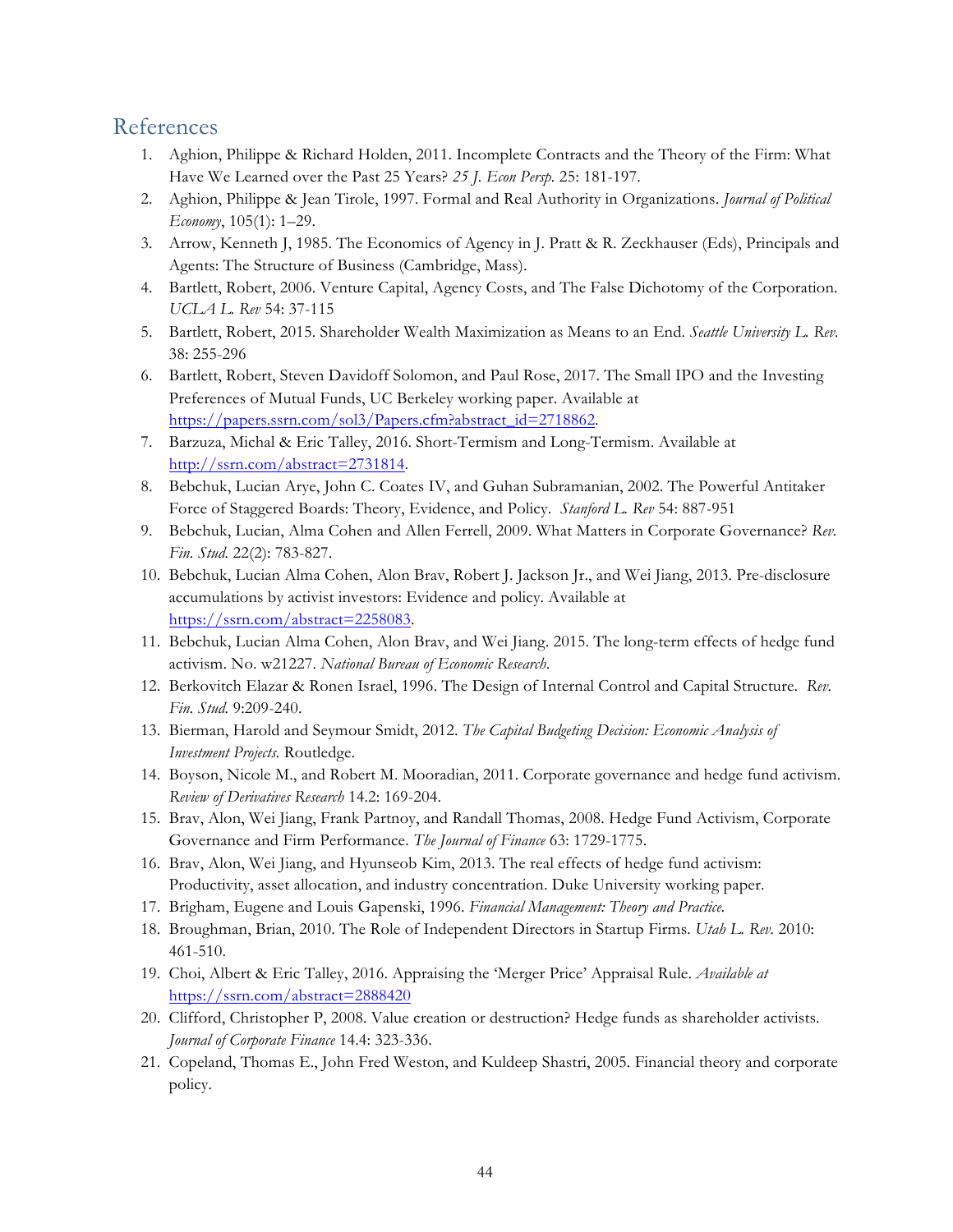- 22. Erkens, David H., K. R. Subramanyam, and Jieying Zhang, 2014. Affiliated banker on board and conservative accounting. *The Accounting Review* 89.5: 1703-1728.
- 23. Fletcher, W. et al., 2008. *Fletcher Cyclopedia of the Law of Private Corporations*.
- 24. Friedman, Milton. "The Social Responsibility of Business is to Increase its Profits." New York Times Magazine (September 13, 1970).
- 25. Gompers, Paul, Joy Ishii, and Andrew Metrick, 2003. Corporate Governance and Equity Prices. *Quarterly J. of Econ.* 118: 107-155.
- 26. Greenwood, Robin & Michael Schor, 2009. Investor activism and takeovers. *Journal of Financial Economics* 92.3: 362-375.
- 27. Grossman, Sanford J. & Oliver D. Hart, 1986. The Costs and Benefits of Ownership: A Theory of Vertical and Lateral Integration. *J. Pol. Econ.* 94:691-719.
- 28. Hadfield, Gillian & Eric Talley, 2006. On Public versus Private Provision of Corporate Law. *J.L. Econ. & Org.* 22:414-41.
- 29. Hart, Oliver, 1989. An Economist's Perspective on the Theory of the Firm. *Columbia L. Rev*. 89: 1757-74.
- 30. Hansmann, Henry & Reinier Kraakman, 2000. The Essential Role of Organizational Law. *Yale Law J*. 110: 387-440.
- 31. Heath, Alex. "Mark Zuckerberg's plan to create non-voting Facebook shares is going to trial in September." Business Insider (May 4, 2017).
- 32. Hermalin, Benjamin & Michael Weisbach, 2012. Information Disclosure and Corporate Governance. *J. Finance* 67(1): 195–233.
- 33. Hirst, Scott, 2017. Frozen Charters. *Yale Journal on Regulation* 34: 91-166
- 34. Jensen, Michael & William H. Meckling, 1976. Agency Costs and the Theory of the Firm. *J. of Fin. Economics* 3:305-360.
- 35. Kahle, Kathleen M. & Rene M. Stulz. Forthcoming. Is the U.S. Public Corporation in Trouble? *Journal of Economic Perspectives*.
- 36. Kaplan, Steven & Per Strömberg, 2003. Financial Contracting Theory Meets the Real World: An Empirical Analysis Of Venture Capital Contracts. 70 *Rev. Econ. Stud.* 281: 287–89.
- 37. Klein, April, and Emanuel Zur, 2009. Entrepreneurial shareholder activism: Hedge funds and other private investors. *The Journal of Finance* 64.1: 187-229.
- 38. La Porta, Rafael, Florencio Lopez-de-Silanes, and Andrei Shleifer, 1999. Corporate Ownership Around the World. 54 *J. Finance* 54: 471-517.
- 39. Laster, Travis & John Mark Zeberkiewicz, 2014. The Rights and Duties of Blockholder Directors. *The Business Lawyer* 70:33-60.
- 40. Lim, Jongha, Berk A. Sensoy, and Michael S. Weisbach, 2016. Indirect incentives of hedge fund managers. *The Journal of Finance* 71.2: 871-918.
- 41. Lipton, Martin, 2013. Dealing with activist hedge funds. *The Harvard Law School Forum on Corporate Governance and Financial Regulation.* Vol. 21.
- 42. Mark, Gregory A., 1987. The Personification of the Business Corporation in American Law, *U. Chicago Law Review*: 54, 1441-1483.
- 43. Manne, Henry G., 1965. Mergers and the Market for Corporate Control. *Journal of Political Economy*, 73(2):110-120.
- 44. Pollman, Elizabeth, 2011. Reconceiving Corporate Personhood. *Utah L. Rev*. 2011: 1629-1675
- 45. Rauterberg, Gabriel V. & Eric Talley, 2017. Contracting Out of the Fiduciary Duty of Loyalty: An Empirical Analysis of Corporate Opportunity Waivers. *Columbia L. Rev.* 117: 1075-1152.